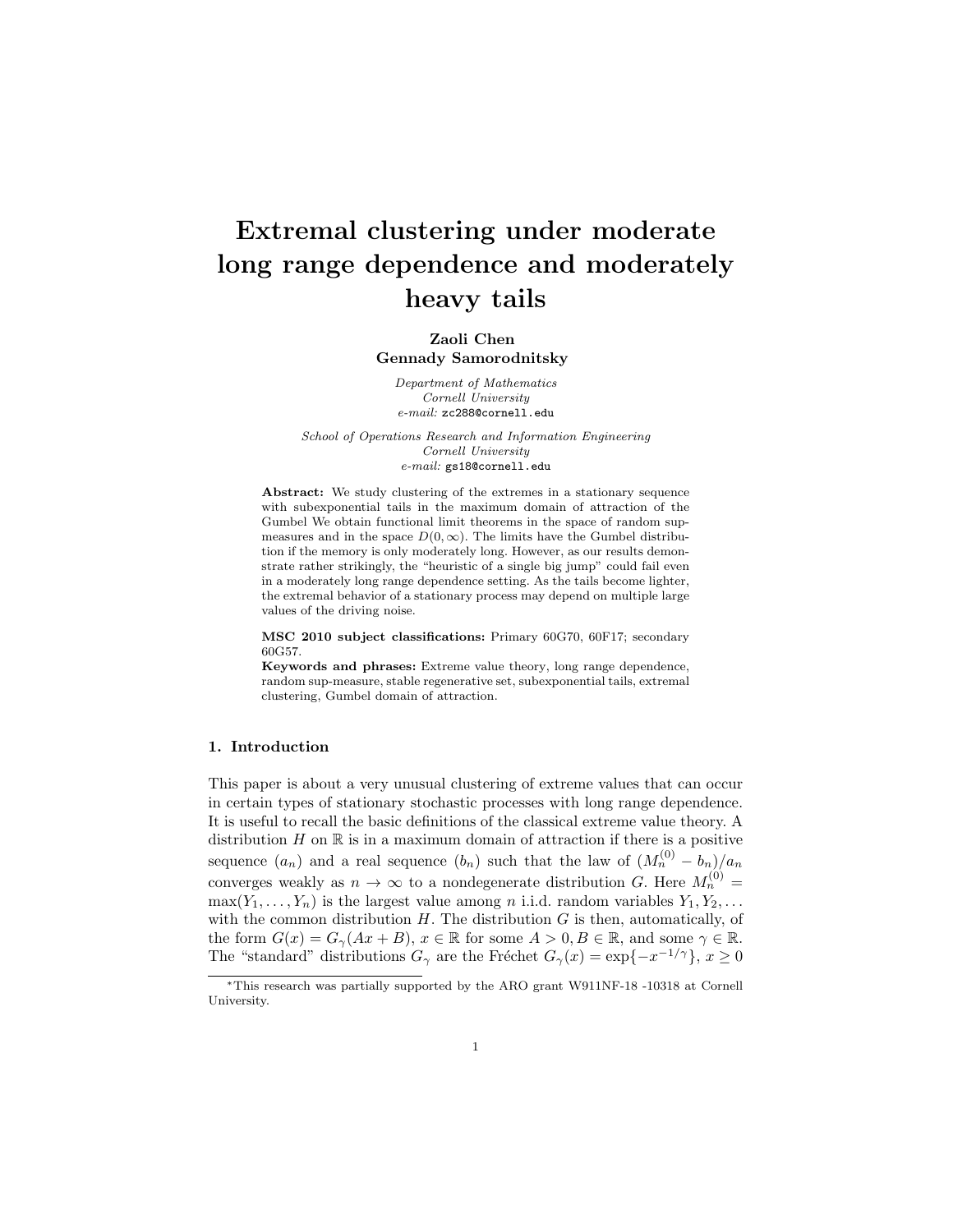if  $\gamma > 0$ , the Gumbel  $G_0(x) = \exp\{-e^{-x}\}, x \in \mathbb{R}$ , and the Weibull  $G_\gamma(x) =$  $\exp\{ -(-x)^{-1/\gamma} \}, x \leq 0$  if  $\gamma < 0$ . See e.g. de Haan and Ferreira (2006).

The extreme values of an i.i.d. sequence, obviously, do not cluster. If, on the other hand,  $X_1, X_2, \ldots$  is a stationary sequence with a common marginal distribution  $H$ , its extreme values may exhibit a clustering phenomenon. This is a well studied topic in the extreme value theory, where a numerical measure of clustering, the extremal index, goes back to Leadbetter (1983). Let  $M_n =$  $\max(X_1, \ldots, X_n), n \geq 1$ . As above, we denote by  $M_n^{(0)}$  the largest of the first n i.i.d. observations  $Y_1, Y_2, \ldots$  with the same marginal distribution H. Then the stationary sequence  $X_1, X_2, \ldots$  has extremal index  $\theta$  if for some nondegenerate distribution  $G$  we have both

$$
(M_n^{(0)} - b_n)/a_n \Rightarrow G \text{ and } (M_n - b_n)/a_n \Rightarrow G^{\theta}
$$
 (1.1)

as  $n \to \infty$ ; see e.g. de Haan and Ferreira (2006). An extremal index, if it exists, is in the range  $0 < \theta \leq 1$ . Note that the first statement in (1.1) can be rewritten in the form

$$
(M^{(0)}_{[n\theta]} - b_n)/a_n \Rightarrow G^{\theta},
$$

which, in conjunction with the second statement in  $(1.1)$ , says that the largest among the first  $n$  observations from the stationary sequence is "similar" to the largest of the first  $[n\theta]$  observations from the corresponding i.i.d. sequence. In fact, in most cases a stationary sequence satisfying (1.1) also satisfies

$$
(M_n - b_{[n\theta]})/a_{[n\theta]} \Rightarrow G,
$$
\n(1.2)

which emphasizes the similarity between  $M_n$  and  $M_{\lfloor n\theta \rfloor}^{(0)}$  $\binom{[0]}{[n\theta]}$  even more. It is also a part of the folklore in extreme value theory that the extremal index can be interpreted as the reciprocal of "the expected extremal cluster size", though we will introduce neither the exact definition of this object nor the conditions under which this interpretation is valid; see e.g. Embrechts et al. (1997). If we denote such expected extremal cluster size by  $\kappa$ , then an alternative expression of (1.2) is

$$
(M_n - b_{[n/\kappa]})/a_{[n/\kappa]} \Rightarrow G. \tag{1.3}
$$

A special situation occurs when the stationary sequence  $X_1, X_2, \ldots$  exhibits long range dependence with respect to its extremes (see Samorodnitsky (2016)). In this case (1.1) may hold with  $\theta = 0$  which, of course, only says that the centering and scaling of  $M_n$  should be changed to obtain a nondegenerate limit. Intuitively, the extremes cluster so much that the extremal clusters become unbounded. and one expects that (1.3) should be replaced by

$$
(M_n - b_{m_n})/a_{m_n} \Rightarrow G,
$$
\n<sup>(1.4)</sup>

where  $m_n = [n/\kappa_n]$ , and now  $\kappa_n$  is "the expected extremal cluster size" among the first *n* observations. This would allow  $\kappa_n \to \infty$  and, therefore,  $m_n = o(n)$  as  $n \to \infty$ . Hence, a change in the order of magnitude of scaling and/or centering for the partial maximum  $M_n$ .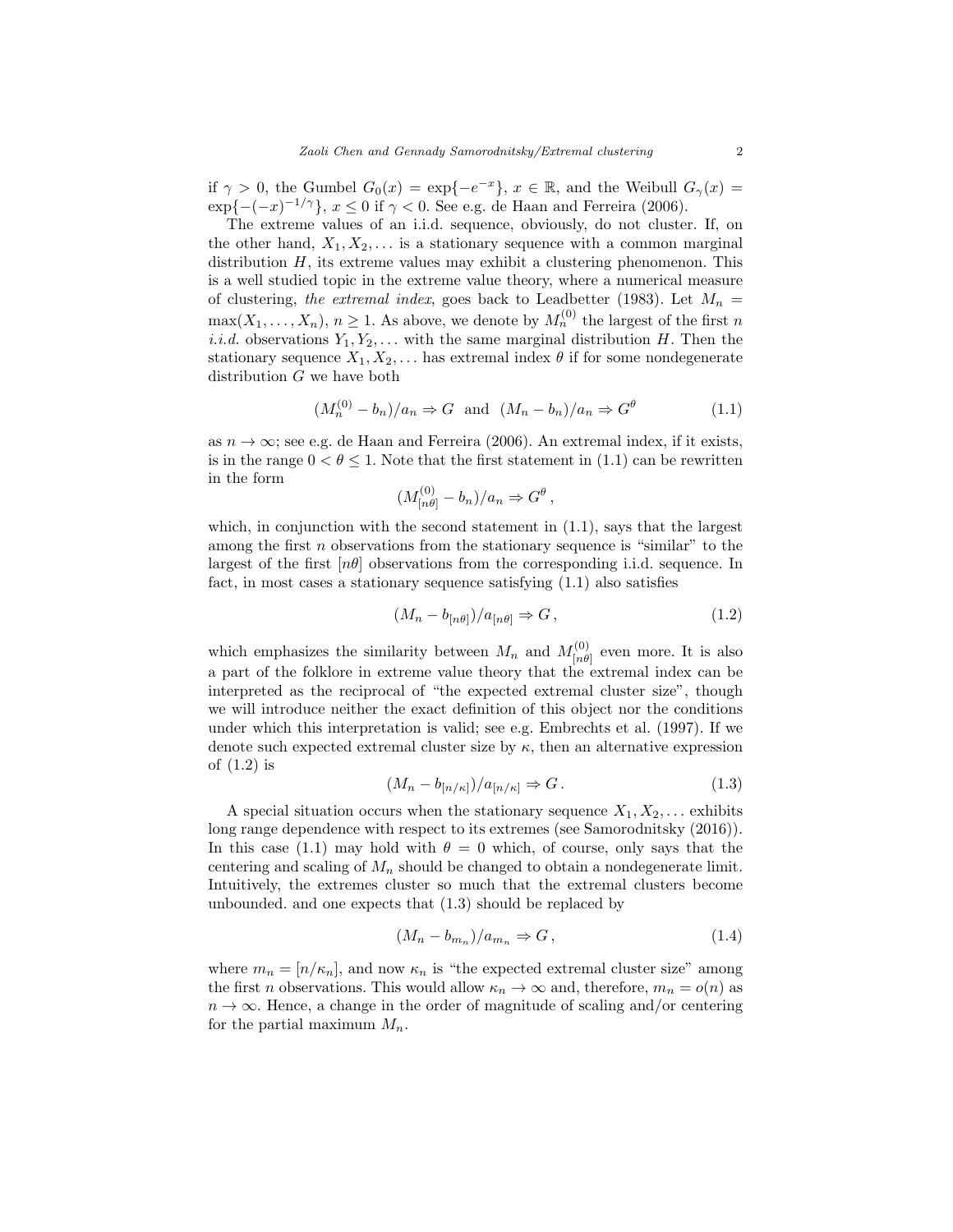In fact, it has turned out that (1.4) holds for certain stationary infinitely processes with regularly varying tails. In this case the marginal distributions are in the Fréchet maximum domain of attraction ( $\gamma > 0$ ), which involves no centering  $(b_n \equiv 0)$ ; see Samorodnitsky (2004) and Lacaux and Samorodnitsky (2016). In this setup the sequence  $(m_n)$  in (1.4) was not obtained via the relation  $m_n = \lfloor n/\kappa_n \rfloor$  but, rather, turned out to be a direct ingredient in the memory in the system. It is important to mention that in these cases an important distinction has appeared between "moderate" long range dependence and "extreme" long range dependence. In the former case the weak limit in  $(1.4)$  is, up to shifting and scaling, the standard Fréchet distribution, while in the latter case the limit is not one of the classical extreme value distributions; see Samorodnitsky and Wang (2019). In the former case an extreme of the process due to a single large value of the underlying noise, consistent with the "heuristic of a single big jump" for extreme events and large deviations of heavy tailed systems (e.g. Rhee et al. (2019)). On the other hand, in the latter case this heuristic fails.

Our goal in this paper is to understand how the extremes of a long memory stationary process cluster when the marginal tails are still heavy (so that the "heuristic of a single big jump" is still often the first guidance one has), but less heavy than the regularly varying tails considered earlier. The natural class of such marginal distributions is the class of subexponential distributions. Recall that a distribution  $H$  is subexponential if

$$
\lim_{x \to \infty} \frac{\overline{H \ast H}(x)}{\overline{H}(x)} = 2, \tag{1.5}
$$

where  $\overline{H}(x) = 1 - H(x)$  (Chistyakov (1964)). Distributions with a regularly varying right tail are, of course, subexponential, but we are interested in the subexponential distributions whose tails are lighter than any regularly varying tail. Specifically, we are interested in the subexponential distributions in the maximum domain of attraction of the Gumbel distribution  $G_0$ . We will give the exact assumptions on the marginal tails in the sequel.

A surprising conclusion of our results that, while (1.4) does continue to hold in the class of long memory stationary proceses with certain subexponential distributions in the maximum domain of attraction of the Gumbel distribution  $G_0$  as the marginal distributions,  $(1.4)$  breaks down for such distributions once their tails become light enough. This may happen even when the memory is only "moderate long memory" (to be defined precisely in the sequel.) The moderate long memory case is the only one we consider in this paper. It turns out that when the tails become light enough, the centering in the left hand side of , (1.4) acquires another term, of a smaller order than  $b_{m_n}$  (but of a larger order than  $a_{m_n}$ .) This term arises because the "single big jump" heuristic breaks down once again. That is, that heuristic may break down not only when the memory is too long, but also when the tails are too light (while remaining subexponential, hence heavy!)

The paper is organized as follows. In Section 2 we review some essential facts on subexponential distributions in the Gumbel maximum domain of attraction,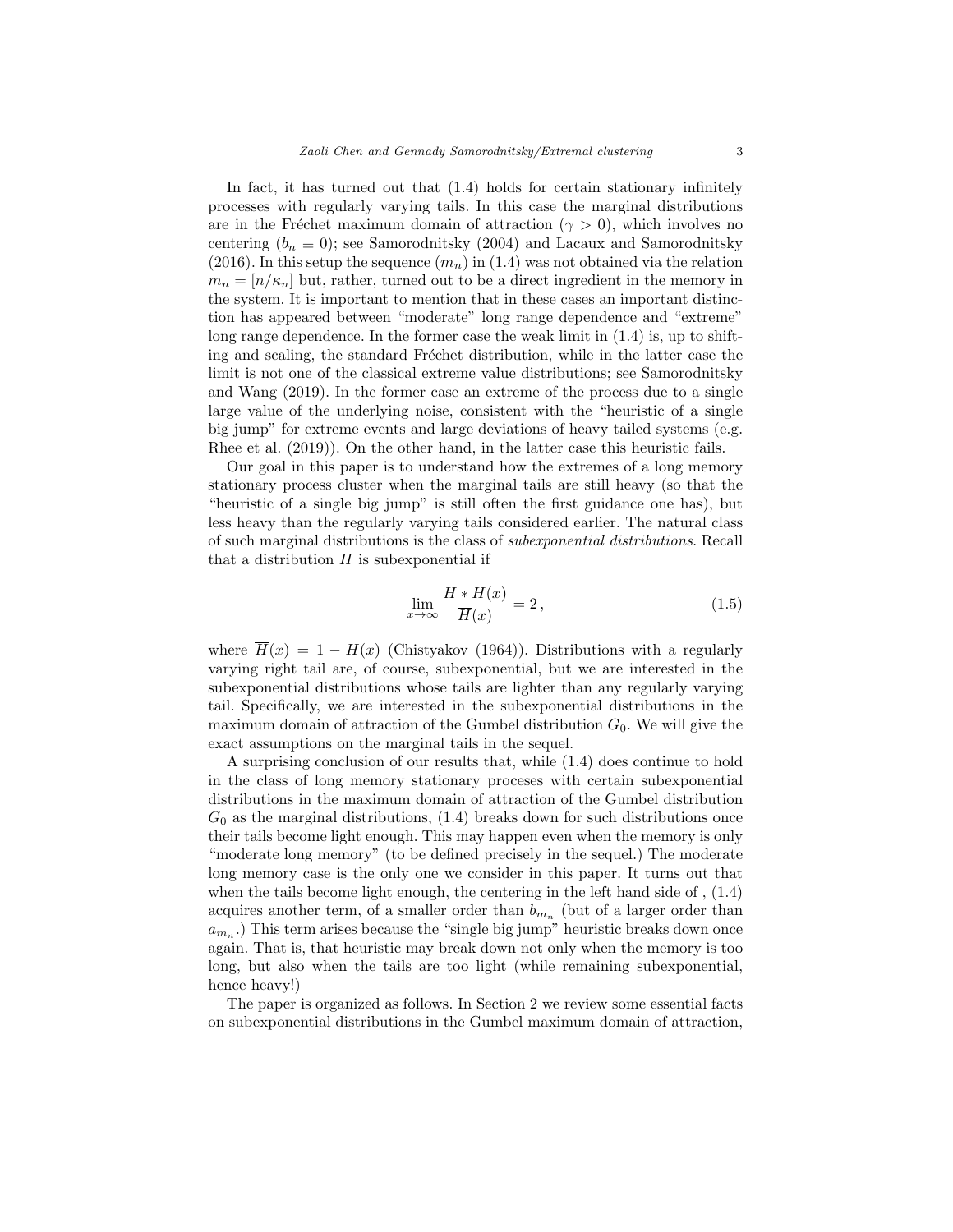random closed sets, null-recurrent Markov chains underlying the infinitely divisible dynamics in our model and random sup-measures, and introduce the limiting random sup-measure later appearing in the main result. In Section 3, we introduce the stationary infinitely divisible processes we are considering and list the assumptions we are imposing. The main results, the extremal limit theorems in the space of random sup-measures and in the space of càdlàg functions are stated and proved in Section 4. This sections also contains two natural examples. The appendices A and B contain several arguments and verifications needed in the earlier parts of the paper.

We will use the following standard notation throughout the paper. Let  ${a_n}_{n\in\mathbb{N}}$ and  ${b_n}_{n\in\mathbb{N}}$  be two positive sequences. We describe the asymptotic relation between them by writing:

- (a)  $a_n \sim b_n$  if  $\lim_{n\to\infty} a_n/b_n = 1$ ,
- (b)  $a_n \gg b_n$  if  $\lim_{n\to\infty} a_n/b_n = \infty$ , or equivalently  $b_n \ll a_n$ ,
- (c)  $a_n \lesssim b_n$  if there exists  $C > 0$  such that  $a_n \leqslant Cb_n$  for large enough n, and analogously with  $a_n \gtrsim b_n$ ,
- (d)  $a_n \n\t\asymp b_n$  if both  $a_n \n\t\lesssim b_n$  and  $a_n \gtrsim b_n$ .

If  ${A_n}_{n\in\mathbb{N}}$  and  ${B_n}_{n\in\mathbb{N}}$  are two sequences of positive random variables, we will write

- (a)  $A_n = o_P(B_n)$  if  $A_n/B_n \to 0$  in probability,
- (b)  $A_n \leq_P B_n$  if  $(A_n/B_n)$  is tight, and analogously with  $A_n \geq_P B_n$ .

# 2. Preliminaries

This section is of the background nature. It collects a number of mostly wellknown notions and results needed in this paper.

# 2.1. Subexponential distributions in the Gumbel maximum domain of attraction

Most of the material quoted in this section is in Resnick (1987); see also Goldie and Resnick (1988). Subexonentiality requires the distribution to have a support which is unbounded on the right, so we only consider such distributions. A distribution  $H$  is in the maximum domain of attraction of the Gumbel distribution if and only if  $G = (1/(1 - H))^{\leftarrow}$  is II-varying, and for a non-decreasing function  $J$  the generalized inverse of  $J$  is defined as

$$
J^{\leftarrow}(y) = \inf\{s : J(s) \ge y\}.
$$
 (2.1)

Furthermore, a non-negative, non-decreasing function V is said to be  $\Pi$ -varying if there exist functions  $a(t) > 0, b(t) \in \mathbb{R}$  such that for  $x > 0$ 

$$
\lim_{t \to \infty} \frac{V(tx) - b(t)}{a(t)} = \log x.
$$
\n(2.2)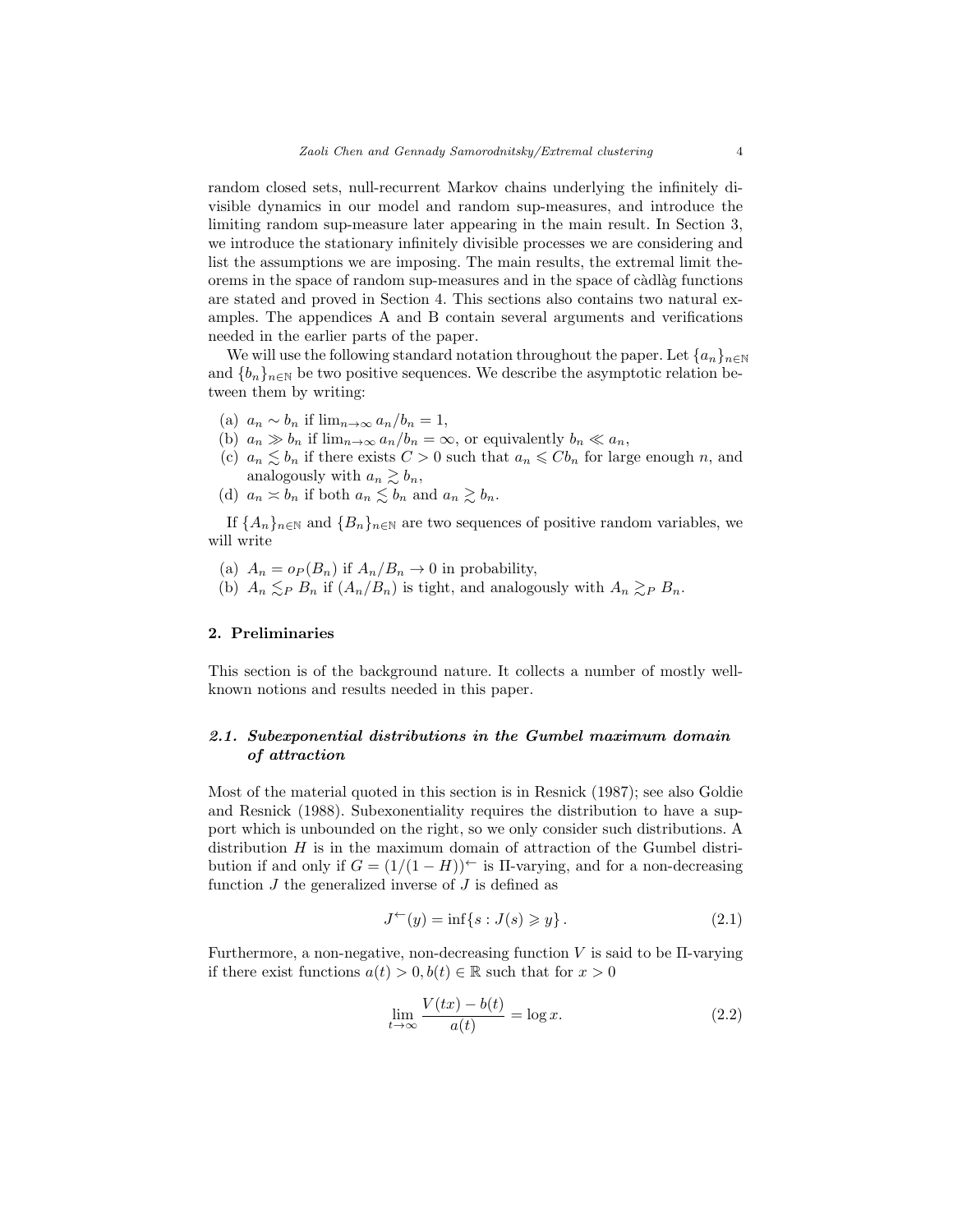Alternatively, H is in the maximum domain of attraction of the Gumbel distribution if and only if there exist  $x_0 \in \mathbb{R}$  and  $c(x) \to c > 0$  as  $x \to \infty$  such that for  $x_0 < x < \infty$ 

$$
\overline{H}(x) = c(x) \exp\left\{-\int_{x_0}^x \frac{1}{h(u)} du\right\}
$$
\n(2.3)

where  $h$  (the so-called auxiliary function) is an absolutely continuous positive function on  $(x_0, \infty)$  with density h' satisfying  $\lim_{u \to \infty} h'(u) = 0$ . The function h must satisfy  $h(x) = o(x)$  as  $x \to \infty$ , and subexponentiality of H requires also  $\lim_{u\to\infty} h(u) = \infty$ . For a distribution H satisfying (2.3), the centering and scaling required for the convergence  $(M_n^{(0)} - b_n)/a_n \to G_0$  can be chosen as

$$
b_n = \left(\frac{1}{1-H}\right)^{n} (n), \ a_n = h(b_n).
$$

We will often use the following fact: if one replaces the function  $c(\cdot)$  in (2.3) by an asymptotically equivalent function, and denotes the new normalizing sequences by  $(\tilde{a}_n)$  and  $(b_n)$ , then

$$
\lim_{n \to \infty} \frac{b_n - \tilde{b}_n}{a_n} = 0, \lim_{n \to \infty} \frac{\tilde{a}_n}{a_n} = 1.
$$
\n(2.4)

## 2.2. Random closed sets

We use the notation  $\mathcal{G}, \mathcal{F}$  and K for the families of open, closed and compact sets of [0, 1] or  $[0, \infty)$  (depending on the context), respectively. Details on most of the material in this section can be found in Molchanov (2017).

The Fell topology  $\mathcal{B}(\mathcal{F})$  on  $\mathcal F$  is the topology generated by the subbasis

$$
\mathcal{F}_G = \{ F \in \mathcal{F} : F \cap G \neq \emptyset \}, \quad G \in \mathcal{G},
$$
  

$$
\mathcal{F}^K = \{ F \in \mathcal{F} : F \cap K = \emptyset \}, \quad K \in \mathcal{K}.
$$

The Fell topology is metrizable and compact. A random closed set is a measurable mapping from a probability space to  $\mathcal{B}(\mathcal{F})$ .

For  $\beta \in (0,1)$ , let  $\{L_{\beta}(t)\}_{t\geq 0}$  be the standard  $\beta$ -stable subordinator, i.e. the increasing Lévy process with the Laplace transform  $\mathbb{E}e^{-\theta L_{\beta}(t)} = e^{-t\theta^{\beta}}, \theta \geq 0$ . We define the  $\beta$ -stable regenerative set Z to be the closure of the range of a  $\beta$ -subordinator, i.e.,

$$
Z = \overline{\{L_{\beta}(t) : t \geq 0\}}.\tag{2.5}
$$

It is a random closed subset of  $[0, \infty)$ . Much of the discussion in this paper revolves around a sequence of i.i.d. random closed subsets of [0, 1] defined as follows.

Let  ${V_i}_{i\geqslant1}$  be a family of i.i.d. random variables on [0, 1] with

$$
\mathbb{P}(V_1 \leq x) = x^{1-\beta}, \quad x \in [0,1], \tag{2.6}
$$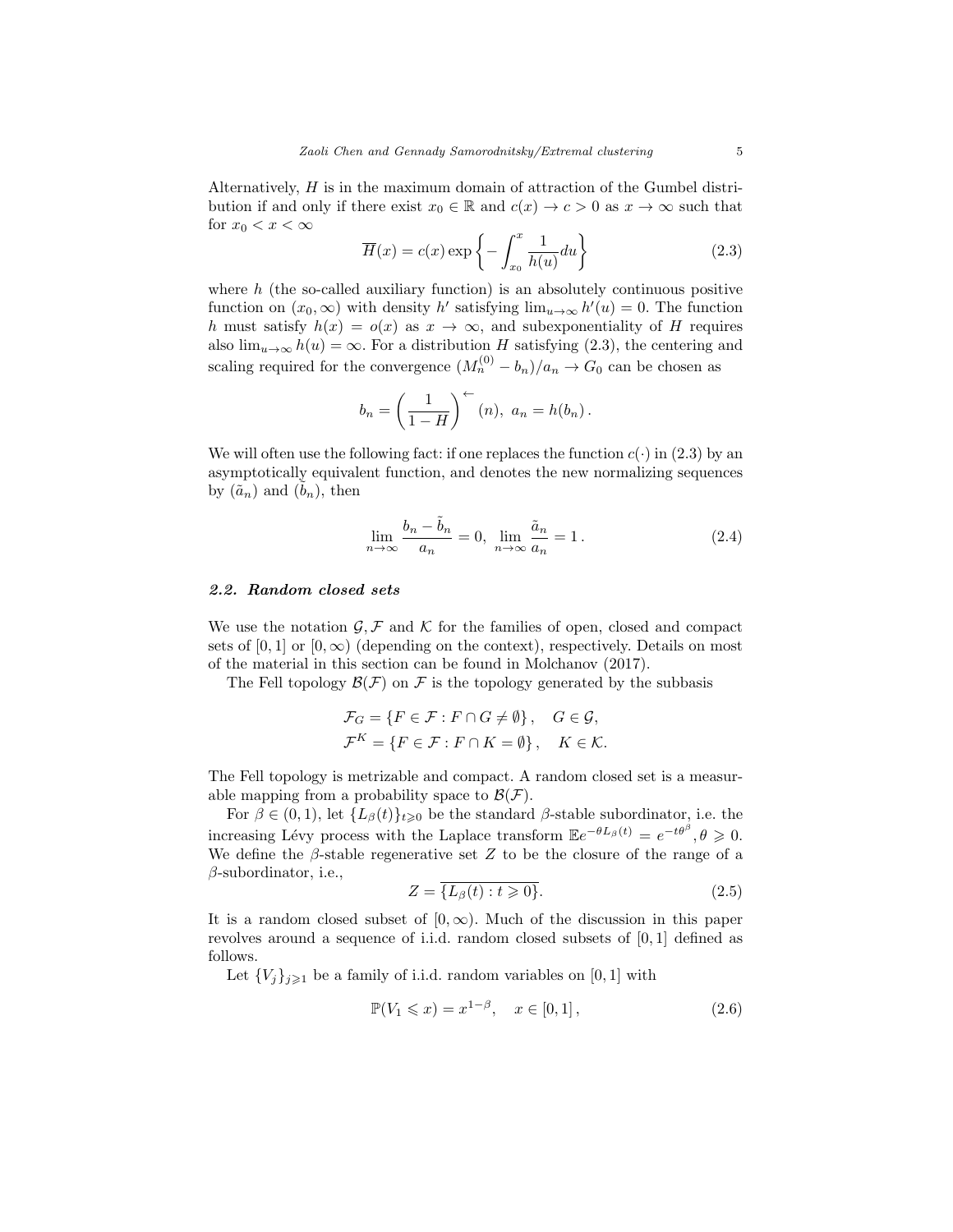independent of an i.i.d. sequence  $\{Z_j\}_{j\geqslant 1}$  of  $\beta$ -stable regenerative sets. We define

$$
\overline{R_j} = (V_j + Z_j) \cap [0, 1].\tag{2.7}
$$

That is, each  $\overline{R_j}$  is the restriction of a shifted stable regenerative set to [0, 1]. It is, clearly, non-empty.

## 2.3. Null-recurrent Markov chains

We describe now some ergodic theoretic notions associated with certain null recurrent Markov chains. Our main reference here is Aaronson (1997). Let  ${Y_t}_{t \in \mathbb{Z}}$ be an irreducible, aperiodic, and null recurrent Markov chain on Z, and denote by  $(\pi_i)_{i\in\mathbb{Z}}$  its unique invariant measure satisfying  $\pi_0 = 1$ . If  $(E, \mathcal{E})$  is the "path space"  $(\mathbb{Z}^{\mathbb{Z}}, \mathcal{B}(\mathbb{Z}^{\mathbb{Z}}))$ , we can define an infinite  $\sigma$ -finite measure on  $(E, \mathcal{E})$  by

$$
\mu(\cdot) := \sum_{i \in \mathbb{Z}} \pi_i P_i(\cdot) \,, \tag{2.8}
$$

where  $P_i$  is the probability law of  $\{Y_t\}_{t\in\mathbb{Z}}$  on  $(E,\mathcal{E})$  given  $Y_0 = i$ . The left shift operator on E by  $\theta$  defined by

$$
\theta: (\ldots, y_0, y_1, y_2, \ldots) \mapsto (\ldots, y_1, y_2, y_3, \ldots) \tag{2.9}
$$

is a measure preserving, conservative and ergodic operator on  $(E, \mathcal{E}, \mu)$ . See Harris and Robbins (1953). For  $n \in \mathbb{Z}$  let

$$
A_n := \{ y \in E : y_n = 0 \}. \tag{2.10}
$$

The wandering rate sequence  $\{w_n\}_{n\in\mathbb{N}}$  is then defined as

$$
w_n := \mu\left(\bigcup_{k=0}^n A_k\right), \quad n \in \mathbb{N}.\tag{2.11}
$$

Define the first visit time to state 0 by

$$
\varphi(y) := \inf\{t \geq 1 : y_t = 0\}, y \in E. \tag{2.12}
$$

The Markov chains we consider satisfy the following assumption.

**Assumption 2.1.** There exists  $\beta \in (0,1)$  and a slowly varying function L such that

$$
\overline{F}(n) := P_0[\varphi > n] = n^{-\beta} L(n) \in RV_{-\beta}.
$$
\n(2.13)

Furthermore,

$$
\sup_{n\geqslant 0} \frac{n\mathbb{P}_0(\varphi = n)}{\overline{F}(n)} < \infty. \tag{2.14}
$$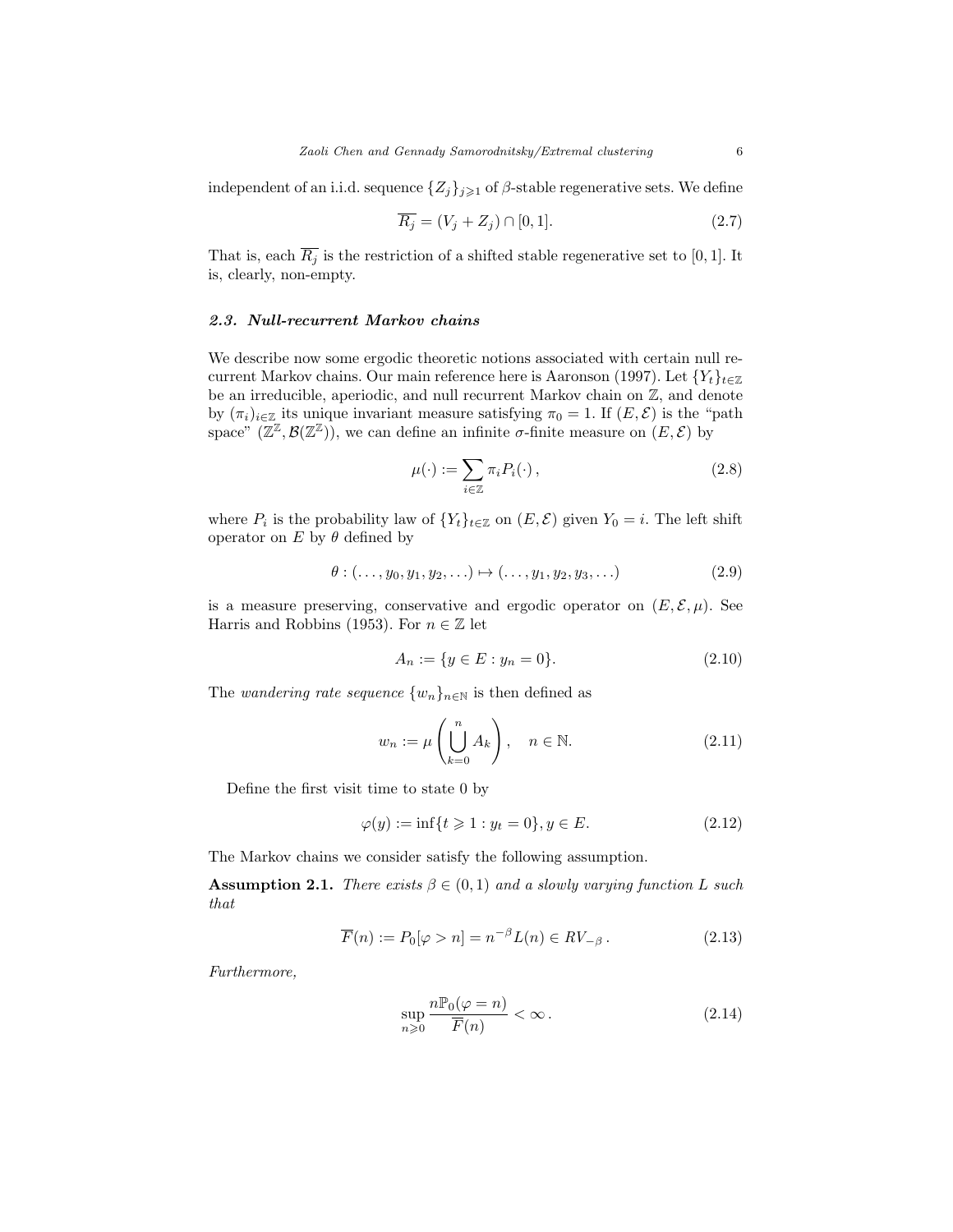**Remark 2.1.** Under the Assumption 2.1, as  $n \to \infty$ ,

$$
w_n \sim \sum_{k=1}^n \mu(\varphi = k)
$$
  
= 
$$
\sum_{k=1}^n \overline{F}(k-1) \sim \frac{n^{1-\beta} L(n)}{1-\beta} \in \text{RV}_{1-\beta}.
$$
 (2.15)

See Resnick et al. (2000) Lemma 3.3.

The times a sequence  $y \in E$  visits state 0 under certain conditional versions of the measure  $\mu$  are of crucial importance for us. Specifically, for each  $n \in \mathbb{N}$ , let

$$
\mu_n(B) := \frac{\mu(B \cap \bigcup_{k=0}^n A_k)}{w_n}, \ B \in \mathcal{E}.
$$
\n(2.16)

Let  $\{Y^{(j,n)}\}_{j\in\mathbb{N}}$  be a family of i.i.d. random elements in E with law  $\mu_n$ . For each  $j$  we set

$$
I_{j,n} := \left\{ 0 \leqslant t \leqslant n : Y_t^{(j,n)} = 0 \right\} . \tag{2.17}
$$

We further define

$$
\widehat{I}_{1,n} := I_{1,n},\tag{2.18}
$$

$$
\widehat{I}_{j,n} := I_{j,n} \cap \bigcap_{i=1}^{j-1} I_{i,n}^c, \quad j \geqslant 2. \tag{2.19}
$$

The facts mentioned below are in Samorodnitsky and Wang (2019). First, by Theorem 5.4 ibid., 1

$$
\frac{1}{n}I_{j,n} \Rightarrow \overline{R_j}, \ j = 1, 2, \dots \tag{2.20}
$$

weakly in the space of random closed subsets of [0, 1], where  $\overline{R_j}$  is defined in (2.7). In particular,

$$
\lim_{n \to \infty} \mathbb{P}\left(I_{j,n} \cap nG \neq \emptyset\right) = \mathbb{P}\left(\overline{R_j} \cap G \neq \emptyset\right) > 0 \text{ for any } G \in \mathcal{G}([0,1]).\tag{2.21}
$$

If, in addition,  $0 < \beta < 1/2$ , then for any two distinct  $j_1, j_2 \in \mathbb{N}$ 

$$
\lim_{n \to \infty} \mathbb{P}\left(I_{j_1,n} \cap I_{j_2,n} \neq \emptyset\right) = 0. \tag{2.22}
$$

Therefore, for any  $m \in \mathbb{N}$ ,

$$
\lim_{n \to \infty} \mathbb{P}\left(I_{j,n} = \widehat{I}_{j,n}, j = 1, \dots, m.\right) = 1.
$$
\n(2.23)

In the sequel we will need estimates of how quickly the intersection probability in (2.22) and certain related probabilities converge to zero. For an open interval  $T \subset [0,1]$  we define

$$
p_{n,T} := \mathbb{P}\left(I_{1,n} \cap I_{2,n} \cap nT \neq \emptyset\right),\tag{2.24}
$$

$$
\overline{p}_{n,T} := \mathbb{P}\left(I_{1,n} \cap I_{2,n} \cap nT \neq \emptyset | Y^{(1,n)}\right),\tag{2.25}
$$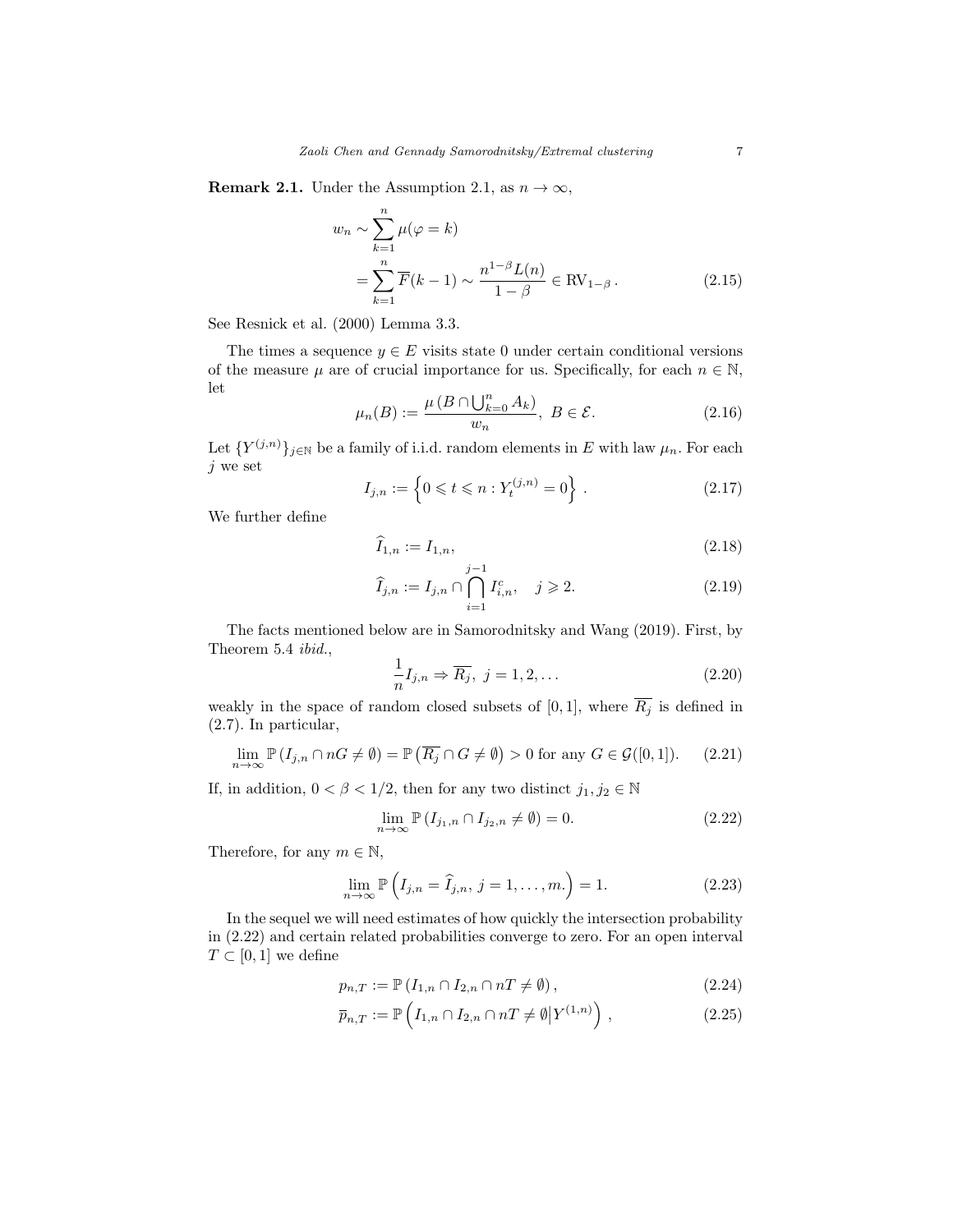with the latter probability being random. Clearly,  $p_{n,T} = \mathbb{E} \overline{p}_{n,T}$ . The following theorem may be of independent interest. It is proved in Appendix A.

**Theorem 2.1.** Under Assumption 2.1 with  $0 < \beta < 1/2$ , for any open interval  $T,$ 

(i)

$$
p_{n,T} \asymp \frac{n^{\beta}}{w_n L(n)}.
$$
\n(2.26)

(ii) For any  $C > 0$ , there exists  $c > 0$  such that for every  $n \ge 1$ 

$$
\mathbb{P}\left(\overline{p}_{n,T} \geqslant \frac{cn^{\beta}\log n}{w_n L(n)}\right) \leqslant n^{-C}.
$$
\n(2.27)

(iii) For any  $\gamma > (1 - 2\beta)^{-1}$  and  $\epsilon > 0$ , there exists  $c > 0$  such that

$$
\liminf_{n \to \infty} \mathbb{P}\left(\overline{p}_{n,T} \geqslant \frac{cn^{\beta}}{w_n L(n)} \cdot \frac{L\left((\log n)^{\gamma}\right)}{(\log n)^{\gamma \beta}} \middle| I_{1,n} \cap nT \neq \emptyset \right) \geqslant 1 - \epsilon. \tag{2.28}
$$

It follows immediately from part (iii) of the theorem that

$$
\overline{p}_{n,[0,1]} \gtrsim_{P} \frac{n^{\beta}}{w_{n}L(n)} \cdot \frac{L\left((\log n)^{\gamma}\right)}{(\log n)^{\gamma\beta}}.
$$
\n(2.29)

for any  $\gamma > (1 - 2\beta)^{-1}$ .

#### 2.4. Random Sup-Measures

We continue to use the notation of Subsection 2.2. Our main reference is O'Brien et al. (1990); note that our sup-measures take values in  $\overline{\mathbb{R}} = [-\infty, \infty]$ .

A sup-measure is a mapping  $m : \mathcal{G} \to \overline{\mathbb{R}}$  such that  $m(\emptyset) = -\infty$  and  $m(\cup_{\alpha}G_{\alpha})=\vee_{\alpha}m(G_{\alpha})$  for an arbitrary collection  $(G_{\alpha})$  of open sets. The supderivative  $d^{\vee}m$  of m is defined by

$$
d^\vee m(t) = \bigwedge_{t \in G} m(G),
$$

it is an upper semicontinuous  $\overline{\mathbb{R}}$ -valued function of t. Given an  $\overline{\mathbb{R}}$ -valued function  $f$ , the sup-integral of  $f$  defined by

$$
i^{\vee} f(G) = \bigvee_{t \in G} f(t), \quad G \in \mathcal{G};
$$

it is automatically a sup-measure. It is always true that  $m = i^{\vee} d^{\vee} m$ , and we can extend the domain of a sup-measure to all Borel sets via

$$
m(B) = \bigvee_{t \in B} d^{\vee} m(t), \quad B \text{ Borel.} \tag{2.30}
$$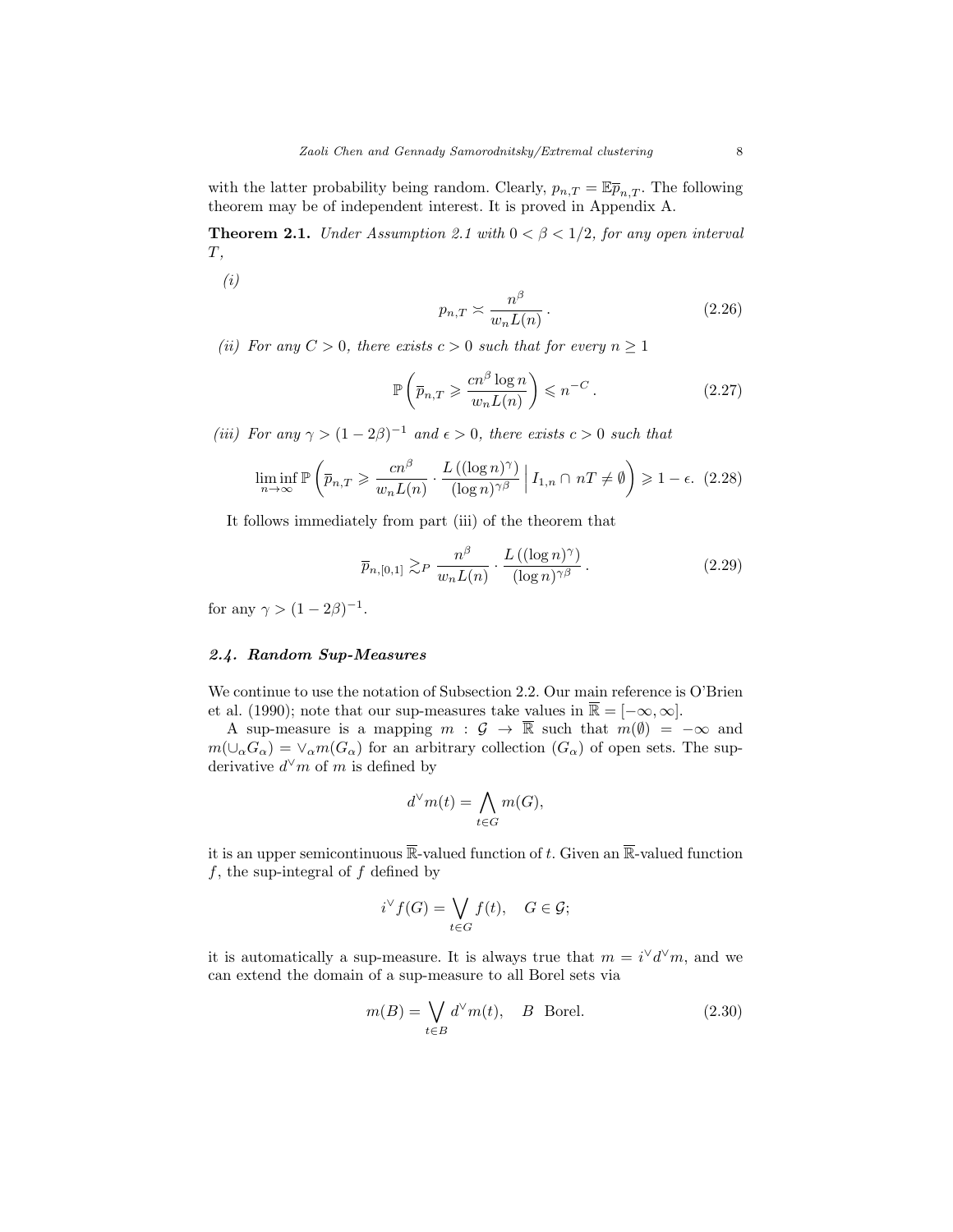On the collection SM of all sup-measures one defines the sup-vague topology, in which a sequence of sup-measures  $\{m_n\}_{n\geq 1}$  converges to a sup-measure m if and only if

$$
\limsup_{n \to \infty} m_n(K) \leq m(K), \quad \text{for each } K \in \mathcal{K},
$$
  

$$
\liminf_{n \to \infty} m_n(G) \geq m(G), \quad \text{for each } G \in \mathcal{G}.
$$

The space SM equipped with sup-vague topology is compact and metrizable.

A random sup-measure  $M$  is a measurable mapping from a probability space to SM. For a random sup-measure M, let  $\mathcal{I}(M)$  be the collection of continuity intervals of M, defined by

$$
\mathcal{I}(M) = \{ I \text{ an open interval} : M(I) = M(\text{clos } I) \text{ a.s.} \}.
$$

If  ${M_n}_{n\geq 1}$  and M are random sup-measures, then  $M_n \Rightarrow M$  if and only if

$$
(M_n(I_1),\ldots,M_n(I_m)) \Rightarrow (M(I_1),\ldots,M(I_m))
$$
\n
$$
(2.31)
$$

for arbitrary disjoint intervals  $I_1, \ldots, I_m \in \mathscr{I}(M)$ .

We now define a family of random sup-measures that will arise naturally in the sequel. Let  $\beta \in (0, 1/2)$  and consider a Poisson point process on  $\mathbb{R} \times \mathbb{R}_+$  $\mathcal{F}(\mathbb{R}_+)$  with mean measure

$$
e^{-u} du (1 - \beta) v^{-\beta} dv dP_{\beta} ,
$$

where  $P_{\beta}$  is the law of the  $\beta$ -stable regenerative set in (2.5). Let  $(U_j, V_j^*, Z_j)_{j \in \mathbb{N}}$ be a measurable enumeration of points of this Poisson point process, and denote

$$
R_j = V_j^* + Z_j, \quad j \in \mathbb{N}.\tag{2.32}
$$

Since  $\beta \in (0, 1/2)$ , we have

$$
\mathbb{P}(R_1 \cap R_2 = \emptyset) = 1; \tag{2.33}
$$

see Lemma 3.1 in Samorodnitsky and Wang (2019). It follows immediately that, on an event of probability 1, the function  $\eta : \mathbb{R}_+ \to \overline{\mathbb{R}}$  defined by

$$
\eta(t) = \bigvee_{j=1}^{\infty} U_j 1_{\{t \in R_j\}}
$$

is an upper semicontinuous function. Hence, it is the sup-derivative of the random sup-measure

$$
\mathcal{M}(B) = \bigvee_{j=1}^{\infty} U_j 1_{\{B \cap R_j \neq \emptyset\}}.
$$
\n(2.34)

This measure is stationary, i.e.

$$
\mathcal{M}(r + \cdot) \stackrel{d}{=} \mathcal{M}(\cdot) \tag{2.35}
$$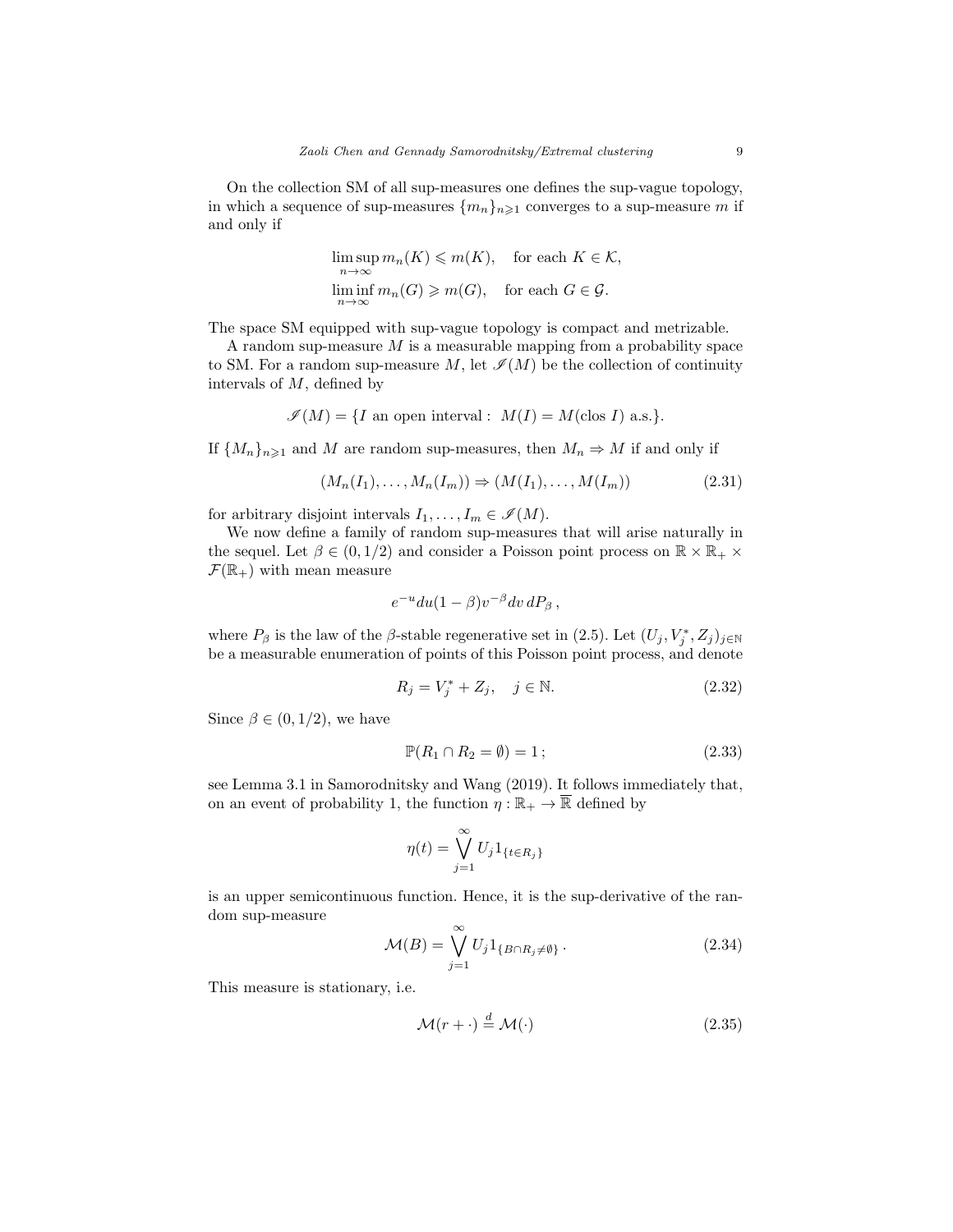for any  $r \geq 0$ ; see Proposition 4.3 in Lacaux and Samorodnitsky (2016). Moreover, we claim that  $M$  is self-affine, i.e.

$$
\mathcal{M}(a \cdot) \stackrel{d}{=} \mathcal{M}(\cdot) + (1 - \beta) \log a \tag{2.36}
$$

for any  $a > 0$ . Indeed, note that

$$
\mathcal{M}(aB) = \bigvee_{j=1}^{\infty} U_j 1_{\{B \cap (a^{-1}V_j^* + a^{-1}Z_j) \neq \emptyset\}}
$$
  

$$
= \bigvee_{j=1}^{\infty} U_j 1_{\{B \cap (a^{-1}V_j^* + Z_j) \neq \emptyset\}}
$$
  

$$
= \bigvee_{j=1}^{\infty} (U_j + (1 - \beta) \log a) 1_{\{B \cap (V_j^* + Z_j) \neq \emptyset\}} = \mathcal{M}(B) + (1 - \beta) \log a;
$$

see e.g. Proposition 4.1(b) in Samorodnitsky (2016) for the first distributional equality, while the second one holds because both the points  $(U_j, a^{-1}V_j^*, Z_j)_{j \in \mathbb{N}}$ and the points  $(U_j + (1 - \beta) \log a, V_j^*, Z_j)_{j \in \mathbb{N}}$  form a Poisson point process with mean measure

$$
a^{1-\beta}e^{-u}du(1-\beta)v^{-\beta}dv\,dP_{\beta}
$$

Suppose that  $\{X_t\}_{t\in\mathbb{Z}}$  is a stationary process. It induces naturally a sequence of random sup-measures by setting for  $n \in \mathbb{N}$ 

$$
M_n(B) = \max_{t \in nB} X_t, \quad B \in \mathcal{B}(\mathbb{R}_+).
$$
 (2.37)

If  $M$  is the random sup measure in  $(2.34)$ , then the weak convergence

$$
\frac{M_n(\cdot) - b_n}{a_n} \Rightarrow \mathcal{M}(\cdot)
$$

in the space of random sup-measures on [0, 1] for some  $(a_n, b_n)$  guarantees also this weak convergence in the space of random sup-measures on  $\mathbb{R}_+$ . Furthermore, every open interval is a continuity interval for  $M$ , since stable regenerative sets do not hit fixed points. By (2.31)

$$
\left(\frac{M_n(I_1) - b_n}{a_n}, \dots, \frac{M_n(I_m) - b_n}{a_n}\right) \Rightarrow (\mathcal{M}(I_1), \dots, \mathcal{M}(I_m))
$$
\n(2.38)

for arbitrary disjoint open intervals  $I_1, \ldots, I_m$  in [0, 1] is necessary and sufficient for weak convergence to  $\mathcal{M}$ .

The restriction of the sup measure  $\mathcal M$  to subsets of [0, 1] has representation somewhat more transparent than (2.34). Let  ${V_j}_{j\geqslant1}$  be a family of i.i.d. random variables on [0, 1] with the law (2.6). Let  $\{Z_j\}_{j\geqslant 1}$  be a family of i.i.d. β-stable regenerative sets in (2.5). Finally, let  $\{\Gamma_j\}_{j\geqslant 1}$  be the sequence of arrival times of a unit rate Poisson processes on  $(0, \infty)$ . We assume that all three sequences are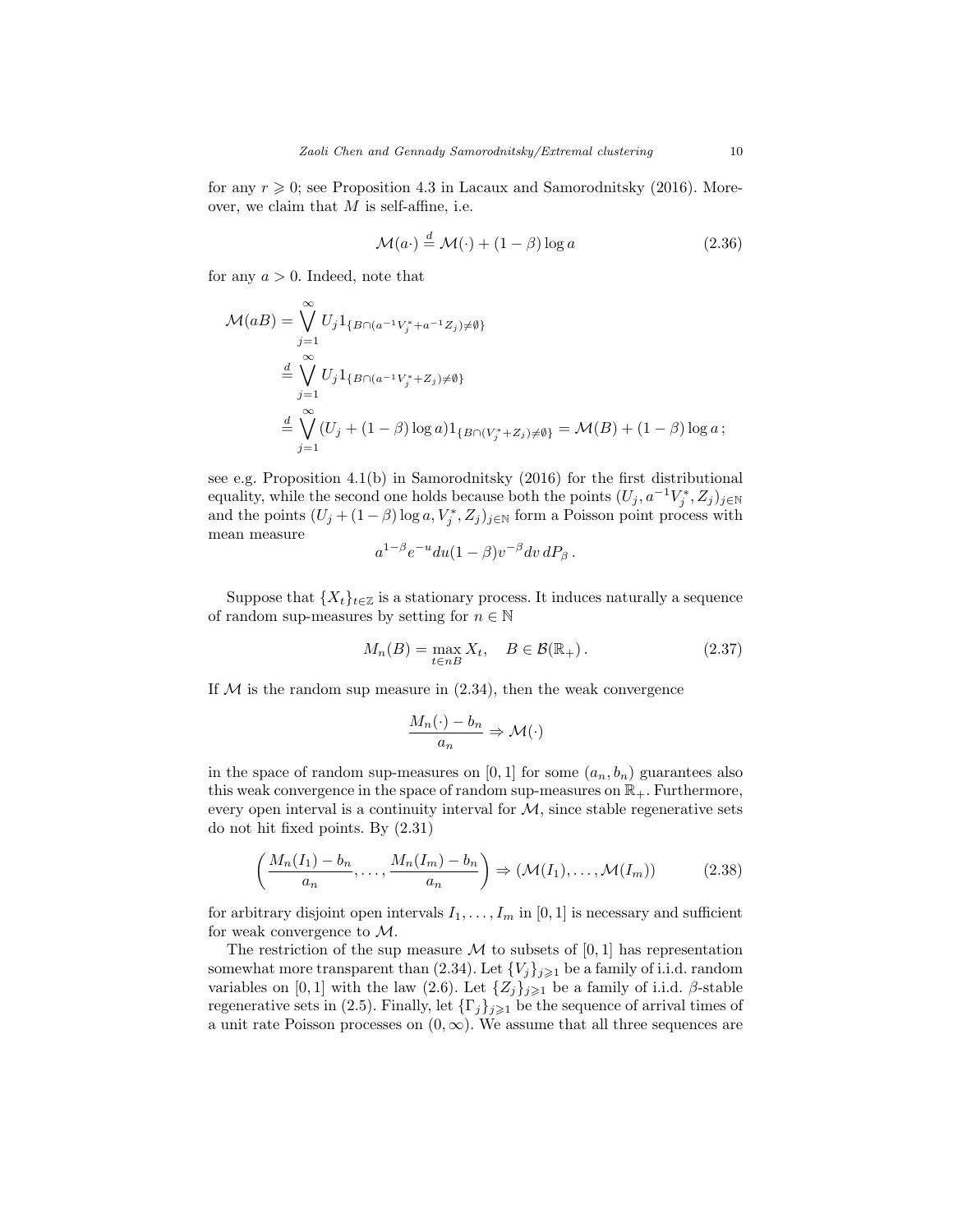independent. Then the points  $(-\log \Gamma_j, V_j, Z_j)_{j \in \mathbb{N}}$  form a Poisson point process on  $\mathbb{R} \times [0,1] \times \mathcal{F}(\mathbb{R}_+)$  whose mean measure is the mean measure of restriction of the Poisson point process  $(U_j, V_j^*, Z_j)_{j \in \mathbb{N}}$  to  $\mathbb{R} \times [0,1] \times \mathcal{F}(\mathbb{R}_+)$ . Therefore, if we define i.i.d. random nonempty compact sets by (2.7), then the following representation in law holds:

$$
\mathcal{M}(B) = \bigvee_{t \in B} -\log \Gamma_j 1_{\{B \cap \overline{R_j} \neq \emptyset\}}, \ B \in \mathcal{B}([0,1]) \,. \tag{2.39}
$$

# 3. A family of stationary subexponential infinitely divisible processes

We now define a family of stationary infinitely divisible processes for whom we will establish extremal limit theorems. Our processes will be of the form

$$
X_n = \int_E f \circ \theta^n(x) M(dx), \ n \in \mathbb{Z}, \tag{3.1}
$$

where  $\theta$  is the left shift operator on  $E = \mathbb{Z}^{\mathbb{Z}}$  in (2.9) and M is an infinitely divisible random measure on  $(E, \mathcal{E})$  with a constant local characteristic triple  $(\sigma^2, \nu, b)$  and control measure  $\mu$  in (2.8), associated with an invariant measure of an irreducible, aperiodic, and null recurrent Markov chain on Z; see Chapter 3 in Samorodnitsky (2016) for details in infinitely divisible random measures and integrals with respect to such measures. The function  $f$  must satisfy certain integrability conditions; if it does, the process  $\{X_n\}_{n\in\mathbb{Z}}$  is automatically stationary, because the left shift  $\theta$  preserves the control measure  $\mu$ . In the sequel we will assume, for simplicity, that  $f$  is the indicator function

$$
f(x) = \mathbf{1}(x_0 = 0) \text{ for } x = (\dots, x_0, x_1, x_2, \dots), \tag{3.2}
$$

but the results of this paper will undoubtedly hold for a more general class of functions  $f$ . The indicator function  $f$  in  $(3.2)$  automatically satisfies the integrability conditions and, in this case, each  $X_n$  is an infinitely divisible random variable with a characteristic triple  $(\sigma^2, \nu, b)$ ; see Section 7 in Sato (2013). The key assumption we will impose in the sequel is that the distribution  $(\nu(1,\infty))^{-1}[\nu]_{(1,\infty)}$  is subexponential, from which it immediately follows that

$$
\mathbb{P}(X_n > x) \sim \nu(x, \infty) =: \bar{\nu}(x) \text{ as } x \to \infty \tag{3.3}
$$

and, in particular,  $X_n$  has a subexponential distribution; see Embrechts et al.  $(1979)$ . We will, in fact, impose a number of additional assumptions on the Lévy measure  $\nu$ . These assumptions will guarantee that the tail of  $X_n$  is light enough to be in the maximum domain of attraction of the Gumbel distribution. On the other hand, they will also guarantee that this tail is not "too light".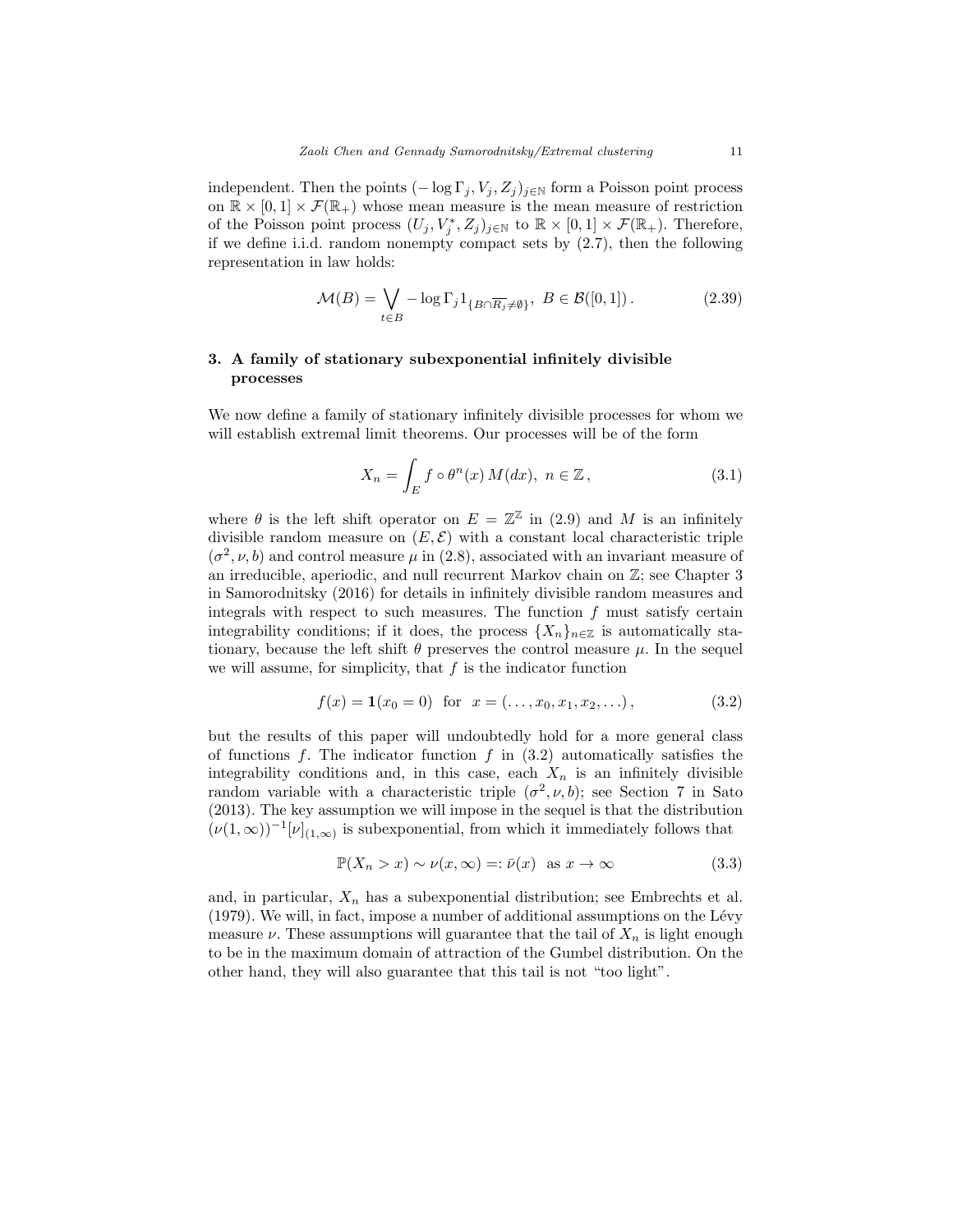**Assumption 3.1.** The distribution  $(\nu(1,\infty))^{-1}[\nu]_{(1,\infty)}$  is both suberponential and in the maximum domain of attraction of the Gumbel distribution. Furthermore, there is a distribution  $H_{#}$  satisfying  $\bar{\nu}(x) \sim a\overline{H_{#}}$  for  $a > 0$ , and which satisfies (2.3) with  $c \equiv 1$ , *i.e.* 

$$
\overline{H_{\#}}(x) = \exp\left(-\int_{x_0}^x \frac{1}{h(u)} du\right) \text{ for } x > x_0,
$$
\n(3.4)

and the auxiliary function h with  $h' > 0$  on  $(x_0, \infty)$ , and such that

$$
\lim_{b \downarrow 1} \limsup_{x \to \infty} \frac{h(bx)}{h(x)} = 1.
$$
\n(3.5)

Denoting

$$
G(x) := \left(\frac{1}{1 - H_{\#}}\right)^{+}(x), \ x \ge 0, \tag{3.6}
$$

we assume that the function G is of the form

$$
G(x) = \exp\left\{ \int_{e}^{x} \frac{\zeta(u)}{u \log u} du \right\}, \ x > x_1, \ \text{for some } x_1 > e,
$$
 (3.7)

where  $\zeta$  satisfies the following assumptions.

(B1)  $\zeta$  is roughly increasing, i.e.,

$$
\zeta(x) \asymp \sup_{[1,x]} \zeta(u).
$$

(B2) There exists some  $\delta > 0$  such that

$$
(\log \log u)^{\delta} \ll \zeta(u) \lesssim \frac{\log u}{\log \log u}.
$$

(B3) For the  $\delta > 0$  in (B2) and for all small  $\rho > 0$ ,

$$
\zeta\left(x^{1-\rho/(\log\log x)^{\delta \wedge 1}}\right) \gtrsim \zeta(x).
$$

 $(B4)$  For any  $c > 0$ ,

$$
\liminf_{x \to \infty} \int_{x^{1-c/\zeta(x)}}^{x} \frac{\zeta(u)}{u \log u} du > 0.
$$

We check in Appendix B below that the following two important classes of Lévy measures with subexponential tails satisfy Assumption 3.1.

Example 3.1 (lognormal-type tails).

$$
\overline{\nu}(x) \sim cx^{\beta} (\log x)^{\xi} \exp(-\lambda(\log x)^{\gamma})
$$
 as  $x \to \infty$ 

for some  $\gamma > 1$ ,  $\lambda, c > 0$  and  $\beta, \xi \in \mathbb{R}$ .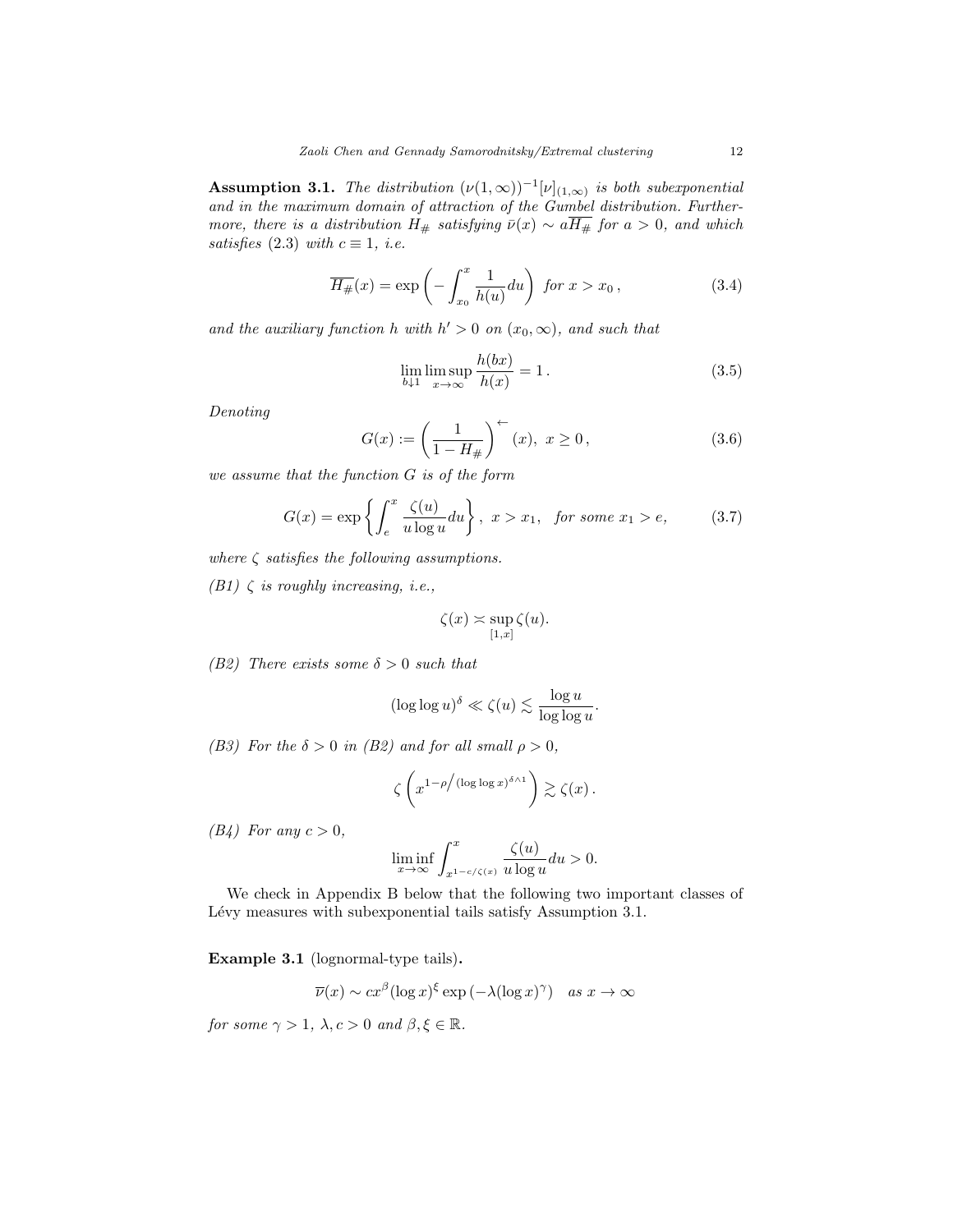Example 3.2 (super-lognormal-type tails).

$$
\overline{\nu}(x) \sim cx^{\beta} (\log x)^{\xi} \exp \left(\lambda (\log x)^{\gamma}\right) \exp \left(-\rho \exp \left(\mu (\log x)^{\alpha}\right)\right) \quad \text{as } x \to \infty
$$

for some  $\alpha \in (0,1)$ ,  $c, \mu, \rho > 0$  and  $\beta, \xi, \lambda, \gamma \in \mathbb{R}$ .

**Remark 3.1.** The semi-exponential-type tails such as  $\overline{\nu}(x) \sim \exp(-x^{\alpha})$ , 0 <  $\alpha$  < 1, unfortunately, do not satisfy the assumptions and, hence, are excluded from our analysis.

The following proposition, proved in Appendix B, lists certain properties of Lévy measures satisfying Assumption 3.1. We will find these properties useful in the sequel. Let  $\delta > 0$  as in Assumption 3.1 (B2).

**Proposition 3.1.** (i)  $G(x) \gg \exp \{(\log \log u)^{1+\delta}/(1+\delta)\}.$ (ii) For any  $\alpha_1 > \alpha_2 > 0$ , for any  $b < \log \alpha_1 - \log \alpha_2$ ,

$$
\frac{G(x^{\alpha_1})}{G(x^{\alpha_2})} \gg \exp\left\{b(\log \log x)^{\delta}\right\}.
$$
 (3.8)

(iii) For any  $H_i \in RV_{\alpha_i}$ ,  $i = 1, 2, \alpha_1 > \alpha_2 > 0$ , for any  $b < \log \alpha_1 - \log \alpha_2$ ,

$$
\frac{h \circ G(H_1(x))}{h \circ G(H_2(x))} \gg \exp\left\{b(\log \log x)^{\delta}\right\}.
$$
 (3.9)

(iv) For any  $\alpha \neq 0$ ,

$$
|G(x(\log x)^\alpha) - G(x)| \asymp (\log \log x)h \circ G(x). \tag{3.10}
$$

(v) For all sufficiently small  $\rho > 0$ ,

$$
\min_{1 \le j \le \rho \log x/\zeta(x)} \frac{G(x) - G(x^{2-j})}{j} \gtrsim jh \circ G(x). \tag{3.11}
$$

## 4. Extremal limit theorems

Let  $(X_t)_{t\in\mathbb{Z}}$  be a stationary infinitely divisible process (3.1), associated with an irreducible, aperiodic, and null recurrent Markov chain on Z. Recall that we assume that the function  $f$  is the indicator function  $(3.2)$ . Our main result in this section is a limit theorem for the sequence of random sup-measures defined by the process via (2.37). The Lévy measure  $\nu$  of the infinitely divisible random measure  $M$  in  $(3.1)$  is assumed to satisfy Assumption 3.1. We denote

$$
V(x) = (1/\bar{\nu})^{\leftarrow}(x), \ x > 0. \tag{4.1}
$$

The Markov chain underlying the process  $(X_t)_{t\in\mathbb{Z}}$  is assumed to satisfy Assumption 2.1. We define for  $n = 1, 2, \ldots$ 

$$
b_n = V(w_n) + V(1/\overline{F}(n)), \quad a_n = h \circ V(w_n), \tag{4.2}
$$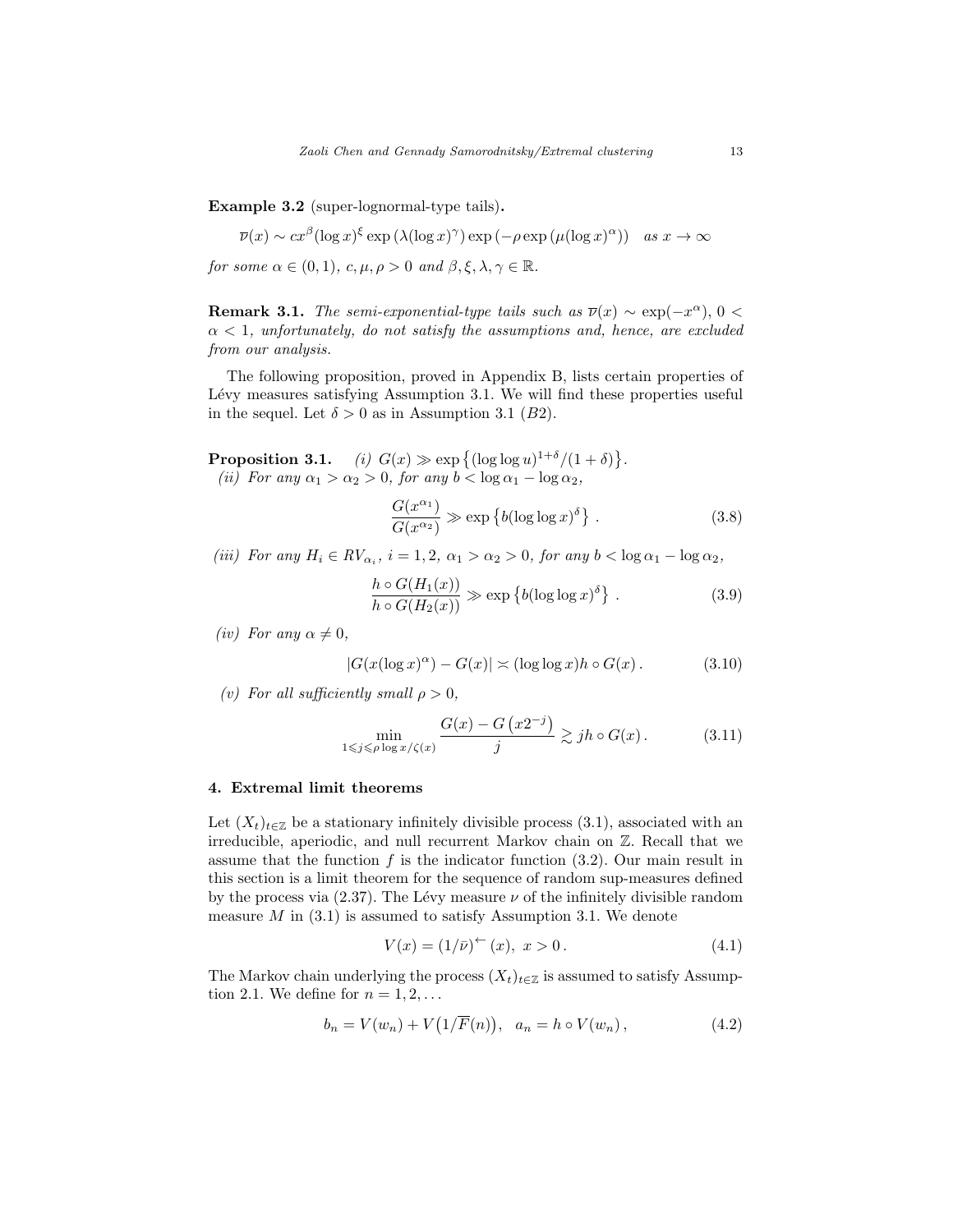with  $w_n$  is the wandering rate in (2.11), F is the first return time law in (2.13), and  $h$  the auxiliary function in  $(2.3)$ .

Theorem 4.1. Assume that Assumption 3.1 holds, and that Assumption 2.1 is satisfied with  $0 < \beta < 1/2$ . If  $(a_n)$ ,  $(b_n)$  are given by (4.2), then

$$
\frac{M_n(\cdot) - b_n}{a_n} \Rightarrow \mathcal{M}(\cdot) \tag{4.3}
$$

weakly in the space of sup-measures on [0, 1], where  $(M_n)$  are the random supmeasures in  $(2.37)$ , and the limiting random sup-measure  $\mathcal M$  is given by  $(2.34)$ .

There is a natural counterpart of Theorem 4.1 that establishes an extremal limit theorem in a function space. Recall that a standard Gumbel extremal process is a nondecreasing process  $(X_G(t), t > 0)$  satisfying

$$
\mathbb{P}(X_{\mathrm{G}}(t_i) \leq x_i, i = 1, ..., k) = \exp\left\{-\sum_{i=1}^k (t_i - t_{i-1})e^{-x_i}\right\}
$$

for  $0 < t_1 < \ldots < t_k$  and  $x_1 \leq \ldots \leq x_k$ . The process is continuous in probability and has a version in  $D(0,\infty) = \bigcap_{\varepsilon > 0} D[\varepsilon,\infty)$ ; see Resnick and Rubinovitch (1973). It is immediate from the definition of the random sup-measure  $\mathcal M$  in (2.34) that

$$
\left(\mathcal{M}([0,t]),\,t>0\right) \stackrel{d}{=} \left(X_{\mathcal{G}}(t^{1-\beta});\,t>0\right),\tag{4.4}
$$

see also Lacaux and Samorodnitsky (2016). Note that the finite-dimensional convergence part in the following theorem already follows from Theorem 4.1.

**Theorem 4.2.** Under the assumptions of Theorem  $4.1$ ,

$$
\left(\frac{\max_{s\le nt} X_s - b_n}{a_n}, t > 0\right) \Rightarrow \left(X_G(t^{1-\beta}), t > 0\right) \tag{4.5}
$$

weakly in the Skorohod  $J_1$  topology on  $D(0,\infty)$ .

Remark 4.1. Let us return to the discussion in Introduction of this paper and compare the statement of Theorems 4.1 and 4.2 to the "expected behavior" of the extreme values presented in (1.4). The results of Lacaux and Samorodnitsky (2016) and Samorodnitsky and Wang (2019) in the case of regularly varying tails suggest that  $m_n = w_n$ , and the centering and the normalization in (1.4) do not appear to be consistent with Theorema 4.1 and 4.2 due to the presence of an extra term  $V(1/\overline{F}(n))$  in the centering sequence. It turns out, however, that as long as the tails of the process  $(X_t)_{t\in\mathbb{Z}}$  are "not too light" we have

$$
\lim_{n \to \infty} \frac{V\left(1/\overline{F}(n)\right)}{a_n} = 0, \tag{4.6}
$$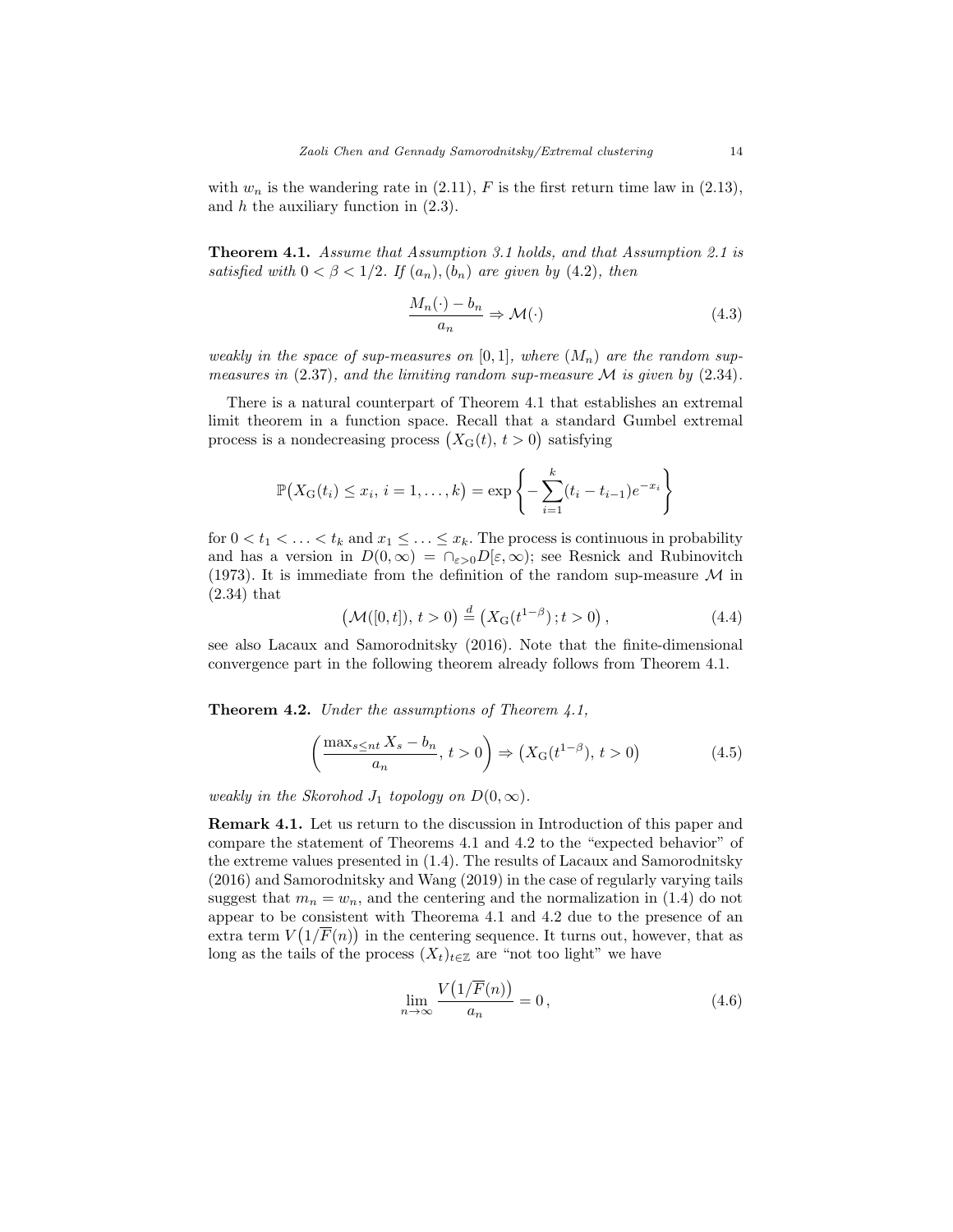and so (1.4) does predict the correct centering and the normalization. Once the tails of the process become lighter, however, (4.6) may fail, and a different centering becomes necessary. We can see this phenomenon on Examples 3.1 and 3.2. In fact, for the lognormal-type tails of Example 3.1 the relation (4.6) holds, while for the super-lognormal-type tails of Example 3.2, 3.1 holds if  $0 < \alpha < 1/2$ and fails if  $1/2 < \alpha < 1$ . These claims are verified in Appendix B.

We will prove the two theorems in the remainder of this section, beginning with Theorem 4.1. We start with a preliminary analysis that will split the proof into several steps. First of all, by (2.38), we need to prove that for arbitrarily disjoint open intervals  $I_1, \ldots, I_m$  in  $[0, 1]$ ,

$$
\left(\frac{M_n(I_i) - b_n}{a_n}\right)_{i=1,\dots,m} \Rightarrow (\mathcal{M}(I_i))_{i=1,\dots,m} \tag{4.7}
$$

weakly in  $\mathbb{R}^m$ . Note, further, that for any  $0 < \varepsilon < a$  the function V in (4.1) satisfies

$$
G(x(a - \varepsilon)) \le V(x) \le G(x(a + \varepsilon))
$$
\n(4.8)

for all x large enough. Next, we decompose the stationary process  $(X_t)_{t\in\mathbb{Z}}$  as follows. Let  $M^{(1)}$  and  $M^{(2)}$  be two independent infinitely divisible random measures on  $(E, \mathcal{E})$ , both with with the same control measure  $\mu$  as the measure M in (3.1). With  $(\sigma^2, \nu, b)$  being the local characteristic triple of M, we set the local characteristic triple of  $M^{(1)}$  to be  $(0, [\nu]_{(x_0,\infty)}, 0)$ , and the local characteristic triple of  $M^{(2)}$  to be  $(\sigma^2, [\nu]_{(-\infty, x_0]}, b)$ , with  $x_0$  as in (3.4). If we define for each  $t\in\mathbb{Z}$ 

$$
X_t^{(1)} = \int_E f \circ \theta^t(x) M^{(1)}(dx), \quad X_t^{(2)} = \int_E f \circ \theta^t(x) M^{(2)}(dx), \tag{4.9}
$$

then  $\{X_t^{(i)}\}_{t\in\mathbb{Z}}, i=1,2$  are two independent stationary infinitely divisible processes such that  $\{X_t\}_{t\in\mathbb{Z}} \stackrel{d}{=} \{X_t^{(1)} + X_t^{(2)}\}_{t\in\mathbb{Z}}$ . For  $i = 1, 2$  we let  $M_n^{(i)}(\cdot)$  be the random sup-measure defined for  $\{X_t^{(i)}\}_{t\in\mathbb{Z}}$  as in (2.37). The following proposition shows that  $M_n^{(2)}$  is asymptotically negligible with our scaling.

Proposition 4.1.  $M_n^{(2)}([0,1])/a_n \to 0$  as  $n \to \infty$ .

*Proof.* Since the Lévy measure of  $X_0^{(2)}$  is bounded on the right,  $\mathbb{P}(X_0^{(2)} > r) =$  $o(e^{-cr})$  for any  $c > 0$  see e.g. Theorem 26.1 in Sato (2013). Using the fact that  $\zeta(x) \to \infty$  we use (4.8) and part (i) of Proposition 3.1 to see that for any  $p > 0$ , for all large  $n$ ,

$$
a_n \ge h \circ G(aw_n/2) = \frac{G(aw_n/2)\zeta(aw_n/2)}{\log(aw_n/2)}
$$
  

$$
\gg \frac{G(aw_n/2)}{\log(aw_n/2)} \gg (\log w_n)^p,
$$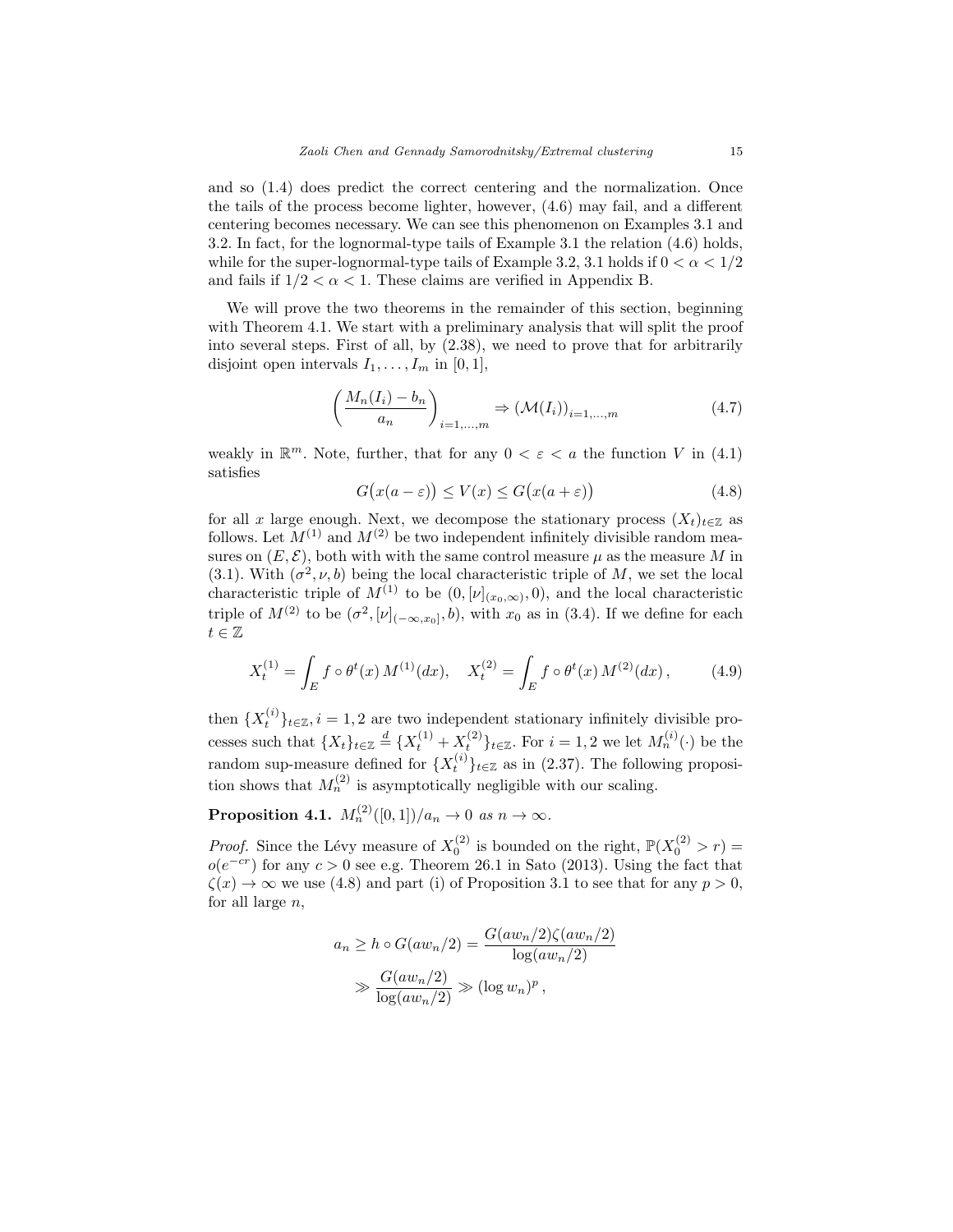therefore, taking  $p > 1$  we have for any  $\epsilon > 0$ 

$$
\mathbb{P}\left(M_n^{(2)}([0,1]) > \epsilon a_n\right) \le n \mathbb{P}\left(X_0^{(2)} > \epsilon (\log w_n)^p\right)
$$

$$
= o\left(n \cdot \exp\left\{-\epsilon (\log w_n)^p\right\}\right) \to 0
$$

by (2.15).

Proposition 4.1 implies that, in order to show (4.7), we need to prove that

$$
\left(\frac{M_n^{(1)}(I_i) - b_n}{a_n}\right)_{i=1,...,m} \Rightarrow (\mathcal{M}(I_i))_{i=1,...,m},
$$
\n(4.10)

which we now carry out. Consider a probability space (which we will denote, with some abuse of notation, by  $(\Omega, \mathcal{F}, \mathbb{P})$  supporting i.i.d. random elements  ${Y^{(j,n)}}_{j\in\mathbb{N}}$  distributed with the law  $\mu_n$  in (2.16) for each  $n=1,2,\ldots$ , as well as i.i.d. random closed subsets of [0, 1],  $\{\overline{R_j}\}_{j\in\mathbb{N}}$  distributed as in (2.7) such that, with  $I_{j,n}$  defined by (2.17) we have

$$
\frac{1}{n}I_{j,n} \to \overline{R_j} \quad \text{a.s. as} \quad n \to \infty \quad \text{for each} \quad j \in \mathbb{N};\tag{4.11}
$$

this is possible by (2.20) and the Skorohod embedding. The same probability space also supports a sequence  $\{\Gamma_j\}_{j\in\mathbb{N}}$  of the arrival times of a unit rate Poisson process on  $\mathbb{R}_+$ , independent of  $\{I_{j,n}, \overline{R_j} : j, n \in \mathbb{N}\}\$ . The following series representation of the process  $\{X_t^{(1)}\}_{t\in\mathbb{Z}}$  is the key for our argument. It follows from Theorem 3.4.1 in Samorodnitsky (2016). For each  $n \in \mathbb{N}$ ,

$$
\left(X_t^{(1)}\right)_{0\leqslant t\leqslant n} \stackrel{d}{=} \left(\sum_{j=1}^{\infty} \tilde{V}\left(w_n/\Gamma_j\right) \mathbf{1}_{\{t \in I_{j,n}\}}\right)_{0\leqslant t\leqslant n},\tag{4.12}
$$

where

$$
\tilde{V}(y) = \begin{cases}\nV(y) & \text{for } y > 1/\bar{\nu}(x_0) \\
0 & \text{otherwise}\n\end{cases} .
$$
\n(4.13)

When proving (4.10) we will simply assume that the process  $\{X_t^{(1)}\}_{t\in\mathbb{Z}}$  is given by the right hand side of (4.12). Furthermore, for notational simplicity we will drop the "tilde" over  $V$  in the sequel, while keeping in mind that it vanishes for small values of the argument, as in  $(4.13)$ . We now state several propositions that will prove (4.10).

For  $k \in \mathbb{N}$  we define, in the notation of  $(2.18)$  and  $(2.19)$ ,

$$
M_{n,(k)}(B) = \max_{t \in nB \cap \hat{I}_{k,n}} \sum_{j=1}^{\infty} V(w_n/\Gamma_j) \mathbf{1}_{\{t \in I_{j,n}\}},
$$

$$
\mathcal{M}_{(k)}(B) = \begin{cases} -\log \Gamma_k & \text{if } \overline{R_k} \cap B \neq \emptyset \\ -\infty & \text{otherwise} \end{cases}.
$$

 $\Box$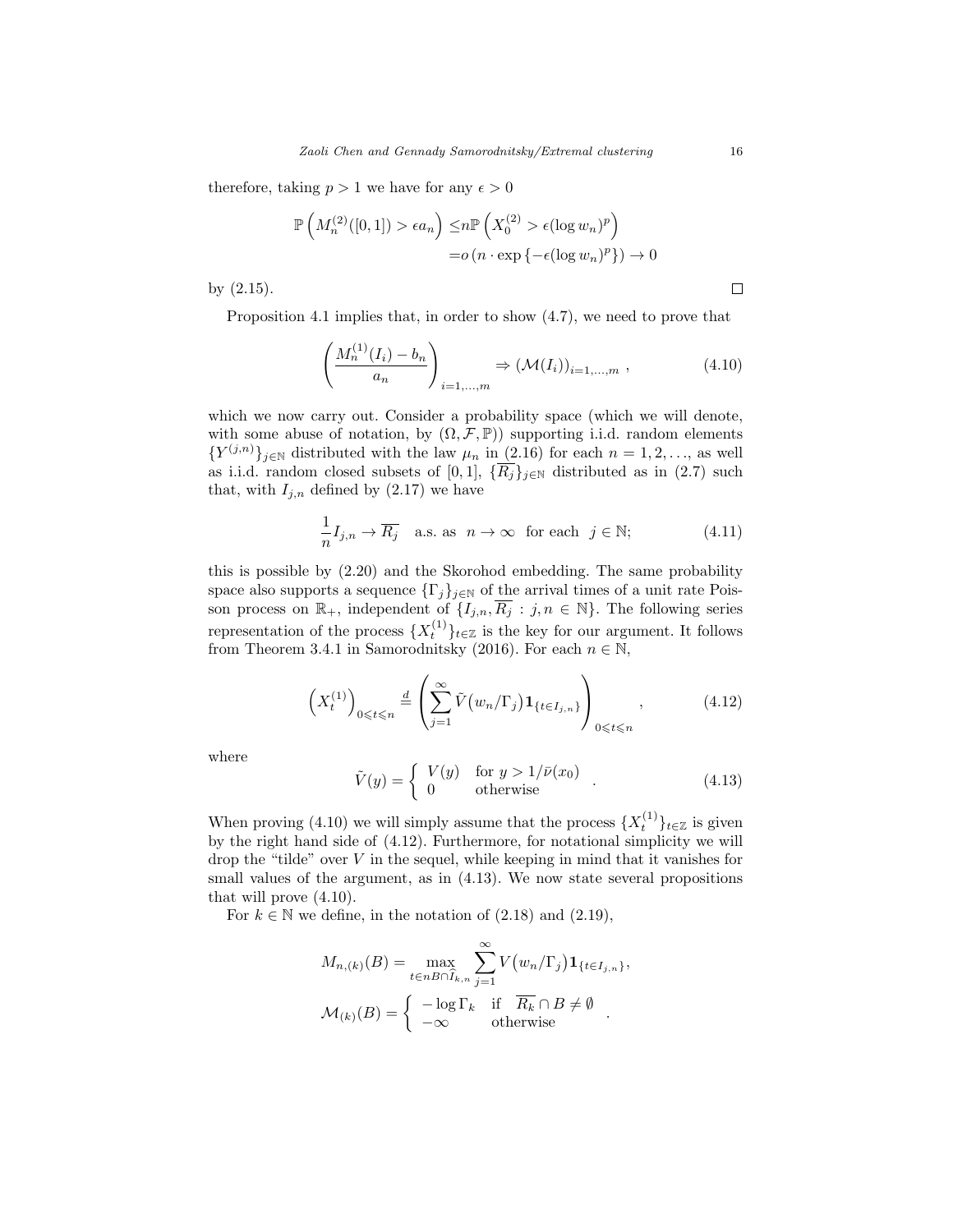**Proposition 4.2.** For each  $k \in \mathbb{N}$  and each open interval I in [0, 1],

$$
\frac{M_{n,(k)}(I) - b_n}{a_n} \xrightarrow{P} \mathcal{M}_{(k)}(I). \tag{4.14}
$$

We define, further, for  $K \in \mathbb{N}$ ,

$$
M_{n,K}(B) = \bigvee_{k=1}^{K} M_{n,(k)}(B),
$$
  

$$
\mathcal{M}_{K}(B) = \bigvee_{k=1}^{K} \mathcal{M}_{(k)}(B).
$$

It follows from Proposition 4.2 that for each K and each open interval I in  $[0, 1]$ ,

$$
\frac{M_{n,K}(I) - b_n}{a_n} \xrightarrow{P} \mathcal{M}_K(I). \tag{4.15}
$$

Since it is also clear that for any open interval I in [0, 1], as  $K \to \infty$ ,

$$
\mathcal{M}_K(I) \longrightarrow \mathcal{M}(I) \text{ a.s.}
$$

if the limting sup-measure  $\mathcal M$  is defined on the same probability space  $(\Omega, \mathcal F, \mathbb P)$ by (2.39), then the only remaining step to establish (4.10) is the following claim.

**Proposition 4.3.** For any open interval I in [0, 1] and  $\epsilon > 0$ ,

$$
\lim_{K \to \infty} \lim_{n \to \infty} \mathbb{P} \left( |M_{n,K}(I) - M_n(I)| \geq \epsilon \right) = 0. \tag{4.16}
$$

We now prove Propositions 4.2 and 4.3.

*Proof of Proposition 4.2.* We will only consider the case  $I = (a, b)$  for some  $0 \leq a < b \leq 1$ , the other cases being similar. Note that, by (2.22) it is enough to prove the proposition for  $k = 1$ . Since the normalized tail  $\bar{\nu}$  is in the Gumbel maximum domain of attraction, the function  $V$  is  $\Pi$ -varying, so by  $(2.2)$  and (2.4) we have

$$
\frac{V(w_n/\Gamma_1) - V(w_n)}{h \circ V(w_n)} \longrightarrow -\log \Gamma_1 \text{ a.s. as } n \to \infty.
$$
 (4.17)

Furthermore, by (4.11)

$$
\mathbf{1}_{\{I_{1,n}\cap nI\neq\emptyset\}}\longrightarrow\mathbf{1}_{\{\overline{R_1}\cap I\neq\emptyset\}}\ \text{ a.s. as }n\to\infty.
$$

Since  $h \circ V(w_n) = o(V(w_n))$ , we have

$$
\frac{V(w_n/\Gamma_1) \mathbf{1}_{\{I_{1,n} \cap nI \neq \emptyset\}} - V(w_n)}{h \circ V(w_n)} \longrightarrow \mathcal{M}_{(1)}(I) \text{ a.s.}.
$$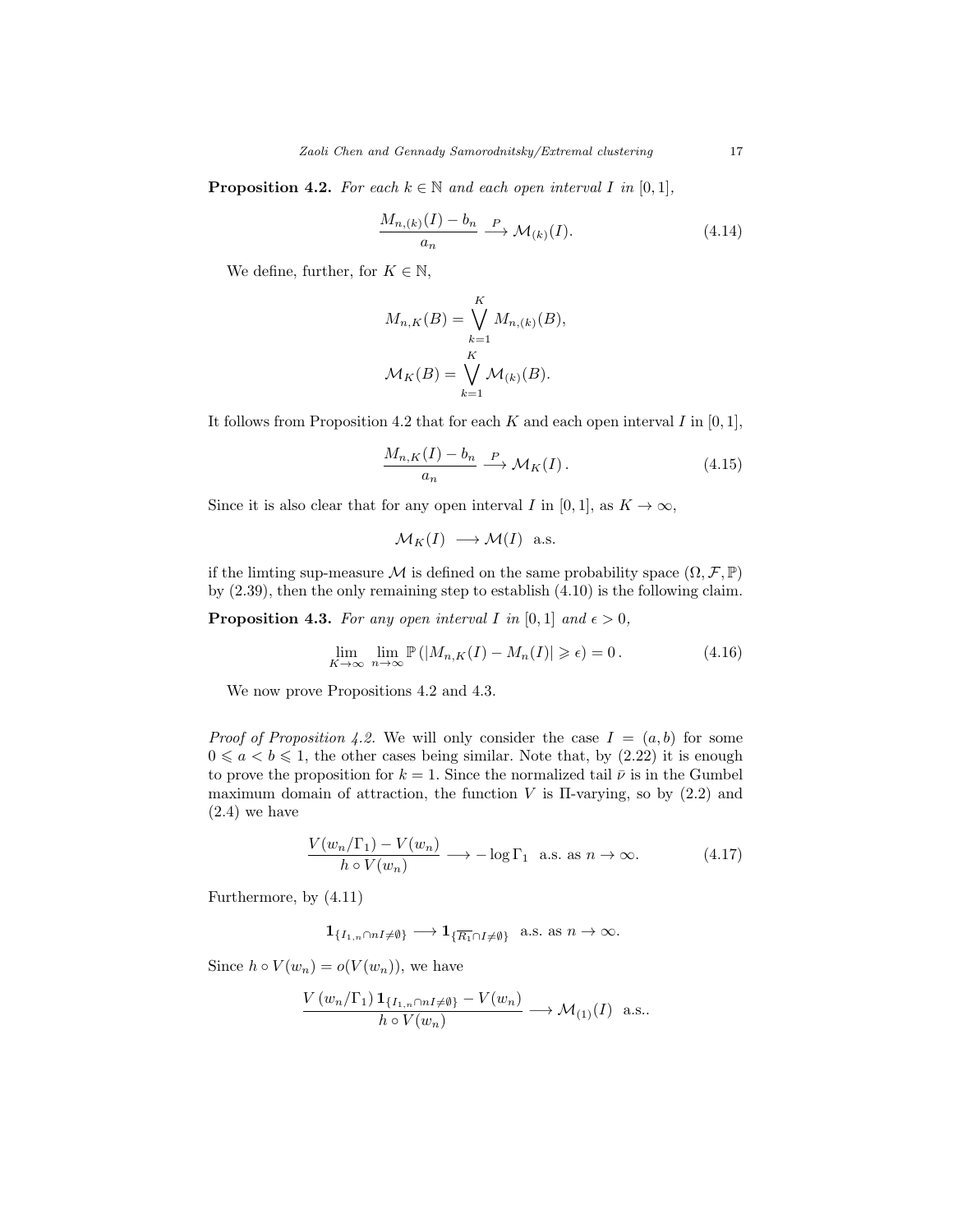If we denote

$$
S_{n,(1)}(I) = M_{n,(1)}(I) - V(w_n/\Gamma_1) \mathbf{1}_{\{I_{1,n} \cap nI \neq \emptyset\}},
$$

then the claim of the proposition will follow from the following two statements:

$$
\limsup_{n \to \infty} \frac{S_{n,(1)}(I) - V\left(\frac{1}{F}(n)\right)}{h \circ V(w_n)} \leq 0 \quad \text{in probability} \tag{4.18}
$$

and

$$
\mathbb{P}\left(\liminf_{n\to\infty}\frac{S_{n,(1)}(I)-V\big(1/\overline{F}(n)\big)}{h\circ V(w_n)}\geqslant 0\,\bigg|\,\overline{R_1}\cap I\neq\emptyset\right)=1\,,\tag{4.19}
$$

which we proceed to prove. We start with (4.18). Note that

$$
0 \leq S_{n,(1)}(I) \leq \max_{t \in I_{1,n}} \sum_{j=2}^{\infty} V(w_n/\Gamma_j) \mathbf{1}_{\{t \in I_{j,n}\}} =: S_{n,(1)}.
$$

Let  $c_1, c_2 > 0$  be positive constants to be determined later and write  $A_{c_1,n} =$  $c_1 \log n / \overline{F}(n)$ . Then

$$
\mathbb{P}\left(S_{n,(1)} \geq V\left(A_{c_1,n}\right) + c_2h \circ V\left(A_{c_1,n}\right)\right)
$$
\n
$$
\leq A_{c_1,n} \cdot \mathbb{P}\left(\sum_{j=2}^{\infty} V\left(w_n/\Gamma_j\right) \mathbf{1}_{\{0 \in I_{j,n}\}} \geq V\left(A_{c_1,n}\right) + c_2h \circ V\left(A_{c_1,n}\right)\right)
$$
\n
$$
+ \mathbb{P}\left(\#I_{1,n} > A_{c_1,n}\right)
$$
\n
$$
\leq A_{c_1,n} \cdot \mathbb{P}\left(X_{0,n} \geq V\left(A_{c_1,n}\right) + c_2h \circ V\left(A_{c_1,n}\right)\right) + \mathbb{P}\left(\#I_{1,n} > A_{c_1,n}\right)
$$
\n
$$
=: A_{c_1,n} \cdot B_1 + B_2.
$$

By (A.9)  $B_2 \to 0$  if  $c_1$  is large enough. Further,  $A_{c_1,n} \cdot B_1 \to e^{-c_2}$  by Proposition 0.9 in Resnick (1987). Therefore, fix any  $\epsilon \in (0,1)$ , we can choose  $c_1, c_2 > 0$  such that

$$
\mathbb{P}\left(S_{n,(1)} \leqslant V\left(A_{c_1,n}\right) + c_2 h \circ V\left(A_{c_1,n}\right)\right) \geqslant 1 - \epsilon.
$$

The claim  $(4.18)$  follows by  $(2.4)$  and parts  $(ii)$ ,  $(iii)$ ,  $(iv)$  of Proposition 3.1,

$$
V(A_{c_1,n}) - V(1/\overline{F}(n)) = G(A_{c_1,n}) - G(1/\overline{F}(n))
$$
  
+  $o(h \circ G(A_{c_1,n})) + o(h \circ G(1/\overline{F}(n)))$   
 $\leq (\log \log n)h \circ G(1/\overline{F}(n))$   
+  $o(h \circ G(A_{c_1,n})) + o(h \circ G(1/\overline{F}(n)))$   
=  $o(h \circ V(w_n)).$ 

We now prove (4.19). Let  $\Omega_1 = \{I_{1,n} \cap nI \neq \emptyset\}$ . For a fixed  $\omega_1 \in \Omega_1$  we view  $\{1_{\{I_{1,n}(\omega_1)\cap I_{j,n}\cap nI\neq\emptyset\}}:j=2,3,\ldots\}$  as a Bernoulli sequence with the success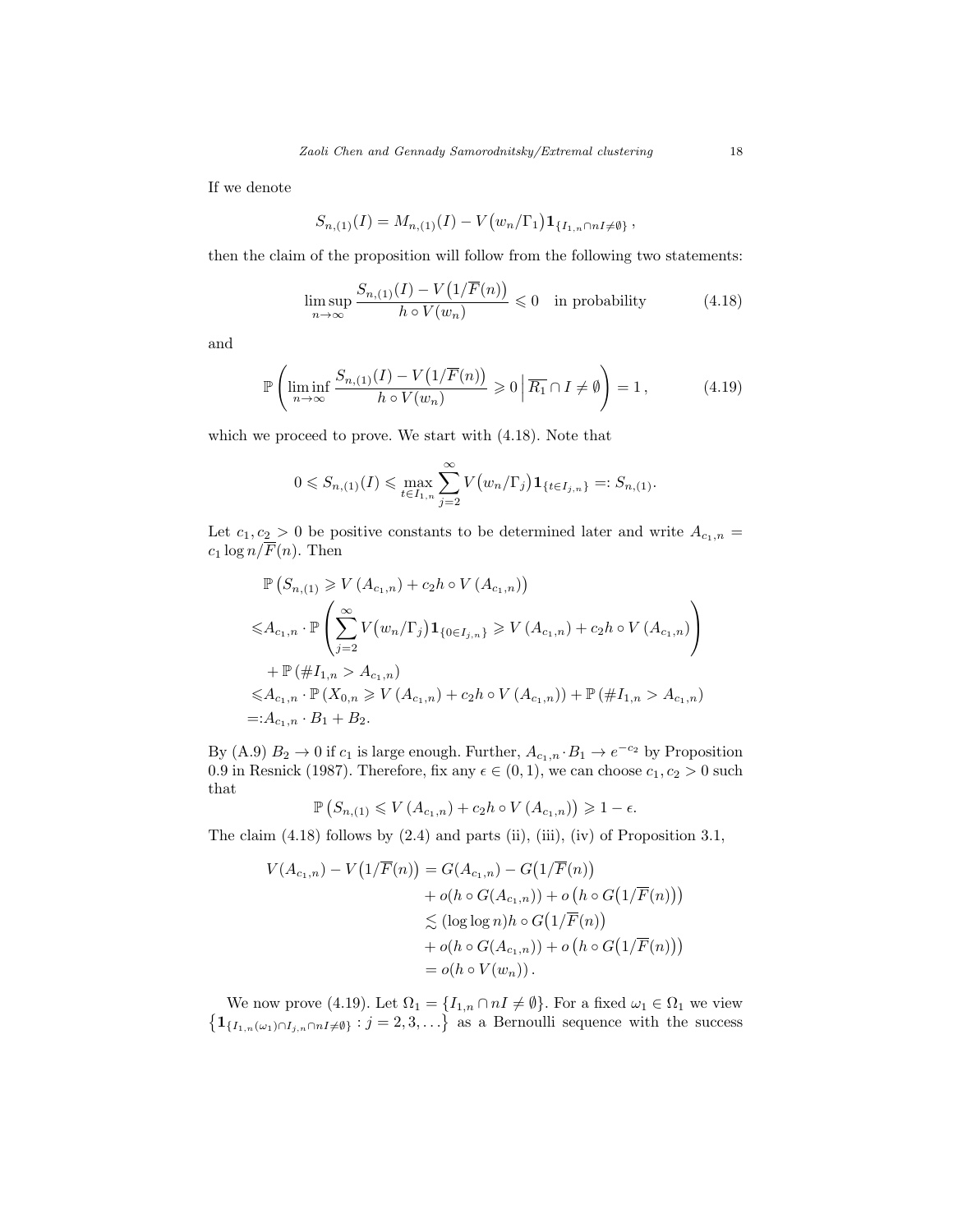probability  $\bar{p}_{n,T}(\omega_1)$  in (2.25). By Theorem 2.1 (ii) and (iii), for every  $0 < \epsilon < 1$ and  $\gamma > (1 - 2\beta)^{-1}$  we can choose new  $c_1, c_2 > 0$  such that the event

$$
D_1 := \left\{ \frac{c_1 L((\log n)^{\gamma})}{w_n \overline{F}(n)(\log n)^{\gamma \beta}} \leqslant \overline{p}_{n,T} \leqslant \frac{c_2 \log n}{w_n \overline{F}(n)} \right\}
$$

satisfies  $\mathbb{P}(D_1 | \Omega_1) \geq 1 - \epsilon$  for all *n* large enough.

For  $\omega_1 \in \Omega_1$  we denote  $j_1 = j_1(\omega_1) = \inf\{j \geq 2 : I_{j,n} \cap I_{1,n}(\omega_1) \cap nI \neq \emptyset\}$ and note that  $S_{n,(1)}(I) \geqslant V(w_n/\Gamma_{j_1})$ . Therefore, for any  $c_3 > 0$  we have

$$
\mathbb{P}\left(S_{n,(1)}(I) \geq V\left(\frac{c_1}{c_3} \cdot \frac{L((\log n)^{\gamma})}{\overline{F}(n)(\log n)^{\gamma\beta}}\right) \middle| \overline{R_1} \cap I \neq \emptyset\right)
$$
\n
$$
\geq \mathbb{P}\left(D_1 \cap \left\{V(w_n/\Gamma_{j_1}) \geq V\left(\frac{c_1}{c_3} \cdot \frac{L((\log n)^{\gamma})}{\overline{F}(n)(\log n)^{\gamma\beta}}\right)\right\} \middle| \overline{R_1} \cap I \neq \emptyset\right)
$$
\n
$$
\geq \mathbb{P}\left(D_1 \cap \left\{\Gamma_{j_1} \leq c_3(\overline{p}_{n,T})^{-1}\right\} \middle| \overline{R_1} \cap I \neq \emptyset\right)
$$
\n
$$
\geq \mathbb{P}\left(D_1 \cap \left\{j_1 \leq (c_3/2)(\overline{p}_{n,T})^{-1}\right\} \middle| \overline{R_1} \cap I \neq \emptyset\right) - \epsilon
$$
\n
$$
\geq \mathbb{P}(D_1 \middle| \overline{R_1} \cap I \neq \emptyset\right) - 2\epsilon \geq \mathbb{P}(D_1 \middle| \Omega_1) - 3\epsilon \geq 1 - 4\epsilon,
$$

for large  $n$ , where the 3rd inequality follows from the law of large numbers, the 4th inequality follows from the Markov inequality if  $c_3$  large enough, and the penultimate inequality follows from (4.11). Since we can take  $\epsilon$  as small as we wish, it is enough to show that

$$
\left| V\left(\frac{c_1}{c_3} \cdot \frac{L((\log n)^{\gamma})}{\overline{F}(n)(\log n)^{\gamma \beta}}\right) - V\left(1/\overline{F}(n)\right) \right| = o\left(h \circ V(w_n)\right). \tag{4.20}
$$

To this end, choose any  $\alpha > \gamma \beta$  and note that for large n, by parts (iii) and (iv) of Proposition 3.1, the expression in the left-hand side does not exceed

$$
V\left(1/\overline{F}(n)\right) - V\left((\log n)^{-\alpha}/\overline{F}(n)\right)
$$
  

$$
\lesssim (\log \log n) h \circ V\left(1/\overline{F}(n)\right) \ll h \circ V(w_n),
$$

as required.

*Proof of Proposition 4.3.* We start by fixing a small constant  $\rho$  and setting

$$
i_n = \left\lfloor \frac{\rho \log w_n}{\zeta(w_n)} \right\rfloor. \tag{4.21}
$$

The first step is to establish the following claim, that shows that for large  $k$ ,  $M_{n,(k)}(I)$  is not likely to become the overall maximum  $M_n(I)$ .

$$
\lim_{i_0 \to \infty, K \to \infty} \limsup_{n \to \infty} \mathbb{P}\left(\max_{2^i \in \mathcal{K} < 2^{i_n}} M_{n,(k)}(I) > M_{n,K}(I)\right) = 0. \tag{4.22}
$$

 $\Box$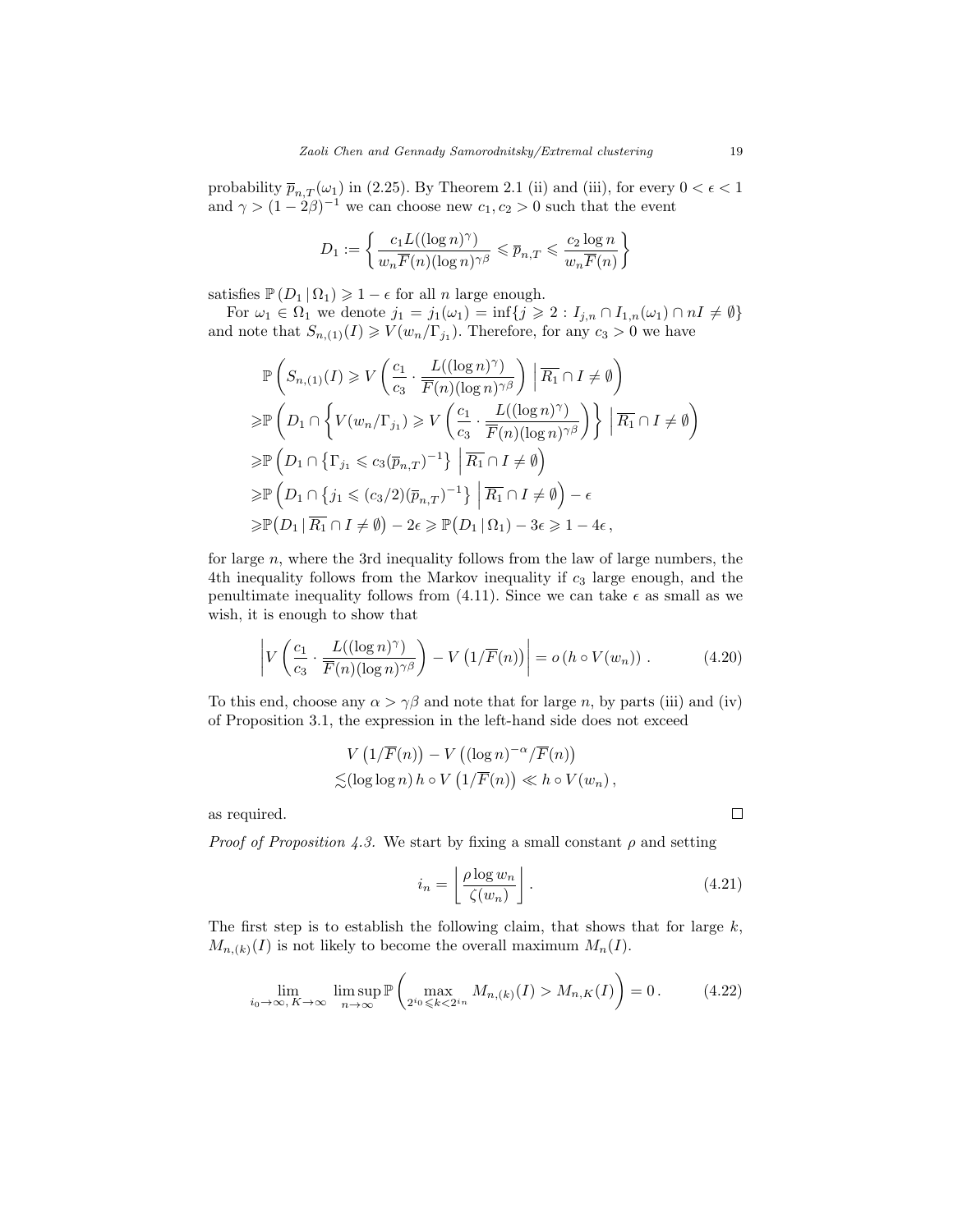To this end, observe that, by Proposition 4.2, for any  $\epsilon \in (0,1)$  we can choose  $C_1 > 0$  large enough so that for all K large enough,

$$
\lim_{n \to \infty} \mathbb{P}\left(M_{n,K}(I) \geqslant b_n - C_1 a_n\right) \geqslant 1 - \epsilon.
$$

Next, for  $c > 0$  let  $A_{c,n} = c \log n / \overline{F}(n)$ . For  $i_0 \leqslant j \leqslant i_n - 1$ , let  $H_j$  be the event

$$
\bigcap_{k=2^j}^{2^{j+1}-1} \left\{ M_{n,(k)}(I) \leqslant V(2w_n/k) + V(A_{c,n}) + 2jh \circ V(A_{c,n}) \right\}.
$$

We claim that, given  $0 < \epsilon < 1$ , we can find  $c > 0$  such that

$$
\lim_{i_0 \to \infty} \liminf_{n \to \infty} \mathbb{P}\left(\bigcap_{j=i_0}^{i_n-1} H_j\right) \geq 1 - \epsilon.
$$
 (4.23)

Assuming, for a moment, that this is true, the claim (4.22) will follow once we check that for all  $j$  and  $n$  large enough,

$$
V(w_n) - V(w_n/2^{j-1}) - C_1 a_n > V(A_{c,n}) + 2jh \circ V(A_{c,n}) - V(1/\overline{F}(n)).
$$
 (4.24)

Indeed, by (2.4) and part (v) of Proposition 3.1,

$$
V(w_n) - V(w_n/2^{j-1}) - C_1 a_n
$$
  
= $G(w_n) - G(w_n/2^{j-1}) - (C_1 + o(1))h \circ G(w_n)$   
 $\gtrsim jh \circ G(w_n)$ ,

while by part (iv) of Proposition 3.1,

$$
V(A_{c,n}) + 2jh \circ V(A_{c,n}) - V(1/\overline{F}(n))
$$
  
= $G(A_{c,n}) + 2jh \circ G(A_{c,n}) - G(1/\overline{F}(n)) + o(jh \circ G(A_{c,n}))$   
 $\lesssim (j + \log \log n)h \circ V(A_{c,n}).$ 

By part (iii) of Proposition 3.1 this gives (4.24), and, hence, (4.22), so we now prove (4.23). Switching to the complements, we will show that

$$
\lim_{i_0 \to \infty} \limsup_{n \to \infty} \mathbb{P}\left(\bigcup_{j=i_0}^{i_n - 1} H_j^c\right) \leq \epsilon.
$$
\n(4.25)

Recall that

$$
M_{n,(k)} \leq V(w_n/\Gamma_k) + S_{n,(k)}, \quad S_{n,(k)} := \max_{t \in I_{k,n}} \sum_{j=k+1}^{\infty} V(w_n/\Gamma_j) 1_{\{t \in I_{j,n}\}}.
$$

Therefore, for each  $i_0 \leqslant j < i_n$ ,  $H_j^c \subseteq \bigcup_{k=2j}^{2^{j+1}-1} (U_k \cup D_k \cup L_k)$  with

$$
U_k = \{ \Gamma_k \le k/2 \},
$$
  
\n
$$
D_k = \{ \#I_{k,n} > A_{c,n} \},
$$
  
\n
$$
L_k = \{ S_{n,(k)} \ge V(A_{c,n}) + 2jh \circ V(A_{c,n}), \#I_{k,n} \le A_{c,n} \}.
$$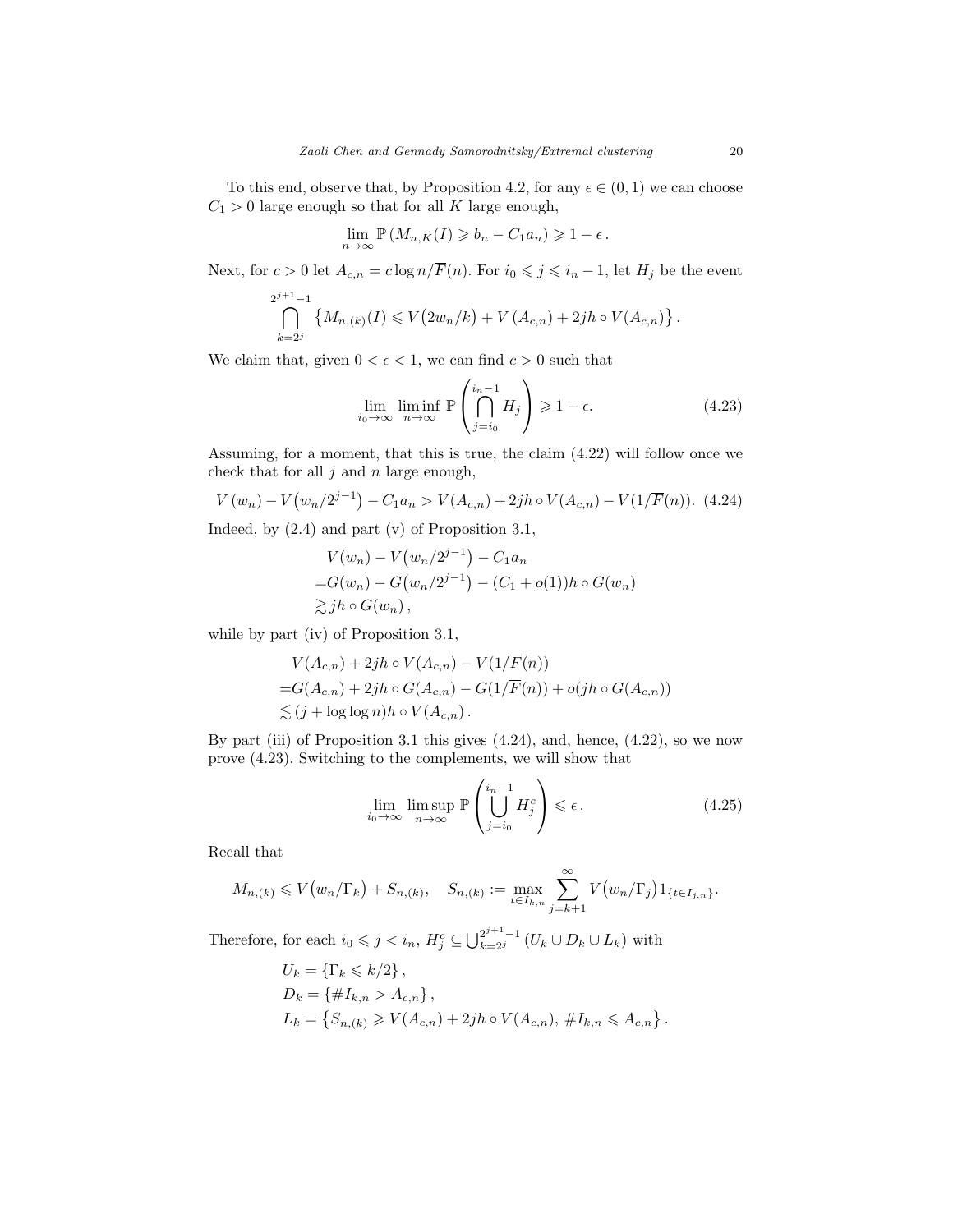Trivially,

$$
\sum_{k=1}^{\infty} \mathbb{P}(U_k) < \infty \,, \tag{4.26}
$$

and, if  $c$  is large enough, then by  $(A.9)$  we also have

$$
\sum_{k=1}^{\infty} \mathbb{P}(D_k) < \infty \,. \tag{4.27}
$$

Next, as  $\mathbb{P}(X_0^{(1)} > x) \sim \overline{\nu}(x)$  by subexponentiality and  $(A_{c,n})^{-1} \approx \overline{\nu}(V(A_{c,n}))$ , we have for  $2^{j} \leq k < 2^{j+1}$ ,

$$
\mathbb{P}(L_k) \leq A_{c,n} \cdot \mathbb{P}\left(X_0^{(1)} \geq V(A_{c,n}) + 2jh \circ V(A_{c,n})\right)
$$
  

$$
\lesssim \frac{\overline{\nu}\left(V(A_{c,n}) + 2jh \circ V(A_{c,n})\right)}{\overline{\nu}\left(V(A_{c,n})\right)}
$$
  

$$
\lesssim \exp\left\{-\int_0^{2j} \frac{h \circ V(A_{c,n})}{h\left[V(A_{c,n}) + uh \circ V(A_{c,n})\right]} du\right\}
$$
  

$$
\lesssim \exp\left\{-\frac{2jh \circ V(A_{c,n})}{h\left[V(A_{c,n}) + 2(i_n - 1)h \circ V(A_{c,n})\right]}\right\}.
$$

Note that by Assumption 3.1  $(B1)$ , for some constant C, for large n,

$$
2(i_n - 1)h \circ V(A_{c,n}) \sim 2i_n h \circ G(A_{c,n})
$$
  

$$
\sim \frac{2\rho \log w_n}{\zeta(w_n)} \cdot \frac{\zeta(A_{c,n})}{\log A_{c,n}} V(A_{c,n}) \leqslant C\rho V(A_{c,n}),
$$

so we can choose  $\rho$  small enough so that

$$
\mathbb{P}(L_k) \le \exp\left\{-2j\frac{h \circ V(A_{c,n})}{h\big[(1+C\rho)V(A_{c,n})\big]}\right\} \le e^{-j}
$$

because  $h$  is assumed to satisfy  $(3.5)$ . It follows that

$$
\sum_{k=1}^{\infty} \mathbb{P}(L_k) < \infty
$$

which, together with (4.26) and (4.27), proves (4.25), so we have established (4.22). Now the claim of Proposition 4.3 will follow from the following statement that we prove next.

We claim that, with  $i_n$  given, once again, by  $(4.21)$ ,

$$
\lim_{K \to \infty} \limsup_{n \to \infty} \mathbb{P}\left(\max_{k \geq 2^{i_n}} M_{n,(k)} < M_{n,K}(I)\right) = 1.
$$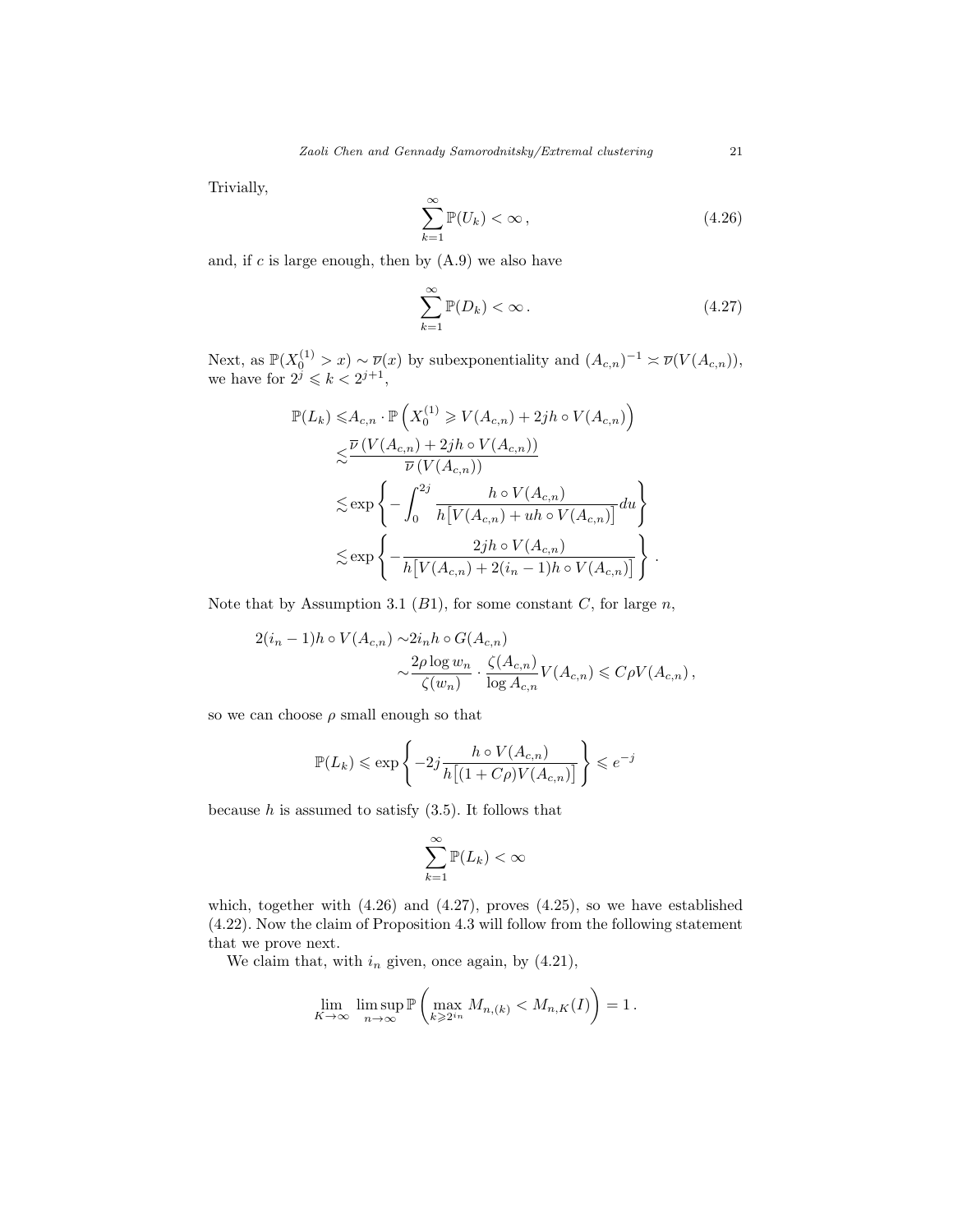Since  $b_n \sim G(w_n)$  and  $a_n = o(b_n)$ , by (4.15) it is enough to show that for some  $\eta \in (0,1),$ 

$$
\lim_{n \to \infty} \mathbb{P}\left(\max_{k \geq 2^{i_n}} M_{n,(k)} \leqslant \eta G(w_n)\right) = 1. \tag{4.28}
$$

To this end, choose  $0 < r < (1 - 2\beta)/2$  and write

$$
\max_{k \geqslant 2^{i_n}} M_{n,(k)} \leqslant \max_{0 \leqslant t \leqslant n} \sum_{j=2^{i_n}}^{\lfloor n^r \rfloor} V(w_n/\Gamma_j) \mathbf{1}_{\{t \in I_{j,n}\}} + \max_{0 \leqslant t \leqslant n} \sum_{j=\lfloor n^r \rfloor+1}^{\infty} V(w_n/\Gamma_j) \mathbf{1}_{\{t \in I_{j,n}\}} =: T_{1,n} + T_{2,n}.
$$

By the choice of  $r$ ,

$$
\mathbb{P}\left(\max_{0\leqslant t\leqslant n}\sum_{j=2^{i_{n}}}^{\lfloor n^{r}\rfloor}\mathbf{1}_{\{t\in I_{j,n}\}}\geqslant 2\right)\leqslant n \mathbb{P}\left(\sum_{j=1}^{\lfloor n^{r}\rfloor}\mathbf{1}_{\{0\in I_{j,n}\}}\geqslant 2\right)\lesssim \frac{n^{2r+1}}{w_{n}^{2}}\rightarrow 0.
$$

Therefore, with probability increasing to 1,

$$
T_{1,n} \leqslant V\big(w_n/\Gamma_{2^{i_n}}\big) \lesssim G\big(w_n/2^{i_n-1}\big).
$$

By Assumption 3.1 (B4),

$$
\limsup_{n\to\infty}\frac{G(w_n/2^{i_n-1})}{G(w_n)}<1\,,
$$

so (4.28) will be established once we prove that for any  $\epsilon > 0$ ,

$$
\lim_{n \to \infty} \mathbb{P}\left(T_{2,n} > \epsilon G(w_n)\right) = 0.
$$

The latter statement will follow from the following claim:

$$
\lim_{n\to\infty} n \cdot \mathbb{P}\left(\sum_{\Gamma_j>n^r} V(w_n/\Gamma_j) \mathbf{1}_{\{0\in I_{j,n}\}} > \epsilon G(w_n)\right) = 0.
$$

Since for some  $s > 0$   $V(x) \le G(sx)$  for all x, we will prove instead that

$$
\lim_{n \to \infty} n \cdot \mathbb{P}\left(\sum_{\Gamma_j > n^r} G\big(\sup_n / \Gamma_j\big) \mathbf{1}_{\{0 \in I_{j,n}\}} > \epsilon G(w_n)\right) = 0. \tag{4.29}
$$

To this end, denote for  $n \in \mathbb{N}$ ,

$$
\widetilde{x}_n = \epsilon G(w_n), \quad x_n = G(sw_n/n^r), \quad m_0 = \lfloor \widetilde{x}_n/x_n \rfloor,
$$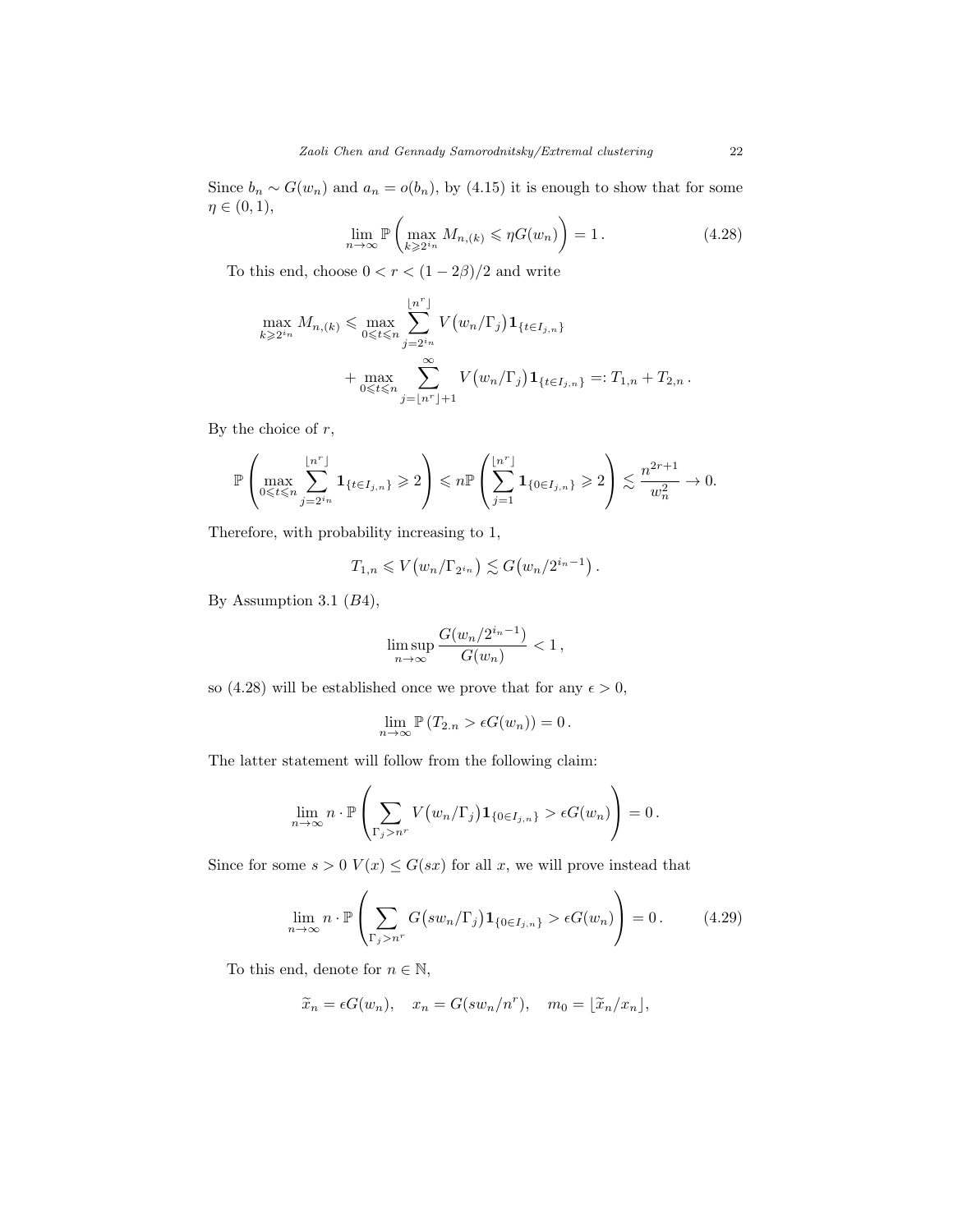and define  $H_n : (x_0, \infty)^n \to \mathbb{R}$  by

$$
H_n(z_1,\ldots,z_n)=\int_{x_0}^{z_1}\frac{du}{h(u)}+\cdots+\int_{x_0}^{z_n}\frac{du}{h(u)}:=q(z_1)+\cdots+q(z_n).
$$

Let  $N_n$  be a Poisson random variable with mean  $s(1 - n^r s^{-1} w_n^{-1})$  (positive for large n). If  $\{\xi_i\}_{i=1}^{\infty}$  is a family of i.i.d. random variables independent of  $N_n$  with distribution equal to normalized  $H_{\#}$  restricted to the interval  $(x_0, x_n)$ . Then

$$
\sum_{\Gamma_j > n^r} G\big(s w_n / \Gamma_j\big) \mathbf{1}_{\{0 \in I_{j,n}\}} \stackrel{d}{=} \sum_{i=1}^{N_n} \xi_i \,,\tag{4.30}
$$

so that

$$
\mathbb{P}\left(\sum_{\Gamma_j > n^r} G\left(sw_n/\Gamma_j\right) \mathbf{1}_{\{0 \in I_{j,n}\}} > \widetilde{x}_n\right)
$$
\n
$$
= \sum_{d=1}^{\infty} \mathbb{P}\left(N_n = m_0 + d\right) \mathbb{P}\left(\sum_{i=1}^{m_0 + d} \xi_i > \widetilde{x}_n\right) =: \sum_{d=1}^{\infty} B_d \cdot Q_d. \tag{4.31}
$$

Clearly,

$$
B_d \leqslant s^{m_0+d}/(m_0+d)! \,. \tag{4.32}
$$

On the other hand, for some constant  $c > 0$ ,

$$
Q_{d} = \int_{(x_{0},x_{n})^{m_{0}+d}} \mathbf{1}_{\{\sum_{i=1}^{m_{0}+d} z_{i} > \tilde{x}_{n}\}} \prod_{i=1}^{m_{0}+d} P_{\xi_{i}}(dz_{i})
$$
  
\n
$$
\leq c^{m_{0}+d} \int_{(x_{0},x_{n})^{m_{0}+d}} \mathbf{1}_{\{\sum_{i=1}^{m_{0}+d} z_{i} > \tilde{x}_{n}\}} \prod_{i=1}^{m_{0}+d} H_{\#}(dz_{i})
$$
  
\n
$$
= c^{m_{0}+d} \int_{(x_{0},x_{n})^{m_{0}+d}} \mathbf{1}_{\{\sum_{i=1}^{m_{0}+d} z_{i} > \tilde{x}_{n}\}} \prod_{i=1}^{m_{0}+d} \exp\{-q(z_{i})\} q'(z_{i}) dz_{i}
$$
  
\n
$$
\leq (cq(x_{n}))^{m_{0}+d} \exp\left(-\inf\left\{\sum_{i=1}^{m_{0}+d} q(z_{i}) : \sum_{i=1}^{m_{0}+d} z_{i} > \tilde{x}_{n}, x_{0} < z_{i} < x_{n}\right\}\right).
$$

To evaluate the infimum inside the above exponential, note that that the function  $H_n$  is increasing and concave in all of its variables. Hence its infimum is achieved at a boundary point which will have, say,  $k_d$  coordinates equal to  $x_n$ ,  $m_0 + d - k_d - 1$  coordinates equal to  $x_0$ , and a final coordinate that makes the sum of all coordinates equal to  $\tilde{x}_n$ , for the smallest possible value of  $k_d$  that makes it possible. That means that

$$
\inf \left\{ \sum_{i=1}^{m_0+d} q(z_i) : \sum_{i=1}^{m_0+d} z_i > \tilde{x}_n, x_0 < z_i < x_n \right\} \ge k_d q(x_n). \tag{4.33}
$$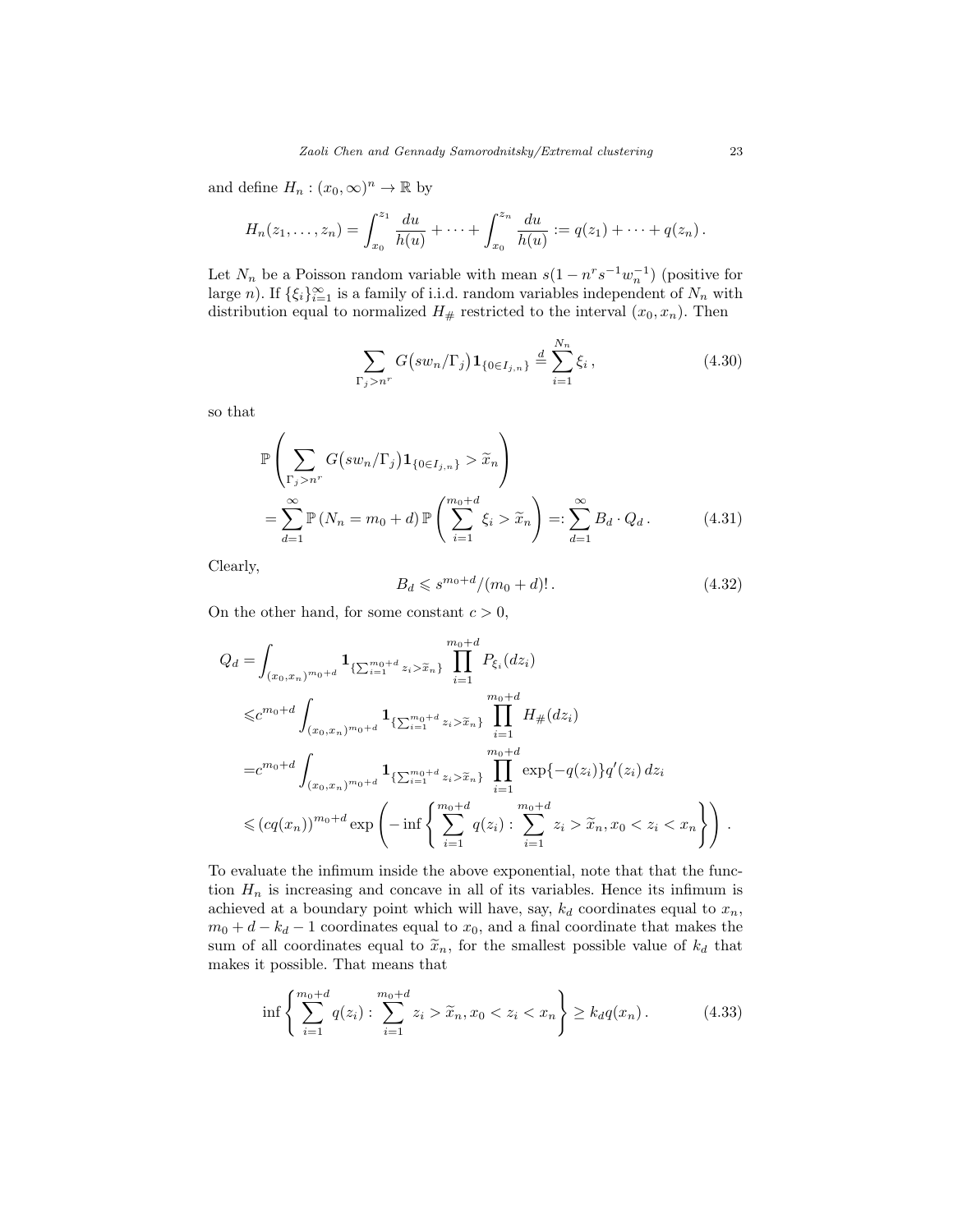Clearly,

$$
k_d = \left[ \left\lceil \frac{\widetilde{x}_n - x_n - (m_0 + d - 1)x_0}{x_n - x_0} \right\rceil \right]_+ \ge \frac{\widetilde{x}_n - x_n}{2(x_n - x_0)}\tag{4.34}
$$

if

$$
d \leqslant \frac{(\widetilde{x}_n - x_n)}{2x_0} - m_0 + 1. \tag{4.35}
$$

Notice that by  $(4.32)$ , the part of the sum in  $(4.31)$  corresponding to  $d$  outside of the above range does not exceed, for large  $n$ ,

$$
\sum_{d \ge \widetilde{x}_n/x_0} s^{m_0+d} / (m_0+d)! = o(1/n)
$$

by part  $(i)$  of Proposition 3.1. On the other hand, for large n, for d in the range (4.35),  $k_d \geq m_0/3$  by (4.34). Therefore, the part of the sum in (4.31) corresponding to  $d$  in the range  $(4.35)$  can be bounded by

$$
\sum_{d=1}^{\infty} \frac{(csq(x_n))^{m_0+d}}{(m_0+d)!} \exp \{-m_0 q(x_n)/3\} = \exp \{-q(x_n)(m_0/3 - cs)\}.
$$

Since  $m_0 \gg \log \log n \to \infty$  by part *(ii)* of Proposition 3.1, and

$$
q(x_n) = -\log \overline{H_{\#}}(G(sw_n/n^r)) \sim (1 - \beta - r)\log n,
$$

the part of the sum in  $(4.31)$  corresponding to d in the range  $(4.35)$  is also  $o(1/n)$ , proving (4.29) and, hence, completing the proof of Proposition 4.3.  $\Box$ 

*Proof of Theorem 4.2.* We need to prove that for any fixed  $0 < T_1 < T_2 < \infty$ ,

$$
\left(\frac{\max_{s\le nt}X_s-b_n}{a_n}, T_1 \leqslant t \leqslant T_2\right) \Rightarrow \left(X_{\mathcal{G}}(t^{1-\beta}), T_1 \leqslant t \leqslant T_2\right)
$$

weakly in the Skorohod  $J_1$  topology on  $D[T_1, T_2]$ , and without loss of generality we assume that  $T_2 \leq 1$ . According to (4.4) and Proposition 4.1, is the same as proving

$$
\left(\frac{M_n^{(1)}([0,t]) - b_n}{a_n}, T_1 \leq t \leq T_2\right) \Rightarrow \left(\mathcal{M}([0,t]), T_1 \leq t \leq T_2\right) \tag{4.36}
$$

in the same space. We construct all the random objects in (4.5) on the same probability space as in the proof of Theorem 4.1 and prove a.s convergence in  $D[T_1, T_2]$ . In the course of the proof of the latter theorem we have shown that for every  $\varepsilon > 0$  there is  $K \geq 1$  such that

$$
\limsup_{n\to\infty}\mathbb{P}\Big[\big(M_n^{(1)}([0,t]), T_1\leq t\leq T_2\big)\neq \big(M_{n,K}([0,t]), T_1\leq t\leq T_2\big)\Big]\leq \varepsilon.
$$

Since, clearly,

$$
\lim_{K\to\infty}\mathbb{P}\Big[(\mathcal{M}_K([0,t]), T_1\leq t\leq T_2)=(\mathcal{M}([0,t]), T_1\leq t\leq T_2)\Big]=1.
$$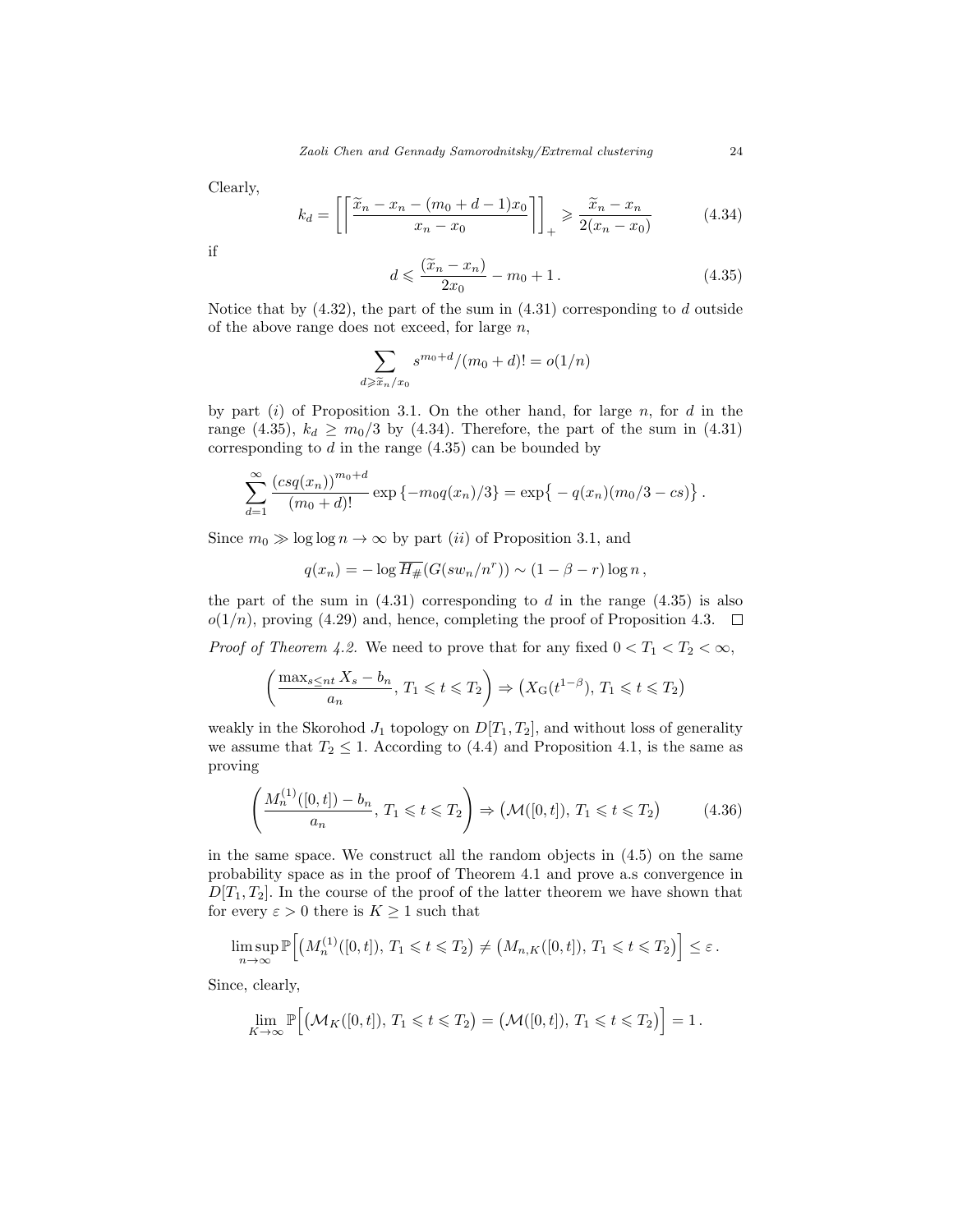$(4.36)$  will follow once we prove that for every  $K = 1, 2, \ldots$ 

$$
\left(\frac{M_{n,K}([0,t]) - b_n}{a_n}, T_1 \leq t \leq T_2\right) \to \left(\mathcal{M}_K([0,t]), T_1 \leq t \leq T_2\right)
$$

a.s. in  $D[T_1, T_2]$  as  $n \to \infty$ . The stochastic process in the right hand side may take the value  $-\infty$ ; the probability of this converges to zero as  $K \to \infty$ . For nondecreasing functions the value of  $-\infty$  introduces no difficulties in the  $J_1$ topology if one interpretes  $(-\infty) - (-\infty)$  as zero. The assumption  $0 < \beta < 1/2$ implies that the stable regenerative sets  $(\overline{R}_i)$  are a.s. disjoint, so the latter statement will follows from

$$
\left(\frac{M_{n,(k)}([0,t])-b_n}{a_n}, T_1 \leq t \leq T_2\right) \to \left(\mathcal{M}_{(k)}([0,t]), T_1 \leq t \leq T_2\right)
$$

a.s. in  $D[T_1, T_2]$  for every  $k \geq 1$  and, as before, it is enough to consider the case  $k = 1$ . As in the proof of Proposition 4.2, we only need to check that

$$
\left(\frac{V(w_n/\Gamma_1)\mathbf{1}_{\{I_{1,n}\cap[0,n\neq\emptyset\}} - V(w_n)}{h \circ V(w_n)}, T_1 \leq t \leq T_2\right) \tag{4.37}
$$

$$
\to (\mathcal{M}_{(1)}([0,t]), T_1 \leq t \leq T_2)
$$

a.s.. However, it follows from (4.11) that, a.s.,

$$
\inf\{I_{1,n}/n\}\to\inf\{\overline{R}_1\}.
$$

Together with (4.17) this establishes (4.37), as required.

 $\Box$ 

#### Appendix A: Random Walks with Regularly Varying Tails

Among the major goals of this appendix is to prove Theorem 2.1. We start with recalling certain results on the ranges of the random walks from Barlow and Taylor (1992) and Samorodnitsky and Wang (2019). We consider a random walk  $\{S_n\}_{n\geq 0}$  with  $N_0$ -valued steps  $\{\xi_n\}_{n\geq 1}$  whose distribution F satisfies Assumption 2.1. Recall the standard notions

- (a) the range  $A = \{S_n : n = 0, 1, 2, \ldots\},\$
- (b) the sojourn time in F up to time  $k, T_F(k) = #{0 \le n \le k : S_n \in F}$ , for  $F \subset \mathbb{N}_0, k \in \mathbb{N} \cup \{\infty\}.$

The following properties are well-known; see e.g. Appendix A in Samorodnitsky and Wang (2019). As  $n \to \infty$ ,

$$
\mathbb{E}_0 T_{[0,n]}(\infty) \sim \frac{n^{\beta}}{\Gamma(1+\beta)\Gamma(1-\beta)L(n)},
$$
\n(A.1)

$$
\mathbb{P}_0(A \cap \{n\} \neq \emptyset) \sim \frac{n^{\beta - 1} \mathbb{P}(\xi_1 > 0)}{\Gamma(\beta)\Gamma(1 - \beta)L(n)}.
$$
 (A.2)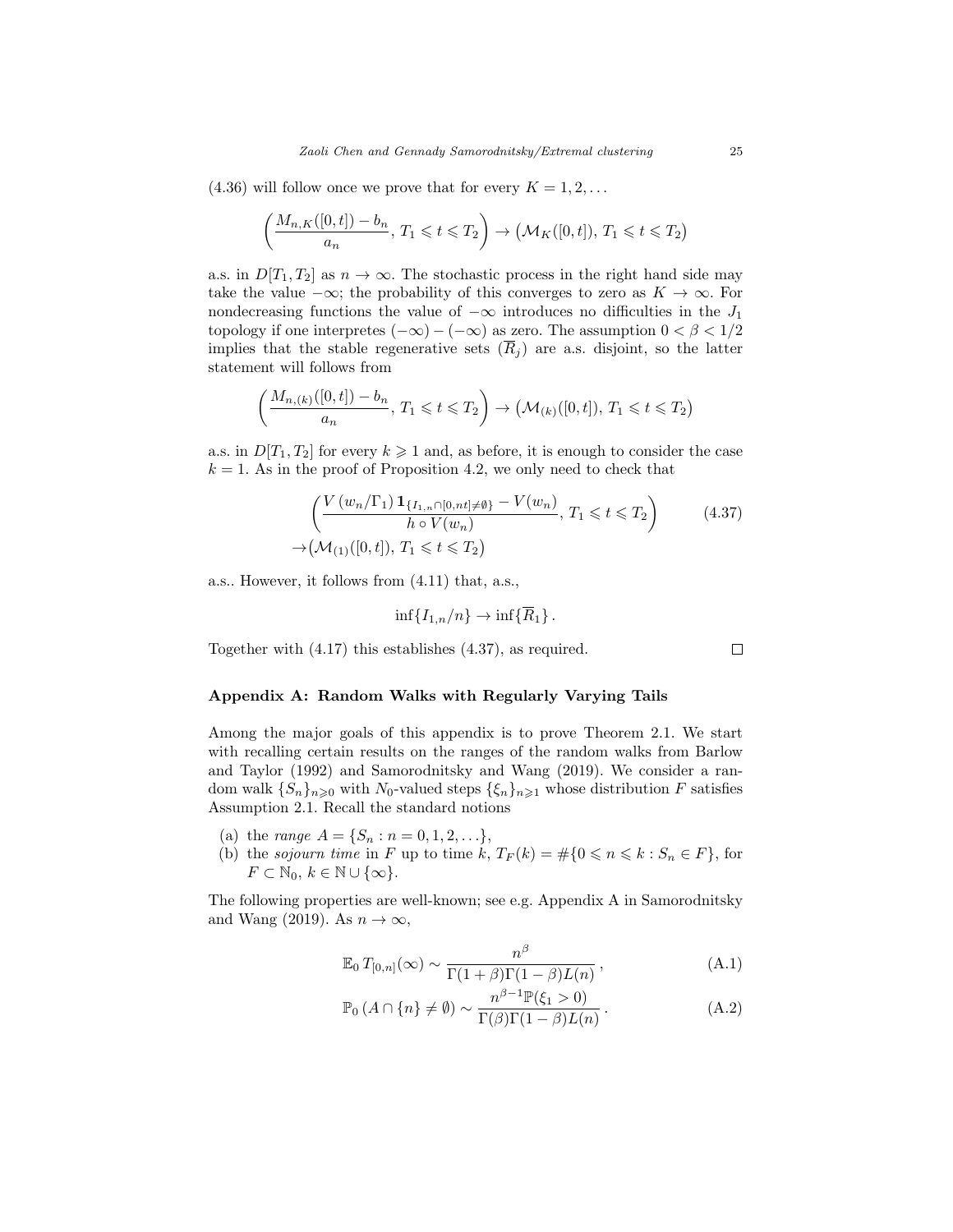For  $F \subset \mathbb{Z}$  we denote by  $D(F) := \{x - y : x, y \in F\}$  its *difference set*. For every  $\delta \in (0,1)$ , there exists  $c_0 = c_0(\delta) > 0$  such that for every F and every  $k \in \mathbb{N} \cup \{\infty\}$  with  $0 < \mathbb{E}_{0}(T_{D(F)}(k)) < \infty$ , we have

$$
\mathbb{P}_x\left(T_F(k)\geq c\,\mathbb{E}_0(T_{D(F)}(k))\right)\leqslant e^{-c\delta}\quad\text{for each}\quad x\in F\text{ and }c>c_0\,,\qquad(A.3)
$$

see e.g. Lemma 3.1 in Pruitt and Taylor (1969). Choosing, in particular,  $F =$  $F_n = \{0, 1, \ldots, n\}$ , we have by  $(A.1)$ ,

$$
\mathbb{E}_0 T_{D(F_n)}(\infty) = \mathbb{E}_0 T_{F_n}(\infty) \lesssim \frac{n^{\beta}}{L(n)}.
$$

Therefor, choosing in (A.3)  $\delta = 1/2$ , we see that for any  $C > 0$  we can choose  $c > 0$  so that for all  $n \in \mathbb{N}$ ,

$$
\mathbb{P}_0\left(\#(A\cap[0,n])\geqslant \frac{cn^{\beta}\log n}{L(n)}\right)\leqslant \mathbb{P}_0\left(T_{F_n}(\infty)\geqslant \frac{cn^{\beta}\log n}{L(n)}\right)\leqslant n^{-C}.\quad\text{(A.4)}
$$

Furthermore, for a sufficiently large  $c$ , for each  $n$ , we have simultaneously for all  $k = 0, 1, \ldots, n$  that

$$
\mathbb{P}_0\left(\#(A\cap[0,2^k))\geqslant\frac{cn2^{\beta k}}{L(2^k)}\right)\leqslant e^{-n}.
$$
\n(A.5)

**Lemma A.1.** Assume that Assumption 2.1 holds and  $S_0 = 0$ . Then

$$
\limsup_{n_0 \to \infty} \sup_{n > n_0} \max_{0 \le k \le n-1} \max_{m \in \mathbb{Z}} \frac{\#(A \cap [m, m+2^k) \cap [2^{n_0}, 2^n])}{n 2^{\beta k} / L(2^k)} < \infty \quad a.s. \tag{A.6}
$$

*Proof.* Let  $c$  be such that  $(A.5)$  holds. Then

$$
\mathbb{P}\left(\sup_{n>n>0} \max_{0\leq k\leq n-1} \max_{m\in\mathbb{Z}} \frac{\#(A\cap [m,m+2^k)\cap [2^{n_0}, 2^n))}{n2^{\beta k}/L(2^k)} \geq c\right)
$$
\n
$$
\leq \sum_{n>n_0} n2^n \cdot \max_{\substack{0\leq k\leq n-1\\(m,m+2^k)\subset [2^{n_0}, 2^n)}} \mathbb{P}\left(\#(A\cap [m,m+2^k)\cap [2^{n_0}, 2^n)) \geq \frac{cn2^{\beta k}}{L(2^k)}\right)
$$
\n
$$
\leq \sum_{n>n_0} n2^n \max_{0\leq k\leq n-1} \mathbb{P}\left(\#(A\cap [0, 2^k)) \geq \frac{cn2^{\beta k}}{L(2^k)}\right) \leq \sum_{n>n_0} n(2/e)^n,
$$

where the 1st inequality follows by the union bound since

$$
n2^{n} \geqslant \# \{ [m, m + 2^{k}) : [m, m + 2^{k}) \subset [2^{n_0}, 2^{n}), k = 0, \ldots, n - 1. \},
$$

the 2nd inequality follows from the strong Markov property, and the last one follows from  $(A.5)$ . Since the last expression is summable in  $n_0$ ,  $(A.6)$  follows by the first Borel-Cantelli Lemma.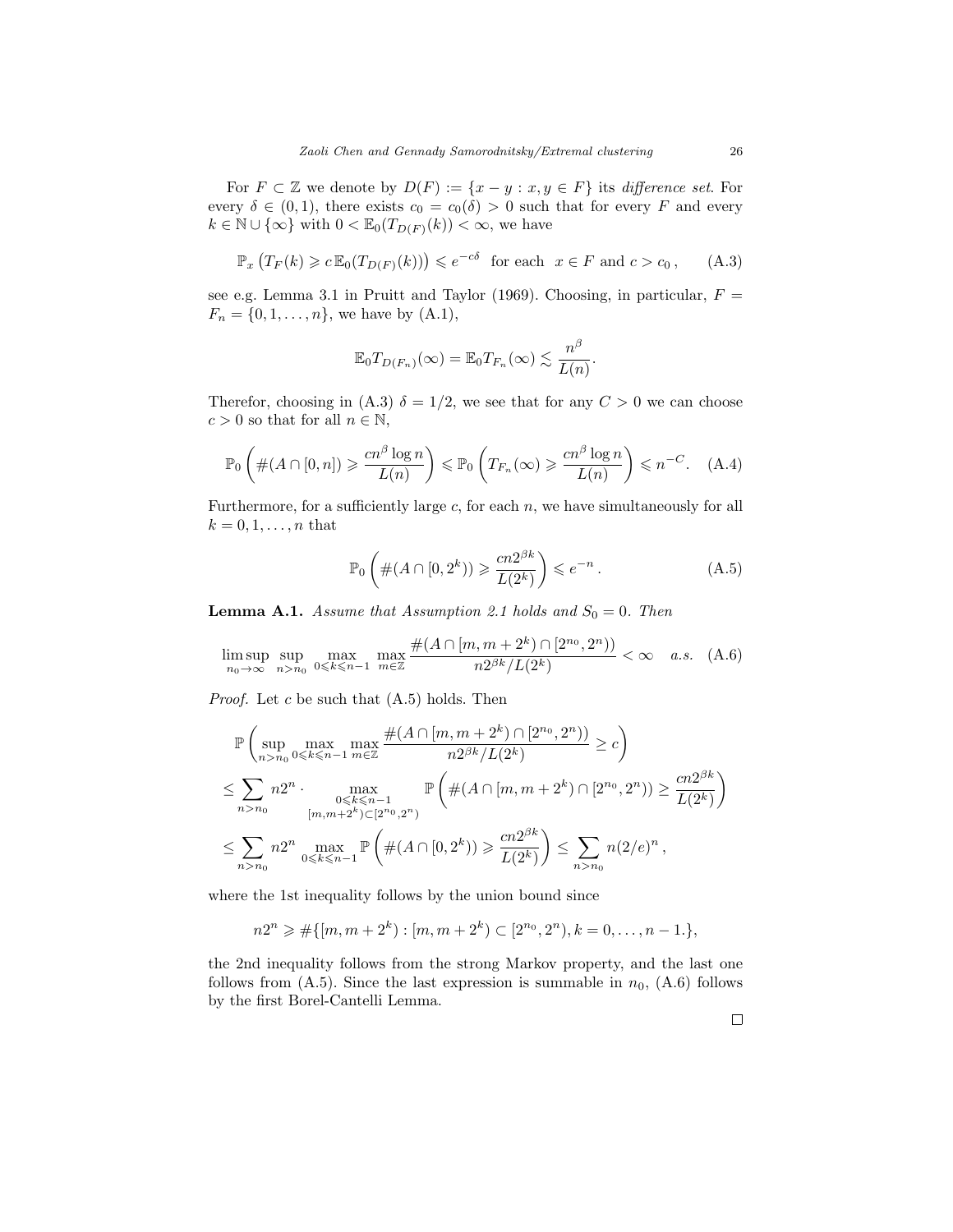**Lemma A.2.** Assume that Assumption 2.1 holds and  $S_0 = 0$ . For any  $\eta, \gamma > 0$ ,

$$
\#\left\{k: S_k \leqslant \eta n, \, \xi_k \geqslant (\log n)^\gamma\right\} \gtrsim_P \frac{n^\beta L\left((\log n)^\gamma\right)}{(\log n)^{\gamma \beta} L(n)}\,. \tag{A.7}
$$

*Proof.* Let  $N_t = \max\{k : S_k \leq t\} + 1, t \geq 0$ . Then for each  $x > 0$ , as  $m \to \infty$ ,

$$
\mathbb{P}\left(\overline{F}(m)N_m \geqslant x^{-\beta}\right) \to J_\beta(x),
$$

where  $J_\beta$  is an  $\mathbb{R}_+$ -supported strictly  $\beta$ -stable distribution; see e.g. Feller (1966) XI .5 (5.6). Therefore, for any  $\epsilon > 0$  we can choose  $c > 0$  so small that with  $m_n = \lfloor cn^{\beta}/L(n) \rfloor$  we have  $\liminf_{n\to\infty} P(B_n) > 1 - \epsilon$  for the events  $B_n =$  $\{N_{\eta n} \geqslant m_n\}, n \geq 1$ . Consider also the events

$$
D_n = \left\{ \frac{1}{m_n} \sum_{k=1}^{m_n} 1_{\{\xi_k > (\log n)^\gamma\}} < \frac{\overline{F}\left((\log n)^\gamma\right)}{2} \right\}, \ n = 1, 2, \dots
$$

By Chebyshev's inequality, as  $n \to \infty$ ,

$$
\mathbb{P}(D_n) \lesssim \frac{m_n \cdot \text{var}(\mathbf{1}_{\{\xi_k > (\log n)^\gamma\}})}{\left(m_n \overline{F}\left((\log n)^\gamma\right)\right)^2} \lesssim \frac{L(n)}{n^\beta} \cdot \frac{(\log n)^{\gamma\beta}}{L\left((\log n)^\gamma\right)} \to 0.
$$

Hence  $\liminf_{n\to\infty} \mathbb{P}(B_n \cap D_n^c) \geq 1-\epsilon$ . However, on the event  $B_n \cap D_n^c$ 

$$
\#\left\{k: S_k \leqslant \eta n, \, \xi_k \geqslant (\log n)^\gamma\right\} \geqslant \frac{c}{2} \frac{n^{\beta} L\left((\log n)^\gamma\right)}{(\log n)^{\gamma \beta} L(n)},
$$

leading to the desired conclusion.

*Proof of Theorem 2.1* (i). We use the notation  $T = (a, b)$  throughout the proof. Let  ${Y^{(1)}}_{t\in\mathbb{Z}}$  and  ${Y^{(2)}}_{t\in\mathbb{Z}}$  be i.i.d. Markov chains on  $\mathbb{Z}$  starting at 0, satisfying Assumption 2.1. The simultaneous visit times of the two chains to 0,

$$
\varphi_j^* = \inf\{n \ge \varphi_{j-1} + 1 : Y_n^{(1)} = Y_n^{(2)} = 0\}, \ j = 1, 2, \dots
$$

with  $\varphi_0^* = 0$  and  $\varphi_j^* = \infty$  if  $\varphi_{j-1}^* = \infty$ , form a terminating (since  $\beta < 1/2$ ) renewal process. We denote by  $\overline{F^*}$  the tail distribution of  $\varphi^* := \varphi_1^*$ . By the last entrance decomposition,

$$
p_{n,T} = \sum_{k=\lceil na \rceil}^{\lfloor nb \rfloor} \mathbb{P}\left(Y_k^{(1)} = Y_k^{(2)} = 0, \text{ no simultaneous returns after } k \text{ in } nT\right)
$$

$$
= \sum_{k=\lceil na \rceil}^{\lfloor nb \rfloor} \frac{1}{w_n^2} \overline{F^*}(\lfloor nb \rfloor - k) \asymp \frac{n}{w_n^2}
$$

since  $\overline{F^*}(\infty) > 0$ . This proves (2.26).

 $\Box$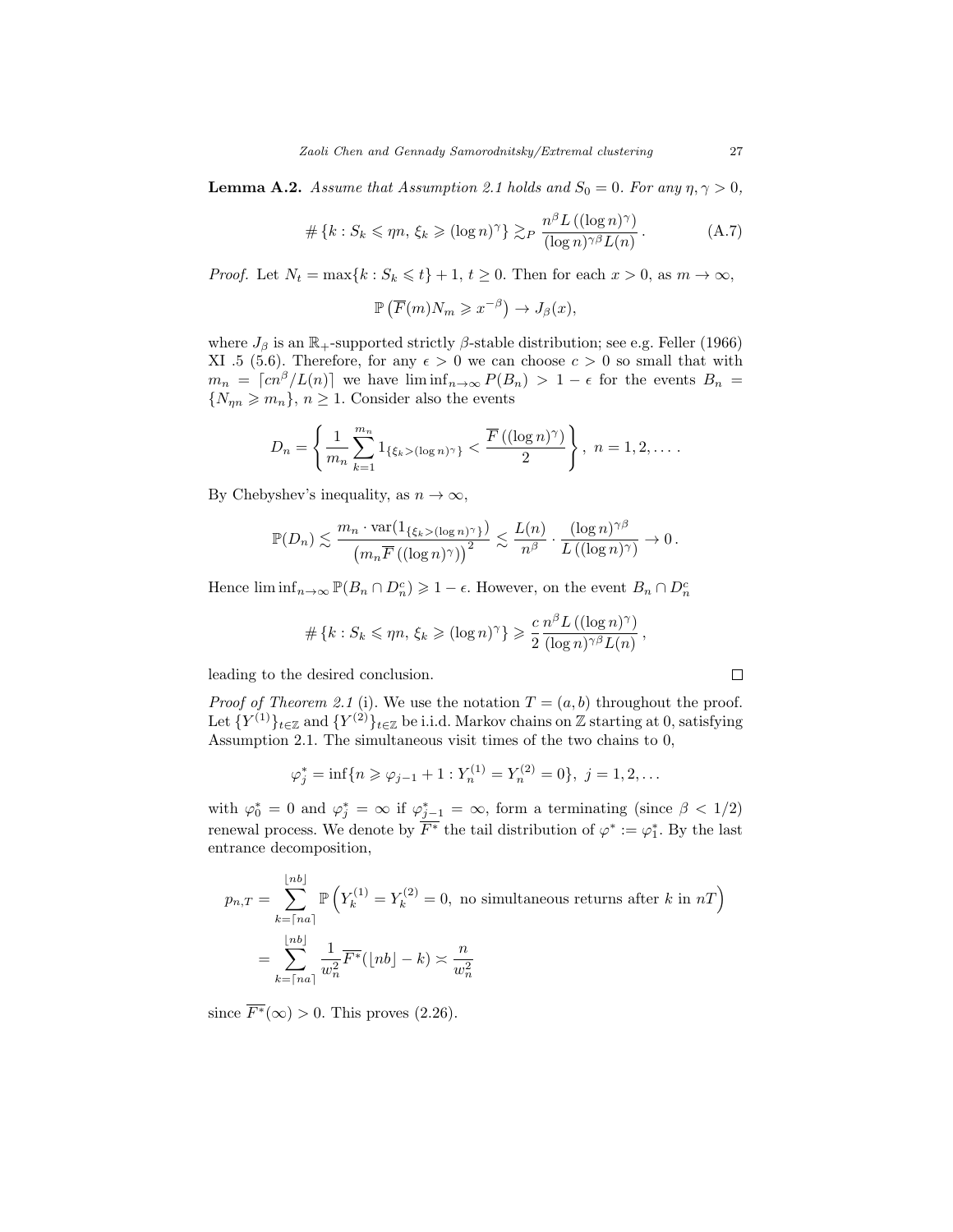In the remaining part of the proof we will use the following simple observation that allows us to use the basic facts about random walks with regularly varying tails describing earlier in this section. For a fixed  $n \in \mathbb{N}$  we construct a random walk  $\{S_k^{(n)}\}$  ${k \choose k}$  $k \ge 0$  by choosing the initial state distributed as min  $I_{1,n}$  and the steps with the distribution  $F$  in (2.13). Recall that

$$
\mathbb{P}(\min I_{1,n} \le nx) = \frac{w_{[nx]}}{w_n} \text{ for } 0 < x < 1. \tag{A.8}
$$

The range  $A_n$  of  $\{S_k^{(n)}\}$  $\{k^{(n)}\}_{k\geqslant 0}$ , obviously, satisfies

$$
A_n \cap [0, m] \stackrel{d}{=} I_{1,n} \cap [0, m] \text{ for all } m \leq n.
$$

By conditioning on  $S_0^{(n)}$  and using (A.4), we see that for any  $C > 0$  we can choose  $c > 0$  so that for all  $n \in \mathbb{N}$ ,

$$
\mathbb{P}\left(\#I_{1,n} \geqslant \frac{cn^{\beta}\log n}{L(n)}\right) \leqslant n^{-C}.
$$
\n(A.9)

*Proof of Theorem 2.1* (ii). For  $c > 0$  denote  $a_{c,n} := cn^{\beta} \log n / L(n)$  and consider the event  $B_n = \{ \#(I_{1,n} \cap nT) \leq a_{c,n} \}.$  On  $B_n$ , the "union bound method" shows that for large  $n$ ,

$$
\overline{p}_{n,T} \leqslant \frac{\#(I_{1,n} \cap nT)}{w_n} \leqslant \frac{a_{c,n}}{w_n}.
$$

Therefore it suffices to show that  $\mathbb{P}(B_n^c) \leq n^{-C}$  if c is large enough. This, however, follows immediately from  $(A.9)$ .

*Proof of Theorem 2.1* (iii). By the measure preserving property of the shift  $\theta$  it is enough to consider intervals of the form  $T = (0, b)$ . Let  $v_1 < v_2 < v_3 < \cdots$ be the enumeration of the points of  $I_{1,n}$  in the increasing order. We construct a subset of by  $I_{1,n}$ 

$$
I_{1,n,\gamma} := \{ v_i \in I_{1,n} : v_{i+1} - v_i \geqslant (\log n)^{\gamma} \}
$$
 (A.10)

(not including the last point in  $I_{1,n}$ .) For an  $\omega_1 \in \{I_{1,n} \cap nT \neq \emptyset\}$ , a lower bound for  $\bar{p}_{n,T}(\omega_1)$  is derived below, where for typographical convenience we use the notation  $\mathbb{P}_2$  to denote the probability measure associated with  $Y^{(2,n)}$ .

$$
\overline{p}_{n,T}(\omega_1) \geq \mathbb{P}_2(I_{1,n,\gamma}(\omega_1) \cap I_{2,n} \cap nT \neq \emptyset)
$$
\n
$$
\geq \sum_{u \in I_{1,n,\gamma}(\omega_1) \cap nT} \mathbb{P}_2(u = \max(I_{1,n,\gamma}(\omega_1) \cap I_{2,n}))
$$
\n
$$
= \frac{1}{w_n} \sum_{u \in I_{1,n,\gamma}(\omega_1) \cap nT} \mathbb{P}_2(I_{1,n,\gamma}(\omega_1) \cap I_{2,n} \cap (u,\infty) \cap nT = \emptyset | u \in I_{2,n})
$$

Now the claim of part (iii) of the theorem follows from the following two statements.

.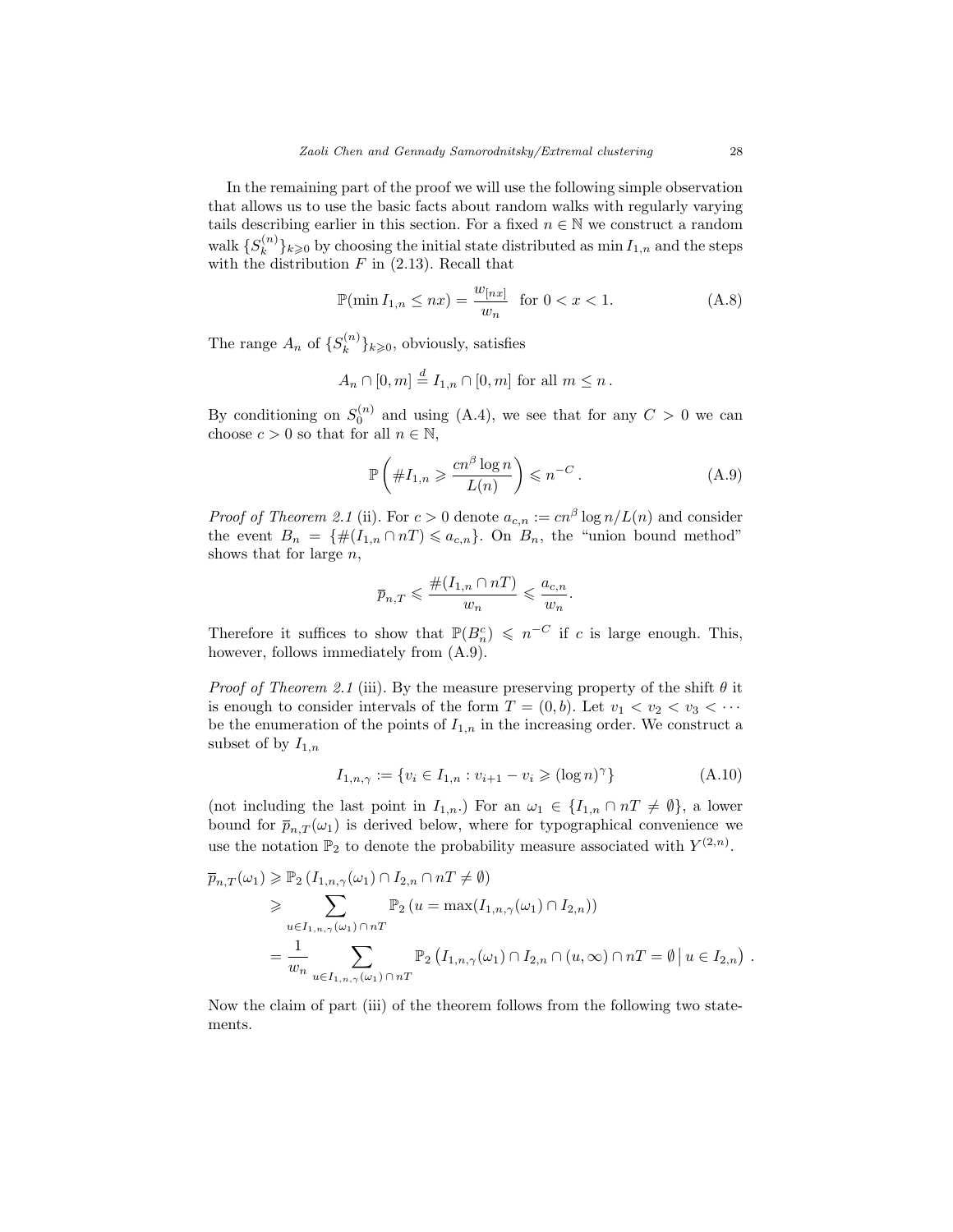For any  $\epsilon \in (0,1)$ , there exists  $c = c(\epsilon) > 0$  such that for all  $\gamma > 0$ 

$$
\liminf_{n \to \infty} \mathbb{P}\left(\#(I_{1,n,\gamma} \cap nT) \geq d_n \, \big| \, I_{1,n} \cap nT \neq \emptyset\right) \geq 1 - \epsilon\,,\tag{A.11}
$$

where

$$
d_n = \frac{cn^{\beta} L\left((\log n)^{\gamma}\right)}{(\log n)^{\gamma \beta} L(n)}.
$$

Further we claim that, if  $\gamma > (1 - 2\beta)^{-1}$ , then for every  $0 < \epsilon < 1$  there is an event B with  $\mathbb{P}(B) > 1 - \epsilon$  such that for every  $w_1 \in B$ ,

$$
\sup_{u \in I_{1,n,\gamma}(\omega_1) \cap nT} \mathbb{P}_2\left(I_{1,n,\gamma}(\omega_1) \cap I_{2,n} \cap (u,\infty) \cap nT \neq \emptyset \mid u \in I_{2,n}\right) = o_P(1).
$$
\n(A.12)

These two statements are proved in the remainder of this section.

Fix  $\epsilon \in (0, 1)$ . For any  $\eta \in (0, 1)$  we have by  $(2.20)$  and  $(2.6)$ ,

$$
\mathbb{P}\left(\frac{1}{n}I_{1,n}\cap\eta nT\neq\emptyset\bigg|\frac{1}{n}I_{1,n}\cap nT\neq\emptyset\right)
$$

$$
\to\mathbb{P}\left(\overline{R_1}\cap\eta T\neq\emptyset\bigg|\overline{R_1}\cap T\neq\emptyset\right)=\eta^{1-\beta}.
$$

Therefore, if  $\eta$  is sufficiently close to 1,

$$
\liminf_{n \to \infty} \mathbb{P}\left(\frac{1}{n}I_{1,n} \cap \eta nT \neq \emptyset \mid \frac{1}{n}I_{1,n} \cap nT \neq \emptyset\right) \geq \sqrt{1 - \epsilon}.\tag{A.13}
$$

Note that

$$
\mathbb{P}\left(\#(I_{1,n,\gamma}\cap nT)\geq d_n \mid \frac{1}{n}I_{1,n}\cap \eta nT \neq \emptyset\right)
$$
\n
$$
=\sum_{i\in\eta nT} P(S_0=i|S_0\in \eta nT)\mathbb{P}_i\left(\#\{k:\xi_k\geqslant (\log n)^\gamma, S_k\leqslant nb-i\}\geqslant d_n\right)
$$
\n
$$
\geqslant \mathbb{P}_0\left(\#\{k:\xi_k\geqslant (\log n)^\gamma, S_k\leqslant \lfloor n(1-\eta)b\rfloor\}\geqslant d_n\right).
$$

We conclude by Lemma A.2 that a fixed  $\eta \in (0,1)$  for which (A.13) holds, we can choose  $\boldsymbol{c}$  such that

$$
\liminf_{n \to \infty} \mathbb{P}\left(\#(I_{1,n,\gamma} \cap nT) \geq d_n \, \big| \, I_{1,n} \cap \eta nT \neq \emptyset\right) \geq \sqrt{1 - \epsilon} \,. \tag{A.14}
$$

Clearly,  $(A.13)$  and  $(A.14)$  give us  $(A.11)$ , so it remains to prove  $(A.12)$ .

Let  $k_1$  and  $k_2$  be such that  $2^{k_1} \leqslant (\log n)^{\gamma} < 2^{k_1+1}$  and  $2^{k_2-1} \leqslant n < 2^{k_2}$ . Let  $u \in I_{1,n,\gamma}(\omega_1) \cap nT$  and denote by  $\overline{q}_n(u|\omega_1)$  the probability in the left hand side of (A.12). We have

$$
\overline{q}_n(u|\omega_1)
$$
\n
$$
\leq \sum_{k=k_1}^{k_2} \mathbb{P}\left(s \in I_{2,n} \text{ for some } s \in [u+2^k, u+2^{k+1}) \cap I_{1,n}(\omega_1) \mid u \in I_{2,n}\right)
$$
\n
$$
\leq \sum_{k=k_1}^{k_2} \# \left([u+2^k, u+2^{k+1}) \cap I_{1,n}(\omega_1)\right) \cdot \max_{i \in [u+2^k, u+2^{k+1})} \mathbb{P}\left(i \in I_{2,n} \mid u \in I_{2,n}\right).
$$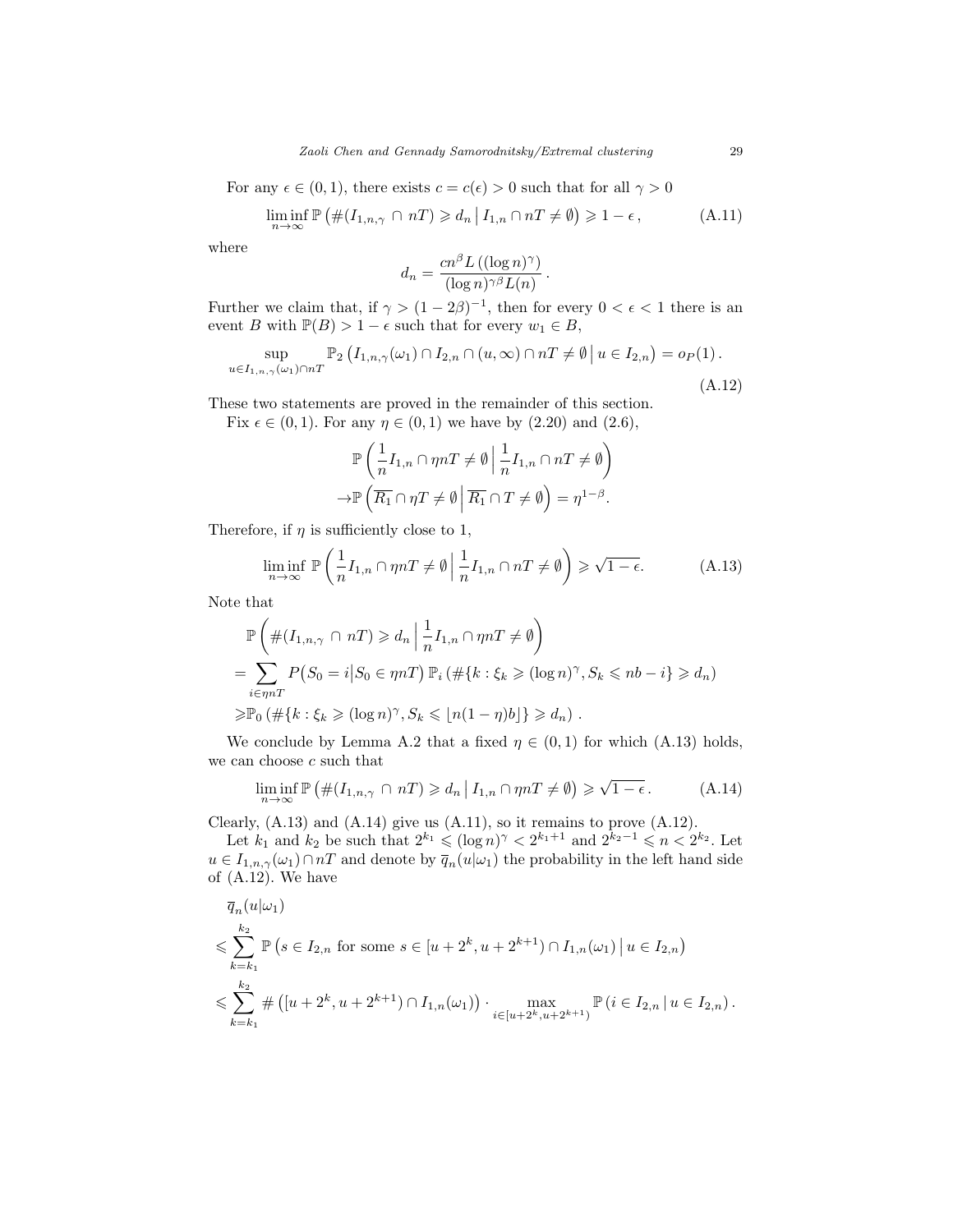Fix any  $\epsilon \in (0,1)$ . By (A.8) and Lemma A.1, there is  $C > 0$  and an event B with probability higher than  $1 - \epsilon$  such that for all n large enough, all  $w_1 \in B$ , all  $u \in I_{1,n,\gamma}(\omega_1) \cap nT$  and all  $k \geq k_1$ ,

$$
\#([u+2^k, u+2^{k+1}) \cap I_{1,n}(\omega_1)) \leq C \log n \frac{2^{\beta k}}{L(2^k)}.
$$
 (A.15)

Further, by (A.2),

$$
\sup_{u\geq 0} \max_{i\in[u+2^k, u+2^{k+1})} \mathbb{P}\left(i \in I_{2,n} \,|\, u \in I_{2,n}\right) \lesssim \frac{2^{-(1-\beta)k}}{L(2^k)}\,. \tag{A.16}
$$

Combining (A.15), (A.16), and Potter's bounds, we see that for any  $w_1 \in B$ 

$$
\max_{u \in I_{1,n,\gamma}(\omega_1) \cap nT} \overline{q}_n(u|\omega_1) \lesssim \log n \sum_{k=k_1}^{k_2} \frac{2^{-(1-2\beta)k}}{(L(2^k))^2} \lesssim (\log n)^{1+\alpha\gamma}
$$

for any  $\alpha > 2\beta - 1$ . By the choice of  $\gamma$ , we can select  $\alpha$  in such a way that  $1 + \alpha \gamma < 0$ . This proves (A.12).

## Appendix B: Calculations for Sections 3 and 4

We start by checking that the lognormal-type tails of Example 3.1 satisfy Assumption 3.1. The fact that  $(\nu(1,\infty))^{-1}\nu(\cdot\cap(1,\infty))$  is a subexponential distribution follows from Theorem 4.1.17 in Samorodnitsky (2016). Next, let

$$
\overline{H_{\#}}(x) = c_1 x^{\beta} (\log x)^{\xi} \exp \left( -\lambda (\log x)^{\gamma} \right)
$$

for  $x > x_0$  that is large enough so that this function is decreasing and  $c_1$  is such that  $\overline{H_{\#}}(x_0) = 1$ . That is, (3.4) holds with

$$
h(x) = \left(\frac{\lambda \gamma (\log x)^{\gamma - 1}}{x} - \frac{\xi}{x \log x} - \frac{\beta}{x}\right)^{-1}
$$

.

Regular variation of  $h$  is clear, and so are the eventual positivity of  $h'$  and the fact that  $\lim_{x\to\infty} h'(x) = 0$ . In particular,  $H_{\#}$  is in the maximum domain of attraction of the Gumbel distribution. Next, by the implicit function theorem, G is, for large values of the argument, of the form (3.7). The relation  $\overline{H_{\#}} \circ G(x) =$  $x^{-1}$  for  $x > 1/\overline{H_{\#}}(x_0) := x_1$  means, in this case, that

$$
c_1 G(x)^{\beta} (\log G(x))^{\xi} \exp \left(-\lambda (\log G(x))^{\gamma}\right) = x^{-1},
$$

so  $\log G(x) \sim (\log x/\lambda)^{1/\gamma}$  as  $x \to \infty$ . Denoting  $g(x) = G'(x)$  we also have, for  $x > x_1$ ,

$$
\beta \frac{g(x)}{G(x)} + \xi \frac{g(x)}{G(x) \log G(x)} - \lambda \gamma \frac{(\log G(x))^{\gamma - 1} g(x)}{G(x)} = -\frac{1}{x},
$$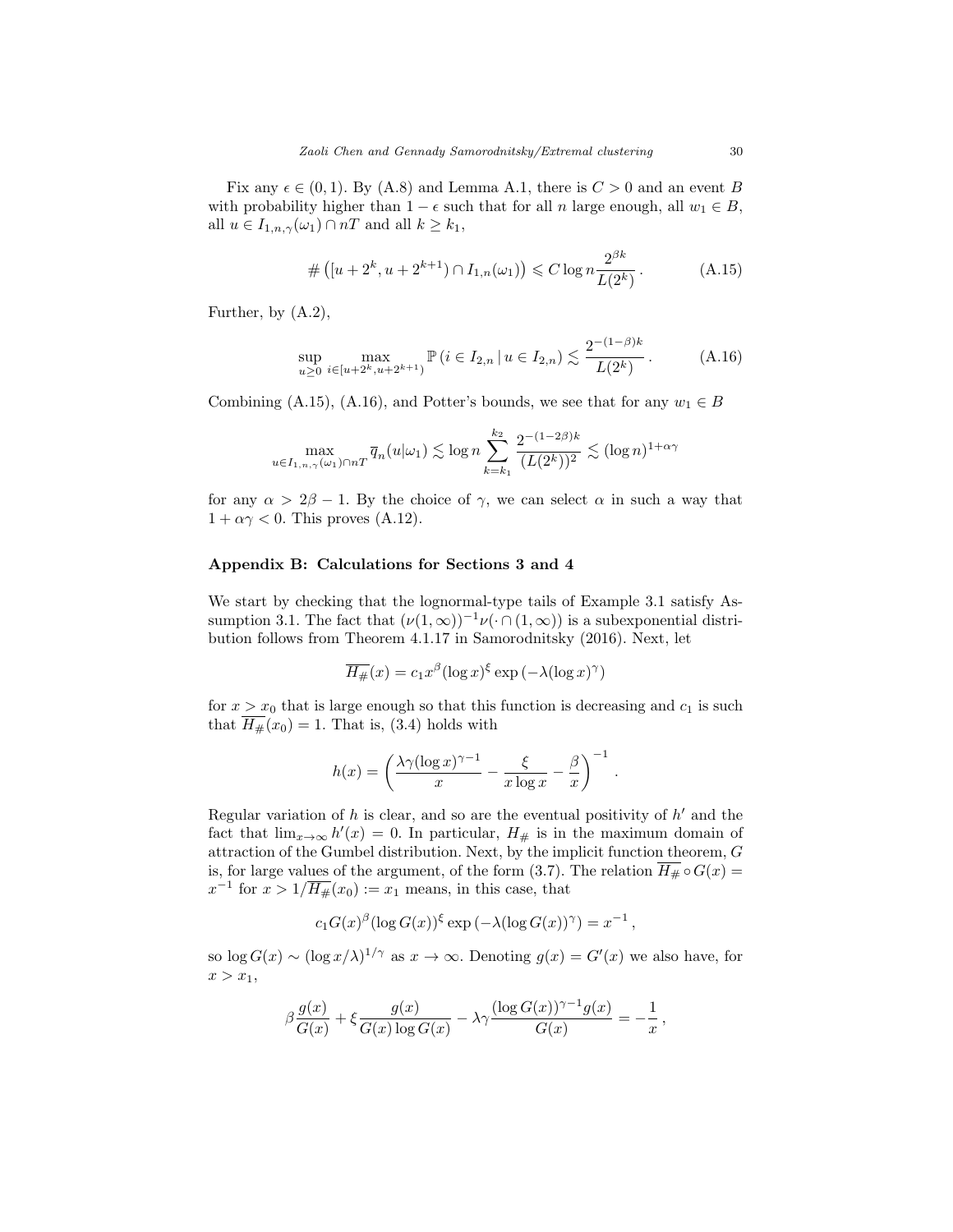so that, as  $x \to \infty$ ,

$$
\zeta(x) = \frac{g(x)}{G(x)} x \log x \sim \gamma^{-1} \lambda^{-1/\gamma} (\log x)^{1/\gamma} . \tag{B.1}
$$

The assumptions  $(B1)-(B4)$  follow from  $(B.1)$ .

Next we check that the super-lognormal-type tails of Example 3.2 satisfy Assumption 3.1. Once again, the fact that  $(\nu(1,\infty))^{-1}\nu(\cdot\cap(1,\infty))$  is a subexponential distribution follows from Theorem 4.1.17 in Samorodnitsky (2016). Now we set

$$
\overline{H_{\#}}(x) = c_1 x^{\beta} (\log x)^{\xi} \exp \left(\lambda (\log x)^{\gamma}\right) \exp \left(-\rho \exp \left(\mu (\log x)^{\alpha}\right)\right)
$$

for or  $x > x_0$  and appropriate  $x_0, c_1$ , and (3.4) holds with

$$
h(x) = \left(\frac{\rho \alpha \mu (\log x)^{\alpha - 1} \exp \left(\mu (\log x)^{\alpha}\right)}{x} - \frac{\lambda \gamma (\log x)^{\gamma - 1}}{x} - \frac{\xi}{x \log x} - \frac{\beta}{x}\right)^{-1}.
$$

All of the arguments we used in the previous example still work. In this case we have

$$
\exp\left(\mu(\log G(x))^{\alpha}\right) \sim \log x/\rho \text{ as } x \to \infty,
$$

so also  $\log G(x) \sim (\log \log x/\mu)^{1/\alpha}$  as  $x \to \infty$ . Since

$$
\beta \frac{g(x)}{G(x)} + \xi \frac{g(x)}{G(x) \log G(x)} + \lambda \gamma \frac{(\log G(x))^{\gamma - 1} g(x)}{G(x)}
$$

$$
-\rho \mu \alpha \exp \left(\mu (\log x)^{\alpha}\right) \frac{(\log G(x))^{\alpha - 1} g(x)}{G(x)} = -\frac{1}{x}
$$

we conclude that

$$
\zeta(x) = \frac{g(x)}{G(x)} x \log x \sim \alpha^{-1} \mu^{-1/\alpha} \left( \log \log x \right)^{(1-\alpha)/\alpha} \quad \text{as } x \to \infty. \tag{B.2}
$$

,

As before, the assumptions  $(B1)-(B4)$  follow from  $(B.2)$ .

Proof of Proposition 3.1. (i) and (ii) follow by direct integration. To show (iii), we note that the derivative g of G satisfies  $h \circ G(x) = xg(x)$  for all large x. Therefore, for large  $x$ ,

$$
\frac{h \circ G(H_1(x))}{h \circ G(H_2(x))} = \frac{G(H_1(x))}{G(H_2(x))} \cdot \frac{\zeta(H_1(x))}{\zeta(H_2(x))} \cdot \frac{\log(H_2(x))}{\log(H_1(x))}
$$

$$
\approx \frac{G(H_1(x))}{G(H_2(x))} \cdot \frac{\zeta(H_1(x))}{\zeta(H_2(x))} \gg \exp\left\{b(\log\log x)^{\delta}\right\}
$$

by Assumption 3.1 (B2), Potter's bounds and direct integration.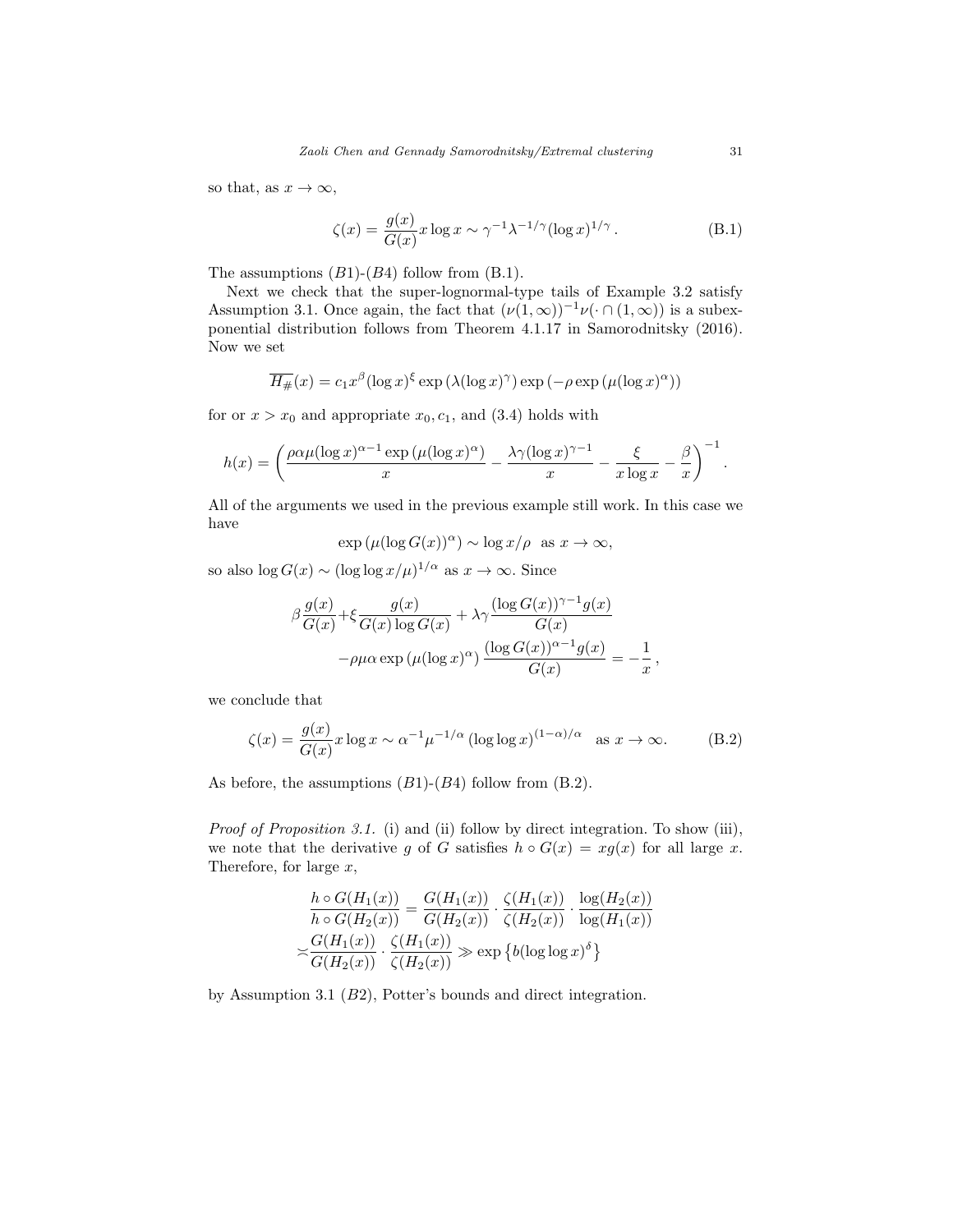For part (iv), we only consider the case  $\alpha > 0$ . When  $\alpha < 0$ , a similar argument works. Write

$$
G(x(\log x)^{\alpha}) - G(x) = \int_{1}^{(\log x)^{\alpha}} \frac{G(ux)\zeta(ux)}{u \log(ux)} du.
$$

Dividing this identity by  $h \circ G(x) = G(x)\zeta(x)/\log x$  gives us

$$
\frac{G(x(\log x)^{\alpha}) - G(x)}{h \circ G(x)} = \int_{1}^{(\log x)^{\alpha}} \frac{G(ux)}{G(x)} \cdot \frac{\zeta(ux)}{\zeta(x)} \cdot \frac{\log x}{\log(ux)} \cdot \frac{du}{u}.
$$
 (B.3)

Denote  $I = [1, (\log x)^{\alpha}]$ . Clearly,  $\log x \sim \log(ux)$  uniformly over  $u \in I$ . Further, by Assumption 3.1 (B1), (B3), we see that  $\zeta(x) \approx \zeta(ux)$  uniformly over  $u \in I$ . Finally, for  $u \in I$ , by Assumption 3.1 (B2),

$$
1 \leq \frac{G(ux)}{G(x)} = \exp\left\{ \int_x^{ux} \frac{\zeta(v)}{v \log v} dv \right\}
$$
  
\n
$$
\leq \exp\left\{ C \int_x^{ux} \frac{1}{v \log \log v} dv \right\}
$$
  
\n
$$
\leq \exp\left\{ C \int_x^{x(\log x)^\alpha} \frac{1}{v \log \log v} dv \right\} \to e^{\alpha C},
$$

where  $C$  is a suitable constant. The claim now follows from  $(B.3)$  since

$$
\int_1^{(\log x)^\alpha} \frac{du}{u} = \alpha \log \log x.
$$

The argument for  $(v)$  is similar to that for  $(iv)$ , We start with

$$
\frac{G(x) - G(x2^{-j})}{h \circ G(x)} = \int_{2^{-j}}^{1} \frac{G(xu)}{G(x)} \cdot \frac{\zeta(xu)}{\zeta(x)} \cdot \frac{\log x}{\log(xu)} \cdot \frac{du}{u}.
$$
 (B.4)

Denoting now  $I = \left[2^{-\rho \log x/\zeta(x)}, 1\right]$ . Due to  $\zeta(\cdot) \to \infty$ , it is clear that  $\log x \sim$  $log(xu)$  uniformly over  $u \in I$ . Furthermore,  $x2^{-\rho \log x/\zeta(x)} \to \infty$ , so by Assumption 3.1  $(B1)$ ,  $(B2)$  and  $(B3)$ ,

$$
\frac{\zeta(xu)}{\zeta(x)} \gtrsim \frac{\zeta\left(x2^{-\rho \log x/\zeta(x)}\right)}{\zeta(x)} \gtrsim \frac{\zeta\left(x2^{-\rho \log x/(\log \log x)^\delta}\right)}{\zeta(x)} \gtrsim 1,
$$

uniformly over  $u \in I$ . Finally, for  $u \in I$ , by Assumption 3.1 (B1), (B2), for some constant  $C$ ,

$$
\frac{G(ux)}{G(x)} \gtrsim \frac{G(x2^{-\rho \log x/\zeta(x)})}{G(x)} = \exp\left(-\int_{x2^{-\rho \log x/\zeta(x)}}^{x} \frac{\zeta(u)}{u \log u} du\right)
$$

$$
\ge \exp\left(-C\zeta(x)\int_{x2^{-\rho \log x/\zeta(x)}}^{x} \frac{du}{u \log u}\right) > 2^{\rho C - 1}
$$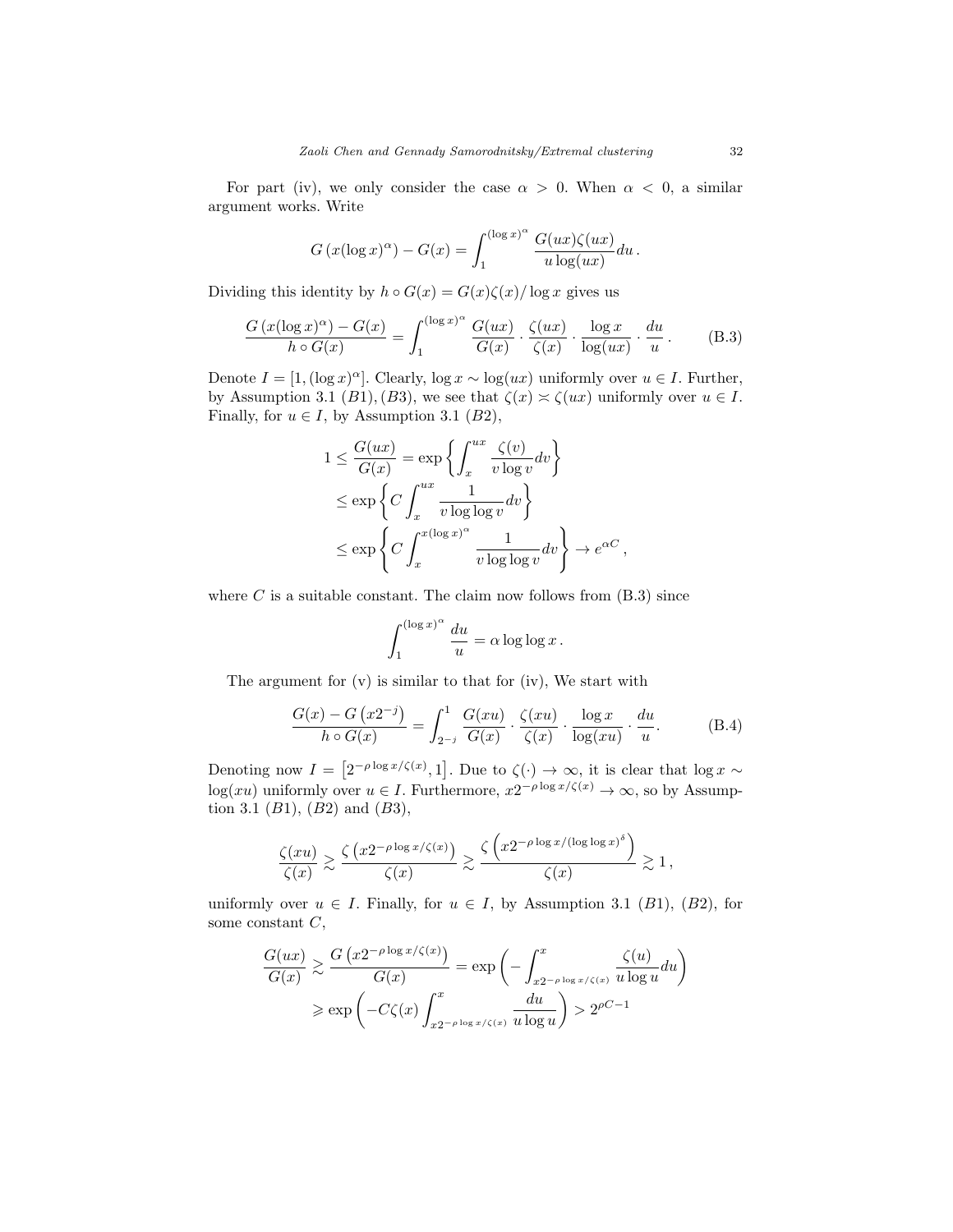for all x large, uniformly over  $u \in I$ . Therefore, by (B.4) and Assumption 3.1 (B2),

$$
\frac{G(x) - G(x2^{-j})}{jh \circ G(x)} \gtrsim 1,
$$

as required.

We finish by checking the claims made in Remark 4.1, and we start with the lognormal-type tails of Example 3.1. To see that (4.6) holds, it is enough to check that for any  $C > 0$ ,

$$
\lim_{n \to \infty} \frac{G\left(1/\overline{F}(n)\right)}{h \circ G(cw_n)} = 0. \tag{B.5}
$$

The ratio above is asymptotic to

$$
\frac{G\left(1/\overline{F}(n)\right)}{G(cw_n)}\frac{\log w_n}{\zeta(Cw_n)} = \exp\left(\int_{w_n}^{1/\overline{F}(n)} \frac{\zeta(u)}{u \log u} du\right) \frac{\log w_n}{\zeta(Cw_n)},\tag{B.6}
$$

which converges to 0 as  $n \to \infty$  by (B.1). Next, for the super-lognormal-type tails of Example 3.2 with  $0 < \alpha < 1/2$  one checks that (4.6) holds in the same way as above, by using  $(B.2)$  instead of  $(B.1)$ . Finally, to see that  $(4.6)$  fails when  $1/2 < \alpha < 1$ , one needs to prove that, in this case, for any  $C > 0$  the limit in (B.5) is infinity instead of 0. To do so one uses, once again, (B.6). It is routine to see that the expression there converges to infinity by using  $(B.2)$ .

#### References

- J. Aaronson (1997): An Introduction to Infinite Ergodic Theory, volume 50 of Mathematical Surveys and Monographs. American Mathematical Society, Providence.
- M. T. BARLOW and S. TAYLOR (1992): Defining Fractal Subsets of  $\mathbb{Z}^d$ . Proceedings of the London Mathematical Society :125–152.
- V. Chistyakov (1964): A theorem on sums of independent random variables and its applications to branching random processes. Theory of Probability and its Applications 9:640–648.
- L. DE HAAN and A. FERREIRA (2006): Extreme Value Theory: An Introduction. Springer, New York.
- P. EMBRECHTS, C. GOLDIE and N. VERAVERBEKE (1979): Subexponentiality and infinite divisibility. Zeitschrift für Wahrscheinlichkeitstheorie und verwandte Gebiete 49:335–347.
- P. EMBRECHTS, C. KLÜPPELBERG and T. MIKOSCH (1997): Modelling Extremal Events for Insurance and Finance. Springer-Verlag, Berlin.
- W. FELLER (1966): An Introduction to Probability Theory and its Applications, volume 2. Wiley, New York, 1st edition.
- C. GOLDIE and S. RESNICK (1988): Distributions that are both subexponential and in the domain of attraction of an extreme-value distribution. Advances in Applied Probability 20:706–718.

 $\Box$